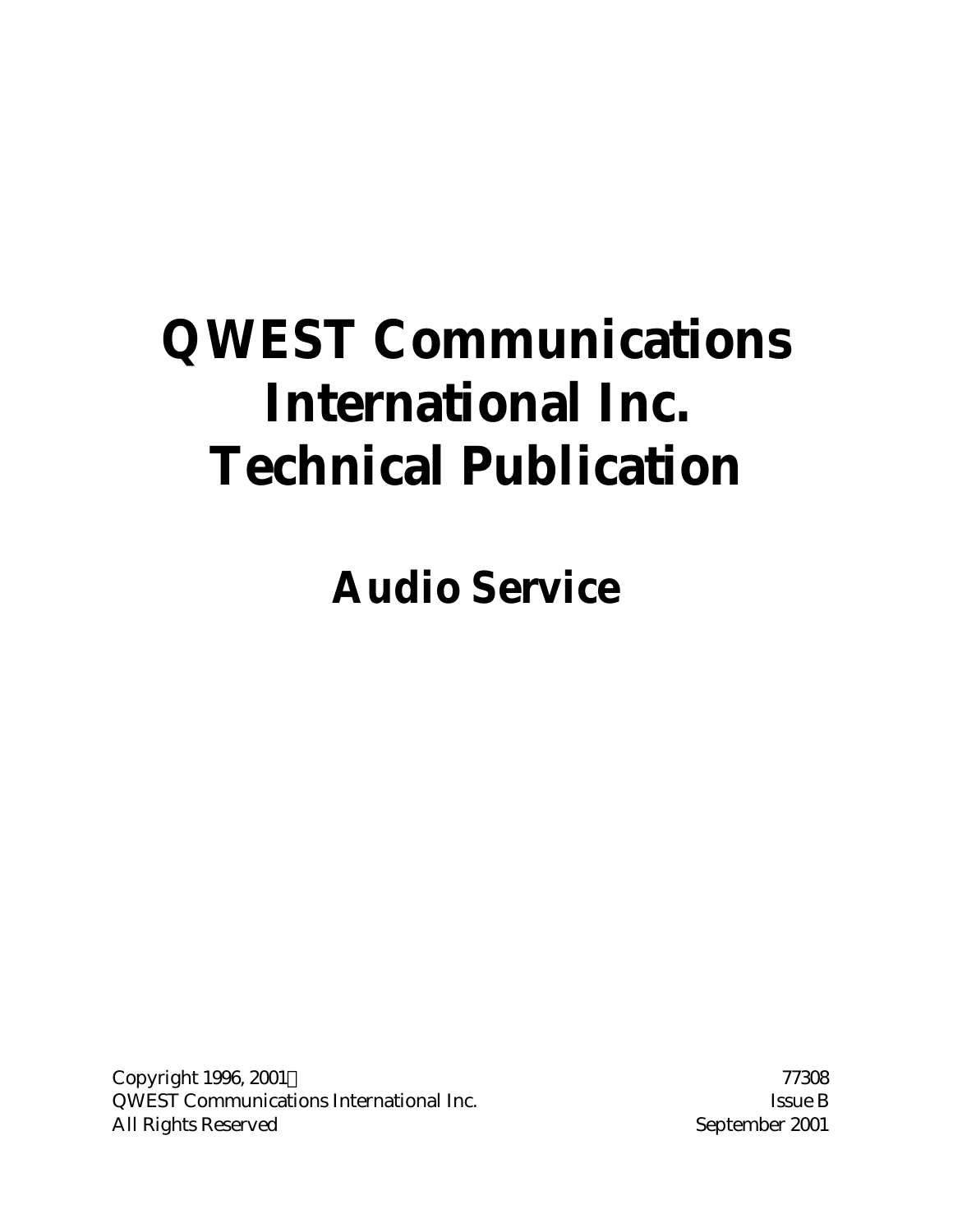#### NOTICE

This document provides a brief description for the QWEST Audio Service for both Access and Non-Access applications. Network Channel and Network Channel Interface codes are provided. Much of this material was formerly found in PUB 77365, *Network Channel and Network Channel Interface Combinations*, PUB 77311, *Analog Channels for Non-Access Service*, and TR-NPL-000337, *Program Audio Special Access and Local Channel Services.*

QWEST Communications International Inc. reserves the right to revise this document for any reason, including but not limited to, conformity with standards promulgated by various governmental or regulatory agencies; utilization of advances in the state of the technical arts; or to reflect changes in the design of equipment, techniques, or procedures described or referred to herein.

Liability to anyone arising out of use or reliance upon any information set forth herein is expressly disclaimed, and no representation or warranties, expressed or implied, are made with respect to the accuracy or utility of any information set forth herein.

This document is not to be construed as a suggestion to any manufacturer to modify or change any of its products, nor does this publication represent any commitment by QWEST Communications International Inc. to purchase any specific products. Further, conformance to this publication does not constitute a guarantee of a given supplier's equipment and/or its associated documentation.

Future issues of Technical Publication 77308 will be announced to the industry at least 45 days prior to the issuance date. This notice, which will come through our standard customer notification channels, will allow the customer time to comment on the proposed revisions.

Ordering information for QWEST Publications can be obtained from the Reference Section of this document.

If further information is required, please contact:

QWEST Communications International Inc. Manager – New Services Planning 700 W. Mineral Ave. MN-F15.15 Littleton, CO 80120 (303) 707-7107 (303) 707-9497 (FAX) Email: jhsmit2@qwest.com

Throughout this publication, the term QWEST signifies QWEST Communications International Inc.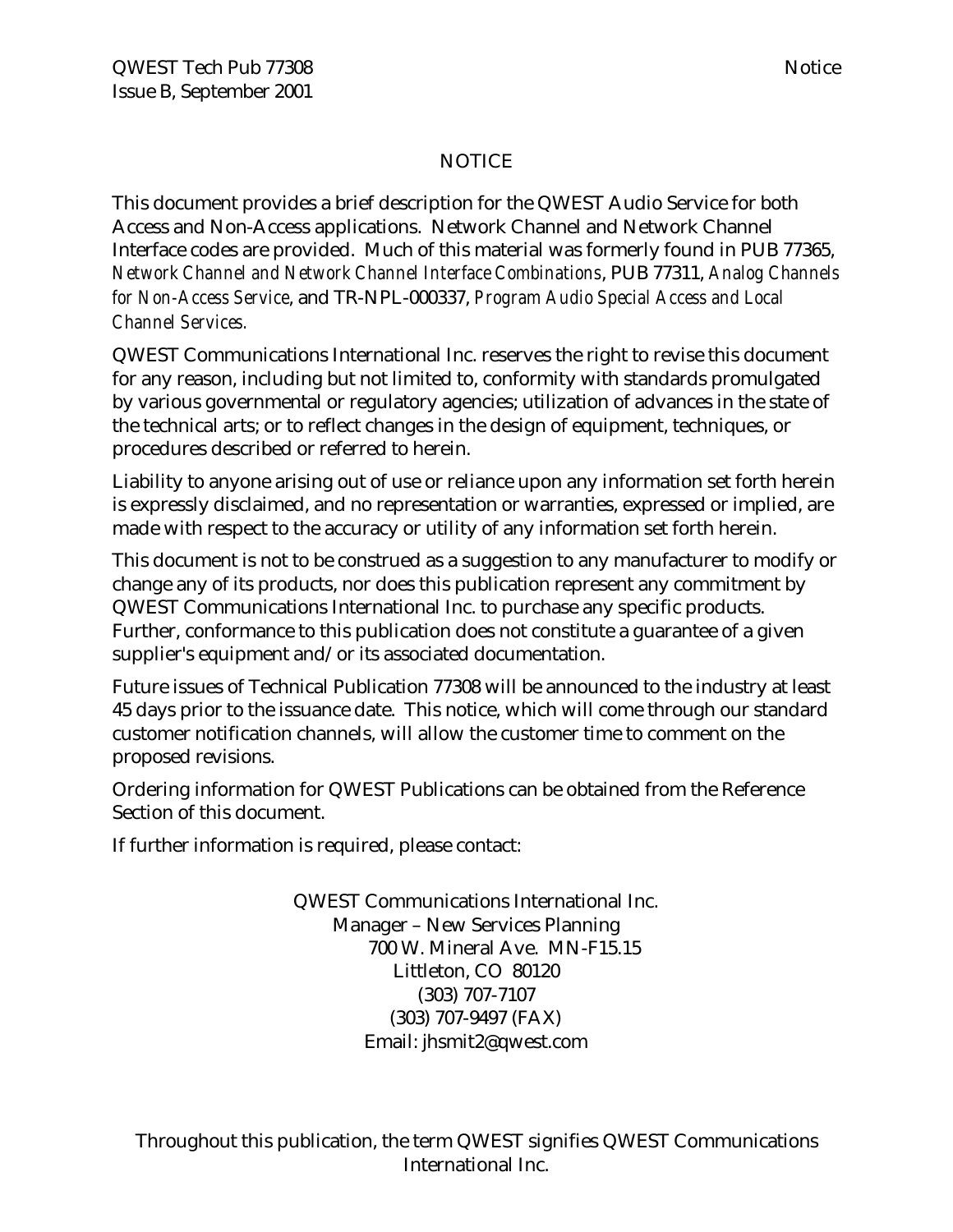#### COMMENTS on PUB 77308

#### PLEASE TEAR OUT AND SEND YOUR COMMENTS/SUGGESTIONS TO:

QWEST Corporation Manager – New Services Planning 700 W. Mineral Ave. MN-F15.15 Littleton, CO 80120 (303) 707-7107 (303) 707-9497 (FAX) Email: jhsmit2@qwest.com

Information from you helps us to improve our Publications. Please take a few moments to answer the following questions and return to the above address.

| Was this Publication valuable to you in determining     |            |                |  |  |
|---------------------------------------------------------|------------|----------------|--|--|
| our requirements?                                       | YES        | NO.            |  |  |
| Was the information accurate and up-to-date?            | <b>YES</b> | N <sub>O</sub> |  |  |
| Was the information easily understood?                  | YES        | N <sub>O</sub> |  |  |
| Were the contents logically sequenced?                  | <b>YES</b> | NO             |  |  |
| Were the printed pages legible?                         | <b>YES</b> | NO.            |  |  |
| Do you feel the description in the Catalog of Technical |            |                |  |  |
| Information and/or Digest of Technical Information      |            |                |  |  |
| adequately described this Publication?                  | YES        | N()            |  |  |

If you answered NO to any of the questions and/or if you have any other comments or suggestions, please explain:

| (Attach additional sheet, if necessary) |
|-----------------------------------------|
|                                         |
|                                         |
|                                         |
|                                         |
|                                         |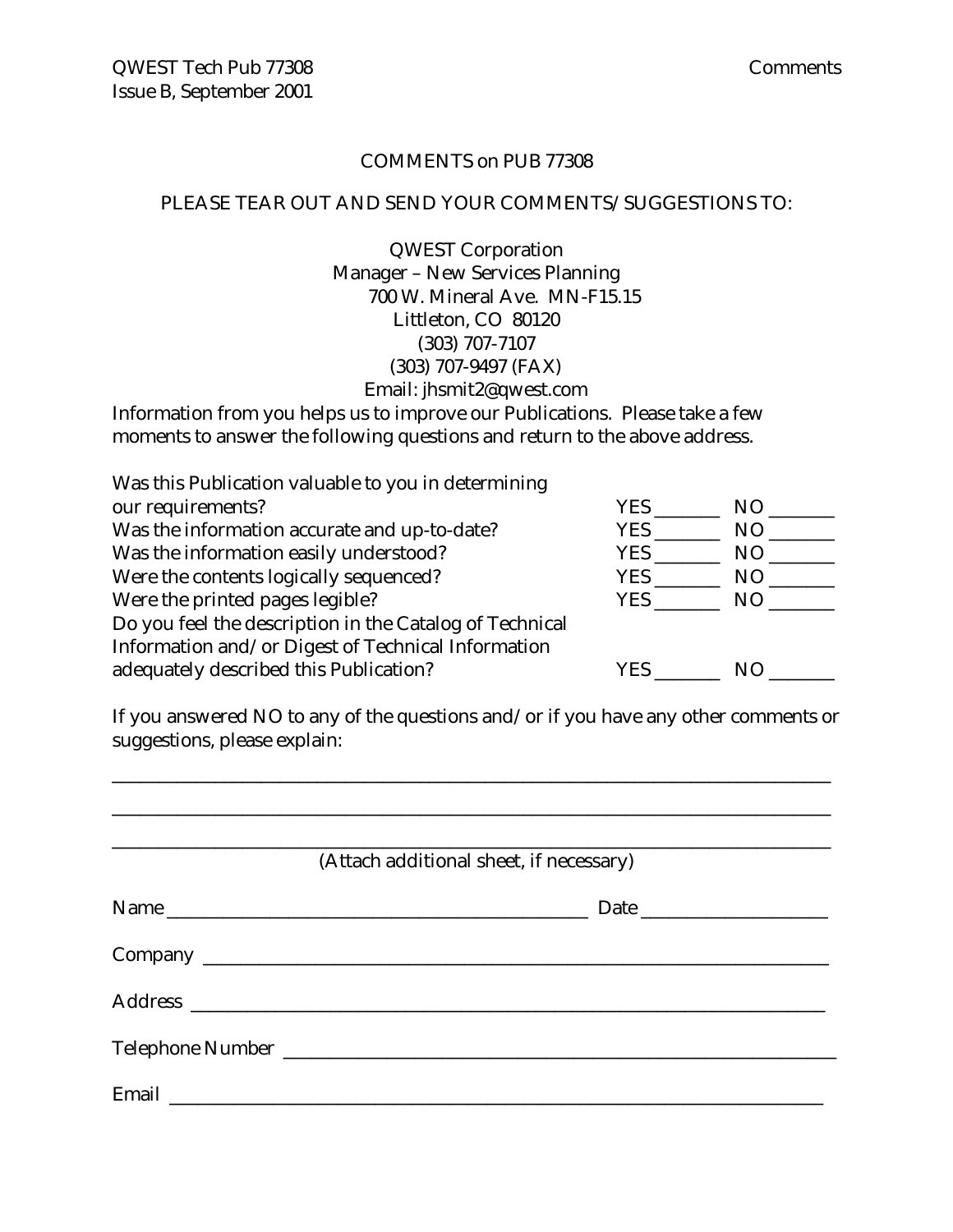#### **CONTENTS**

# **Chapter and Section**

| 1. |     |       | $1 - 1$ |
|----|-----|-------|---------|
|    | 1.1 |       | $1 - 1$ |
|    | 1.2 |       | $1 - 1$ |
|    | 1.3 |       | $1 - 1$ |
|    | 1.4 |       | $1 - 1$ |
|    | 1.5 |       | $1-2$   |
| 2. |     |       | $2 - 1$ |
|    | 2.1 |       | $2 - 1$ |
|    | 2.2 |       | $2 - 1$ |
|    |     | 2.2.1 | $2 - 1$ |
|    |     | 2.2.2 | $2 - 1$ |
|    |     | 2.2.3 | $2 - 2$ |
|    |     | 2.2.4 | $2 - 2$ |
|    | 2.3 |       | $2 - 2$ |
|    | 2.4 |       | $2 - 2$ |
|    | 2.5 |       | $2 - 3$ |
|    |     | 2.5.1 | $2 - 3$ |
|    |     | 2.5.2 | $2 - 3$ |
|    |     | 2.5.3 | $2 - 4$ |
|    |     | 2.5.4 | $2 - 5$ |
|    |     | 2.5.5 | $2-6$   |
|    |     | 2.5.6 | $2-6$   |
|    |     | 2.5.7 | $2 - 7$ |
|    |     | 2.5.8 | $2 - 8$ |
| 3. |     |       | $3 - 1$ |
|    | 3.1 |       | $3-1$   |
|    |     |       | $3-1$   |
|    |     | 3.1.2 | $3-1$   |
|    |     | 3.1.3 | $3 - 2$ |
|    |     | 3.1.4 | $3-3$   |
|    | 3.2 |       | $3-4$   |
|    |     | 3.2.1 | $3-4$   |
|    |     | 3.2.2 | $3-4$   |
|    |     | 3.2.3 | $3-6$   |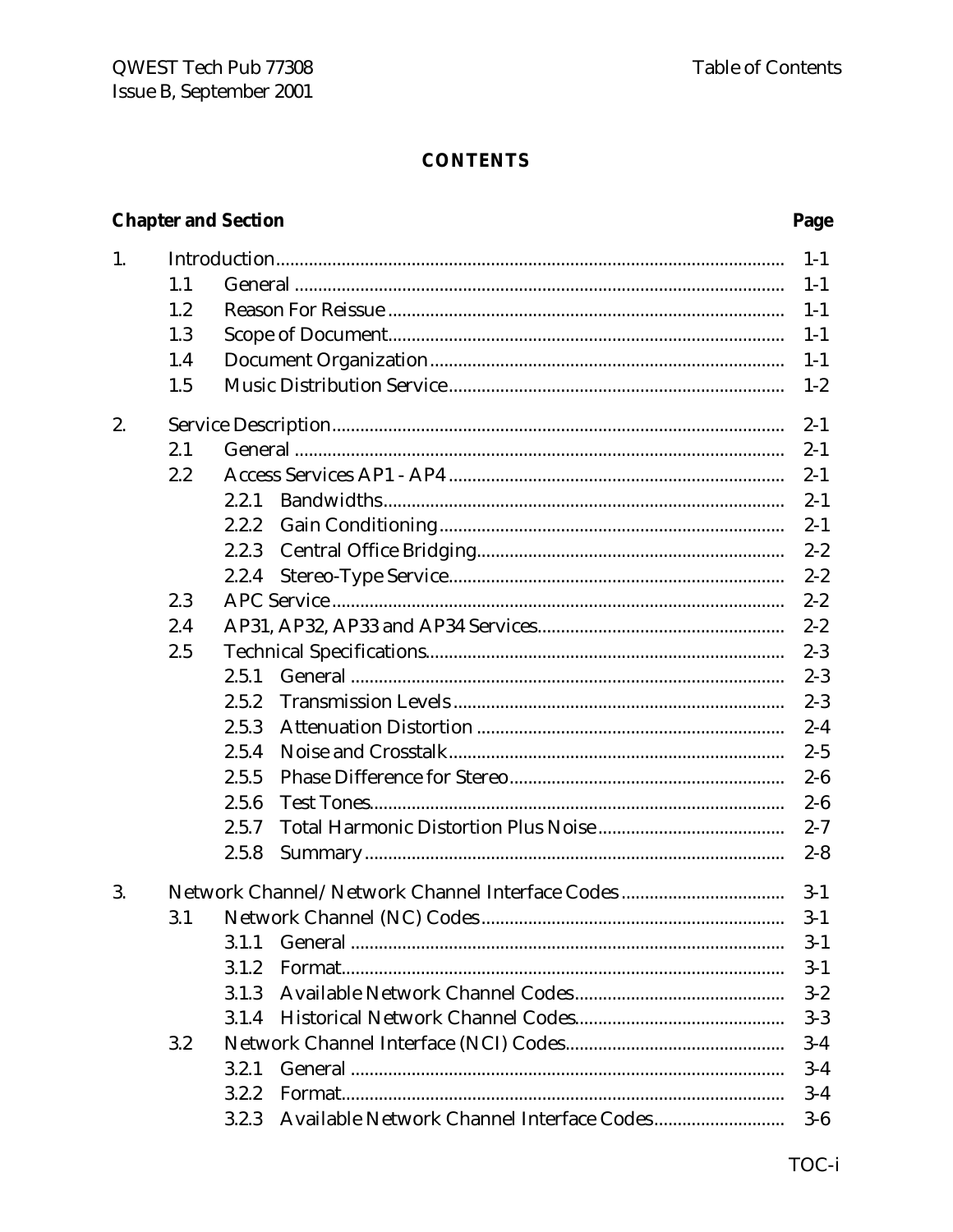Page

# **CONTENTS (Continued)**

# **Chapter and Section**

| 4. |      |                                                        | $4-1$   |
|----|------|--------------------------------------------------------|---------|
|    | 4.1  |                                                        | $4-1$   |
|    | 4.2  |                                                        | $4-1$   |
|    | 4.3  |                                                        | $4 - 2$ |
|    | 4.4  |                                                        | $4 - 3$ |
|    | 4.5  |                                                        | $4-4$   |
|    | 4.6  |                                                        | $4 - 5$ |
|    | 4.7  |                                                        | $4-6$   |
|    | 4.8  |                                                        | $4 - 7$ |
|    | 4.9  |                                                        | $4 - 8$ |
|    | 4.10 |                                                        | $4-9$   |
| 5. |      | Network Channel/Network Channel Interface Combinations | $5 - 1$ |
|    | 5.1  |                                                        | $5 - 1$ |
|    |      | 5.1.1                                                  | $5 - 1$ |
|    |      | 5.1.2                                                  | $5-1$   |
|    |      | 5.1.3                                                  | $5 - 2$ |
|    |      | 5.1.4                                                  | $5 - 2$ |
|    | 5.2  |                                                        | $5 - 3$ |
|    |      | 5.2.1                                                  | $5 - 3$ |
|    |      | 5.2.2                                                  | $5 - 3$ |
|    |      | 5.2.3                                                  | $5 - 4$ |
|    |      | 5.2.4                                                  | $5 - 4$ |
|    | 5.3  |                                                        | $5 - 5$ |
|    |      | 5.3.1                                                  | $5 - 5$ |
|    |      | 5.3.2                                                  | $5 - 5$ |
|    |      | 5.3.3                                                  | $5-6$   |
|    |      |                                                        | $5-6$   |
|    | 5.4  |                                                        | $5 - 7$ |
|    |      | 5.4.1                                                  | $5 - 7$ |
|    |      | 5.4.2                                                  | $5 - 7$ |
|    |      | 5.4.3                                                  | $5 - 8$ |
|    |      | 5.4.4                                                  | $5 - 8$ |
|    |      | 5.4.5                                                  | $5-9$   |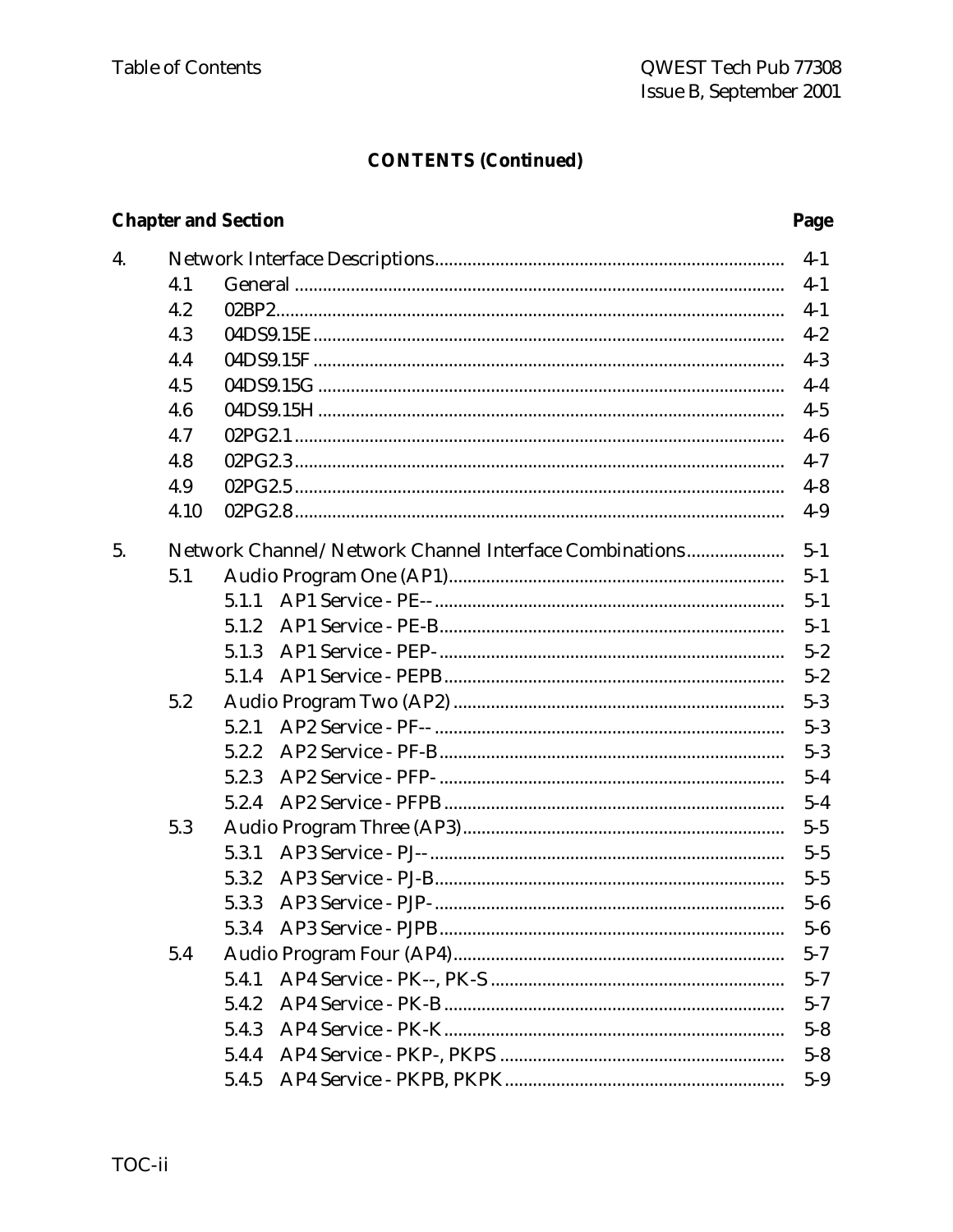# **CONTENTS (Continued)**

# **Chapter and Section**

|                | 5.5 | Non-Access Audio Program (Non-Broadcast) Service |          |
|----------------|-----|--------------------------------------------------|----------|
|                |     |                                                  | $5-9$    |
|                |     | 5.5.1                                            | $5-9$    |
|                |     | 5.5.2                                            | $5 - 10$ |
|                |     | 5.5.3                                            | $5 - 10$ |
|                |     |                                                  | $5 - 11$ |
| 6.             |     |                                                  | $6-1$    |
|                | 6.1 |                                                  | $6-1$    |
|                | 6.2 |                                                  | $6 - 2$  |
| 7.             |     |                                                  | $7 - 1$  |
|                | 7.1 | American National Standards Institute Documents  | $7-1$    |
|                | 7.2 |                                                  | $7-1$    |
|                | 7.3 |                                                  | $7-1$    |
|                | 7.4 |                                                  | $7 - 2$  |
|                | 7.5 |                                                  | $7-3$    |
| <b>Figures</b> |     |                                                  |          |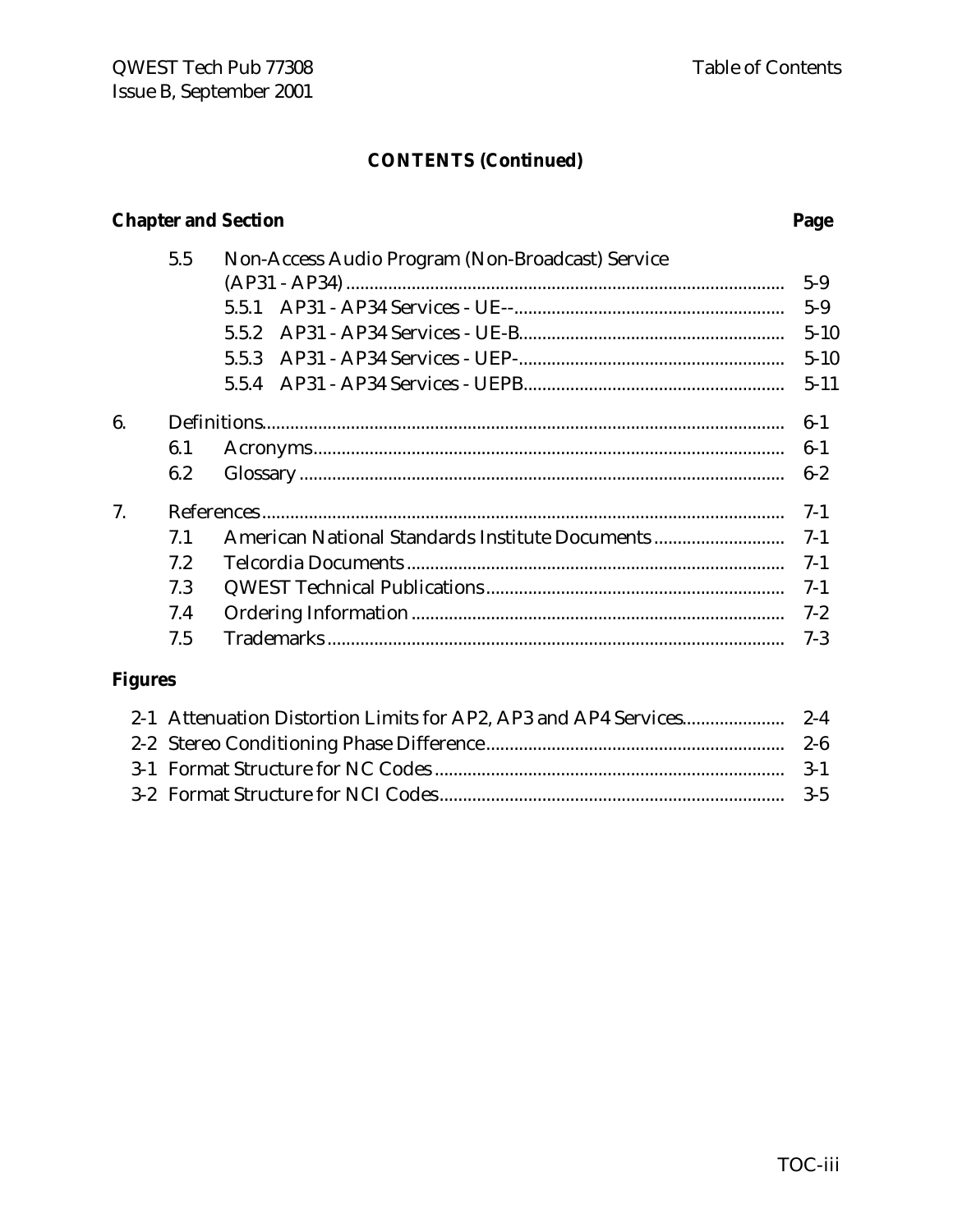# **CONTENTS (Continued)**

# **Tables**

| $2 - 1$  |                                                                   |          |
|----------|-------------------------------------------------------------------|----------|
| $2 - 2$  | Attenuation Distortion for AP31, AP32, AP33 and AP34 Services 2-5 |          |
| $2 - 3$  |                                                                   |          |
| $3 - 1$  |                                                                   |          |
| $3 - 2$  |                                                                   |          |
| $3 - 3$  |                                                                   |          |
| $3 - 4$  |                                                                   |          |
| $3 - 5$  |                                                                   |          |
| $5 - 1$  |                                                                   |          |
| $5 - 2$  |                                                                   |          |
| $5 - 3$  |                                                                   |          |
| $5 - 4$  |                                                                   |          |
| $5-5$    |                                                                   |          |
| $5-6$    |                                                                   |          |
| $5 - 7$  |                                                                   |          |
| $5 - 8$  |                                                                   |          |
| $5-9$    |                                                                   |          |
| $5-10$   |                                                                   |          |
| $5 - 11$ |                                                                   |          |
| $5 - 12$ |                                                                   |          |
|          |                                                                   |          |
|          |                                                                   |          |
|          |                                                                   |          |
|          |                                                                   |          |
|          |                                                                   |          |
|          |                                                                   |          |
|          |                                                                   | $5 - 10$ |
|          |                                                                   |          |
|          |                                                                   | $5 - 11$ |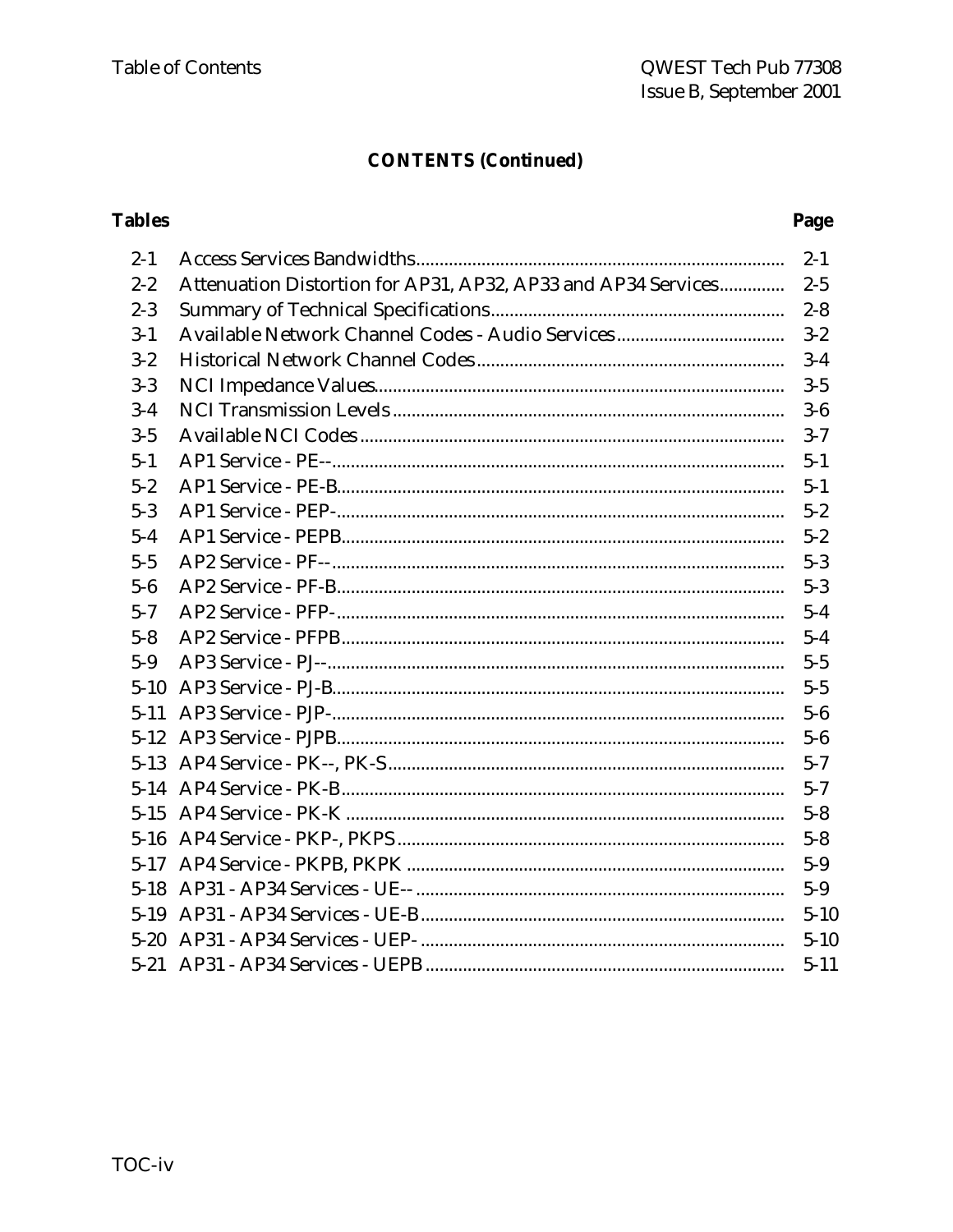## **CONTENTS**

#### **Chapter and Section**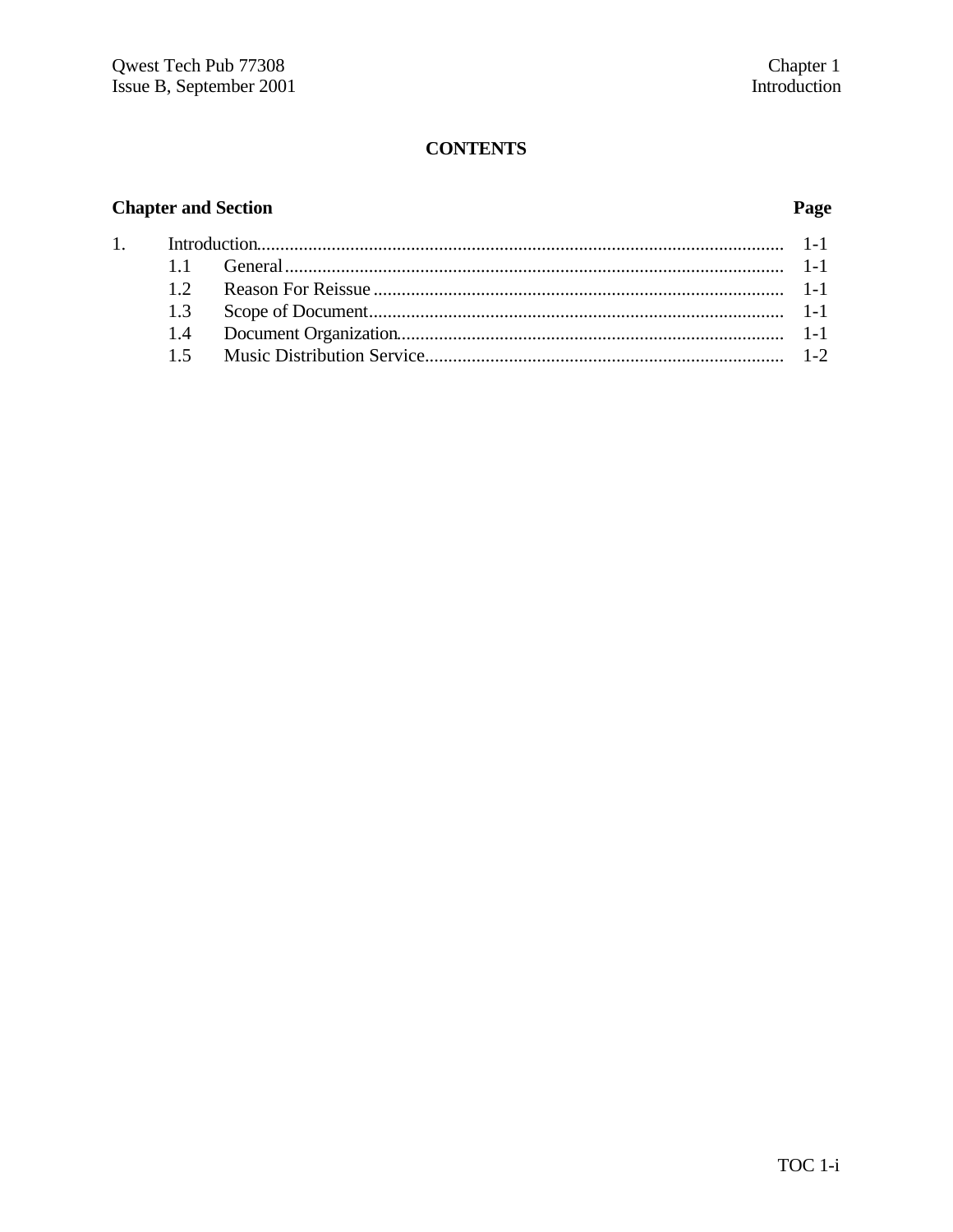#### **1. Introduction**

#### **1.1 General**

This document provides a brief description for the QWEST Audio Service for both Access and Non-Access applications. Network Channel and Network Channel Interface codes are provided. Much of this material was formerly found in PUB 77365, *Network Channel and Network Channel Interface Combinations*, PUB 77311, *Analog Channels for Non-Access Service*, and TR-NPL-000337, *Program Audio Special Access and Local Channel Services.*

#### **1.2 Reason For Reissue**

To show QWEST Communications International Inc. as the owner of this publication and the one to contact concerning the content.

#### **1.3 Scope of Document**

This publication provides a list of Network Channel and Network Channel Interface codes that may be used to order Audio Service. Network Channel and Network Channel Interface combinations are also included. This information is to be used to order these services. A list of references is provided for those who need a complete description of the Network Interfaces and additional information about the services.

This publication provides some of the technical specifications of the Audio Service. Other specifications may be found in TR-NPL-000337. Users of this service might also have to comply with Federal Communications Commission (FCC) Rules and Regulations or other regulations.

#### **1.4 Document Organization**

This publication is organized as follows:

#### **Chapter Contents**

|   | General Information about this publication.                 |
|---|-------------------------------------------------------------|
|   | Service Description, Technical Specifications               |
|   | Network Channel and Network Channel Interface Codes         |
|   | <b>Network Interface Descriptions</b>                       |
|   | Network Channel/Network Channel Interface Code Combinations |
| 6 | Definitions.                                                |
|   | References.                                                 |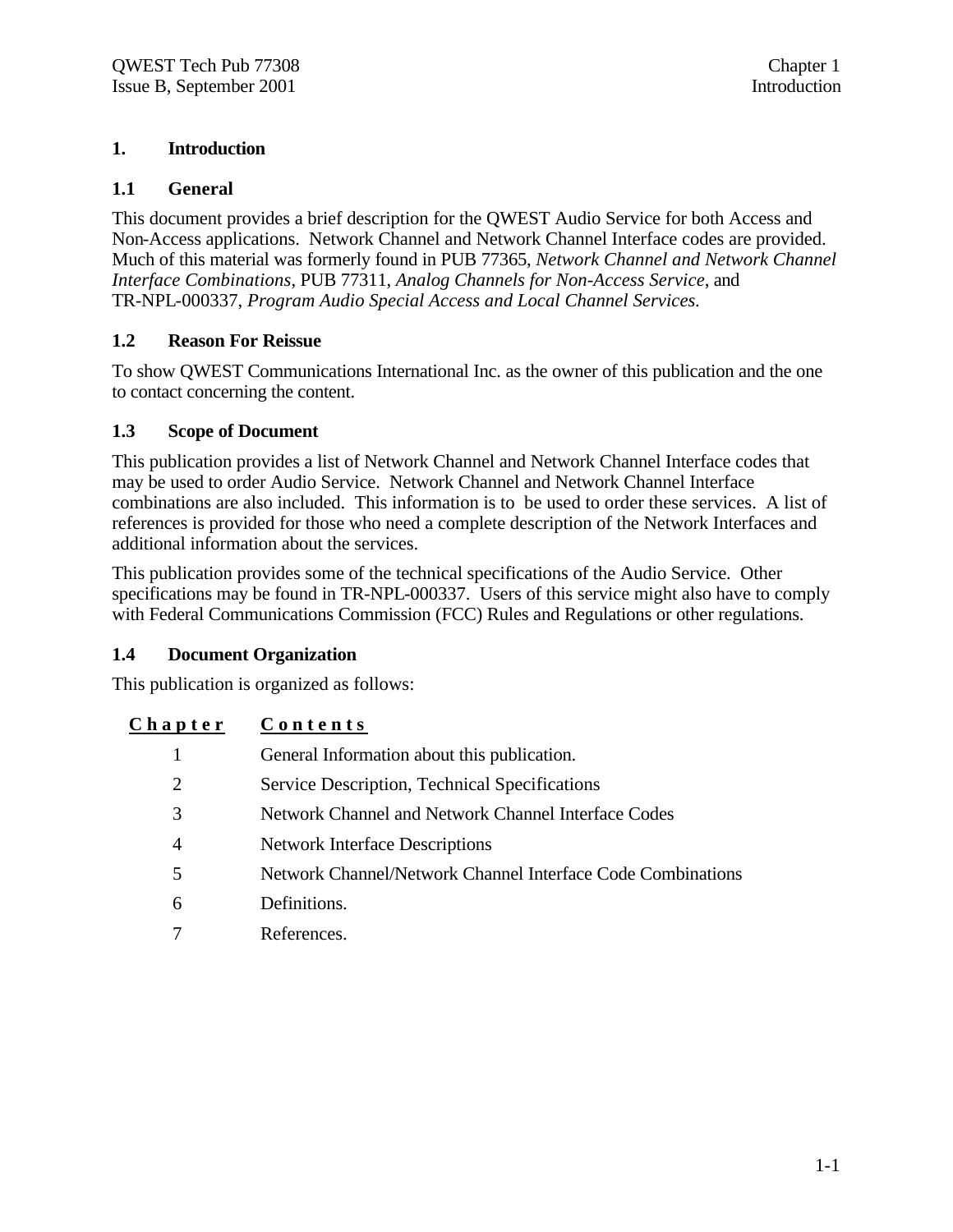#### **1.5 Music Distribution Service**

Some state jurisdictions offer a similar service for non-broadcast applications called Music Distribution Service. The technical parameters for this service are similar, but not the same as the Audio Service. Further information on Music Distribution Service may be found in PUB 77320, *Private Line Services.*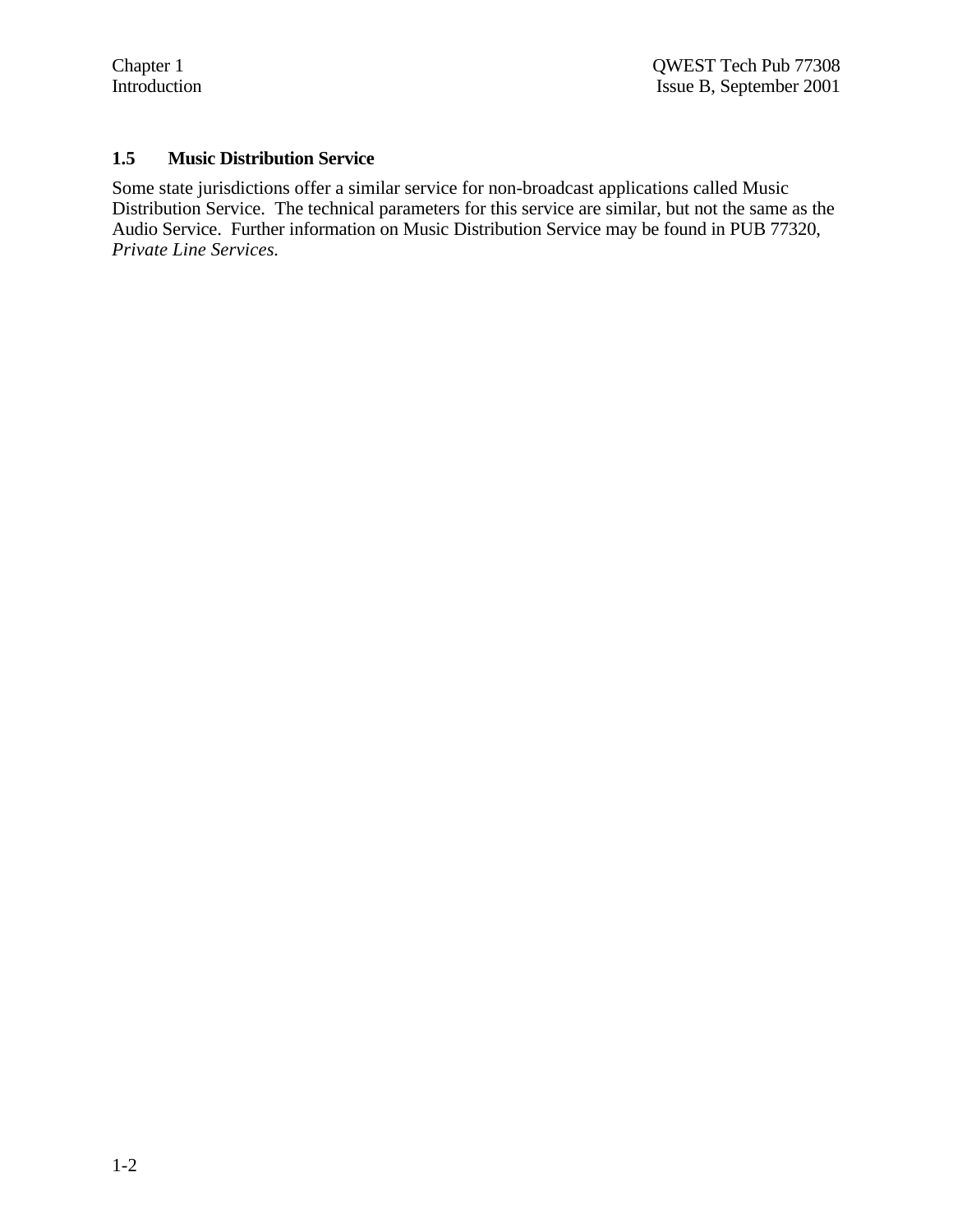# **CONTENTS**

# **Chapter and Section**

2.

# Page

| 2.1 |       |  |
|-----|-------|--|
| 2.2 |       |  |
|     | 2.2.1 |  |
|     | 2.2.2 |  |
|     | 2.2.3 |  |
|     | 2.2.4 |  |
| 2.3 |       |  |
| 2.4 |       |  |
| 2.5 |       |  |
|     | 2.5.1 |  |
|     | 2.5.2 |  |
|     | 2.5.3 |  |
|     | 2.5.4 |  |
|     | 2.5.5 |  |
|     | 2.5.6 |  |
|     | 2.5.7 |  |
|     | 2.5.8 |  |

# **Figures**

|  | $2 - 6$ |
|--|---------|

# **Tables**

|  | $2-1$ |
|--|-------|
|  |       |
|  |       |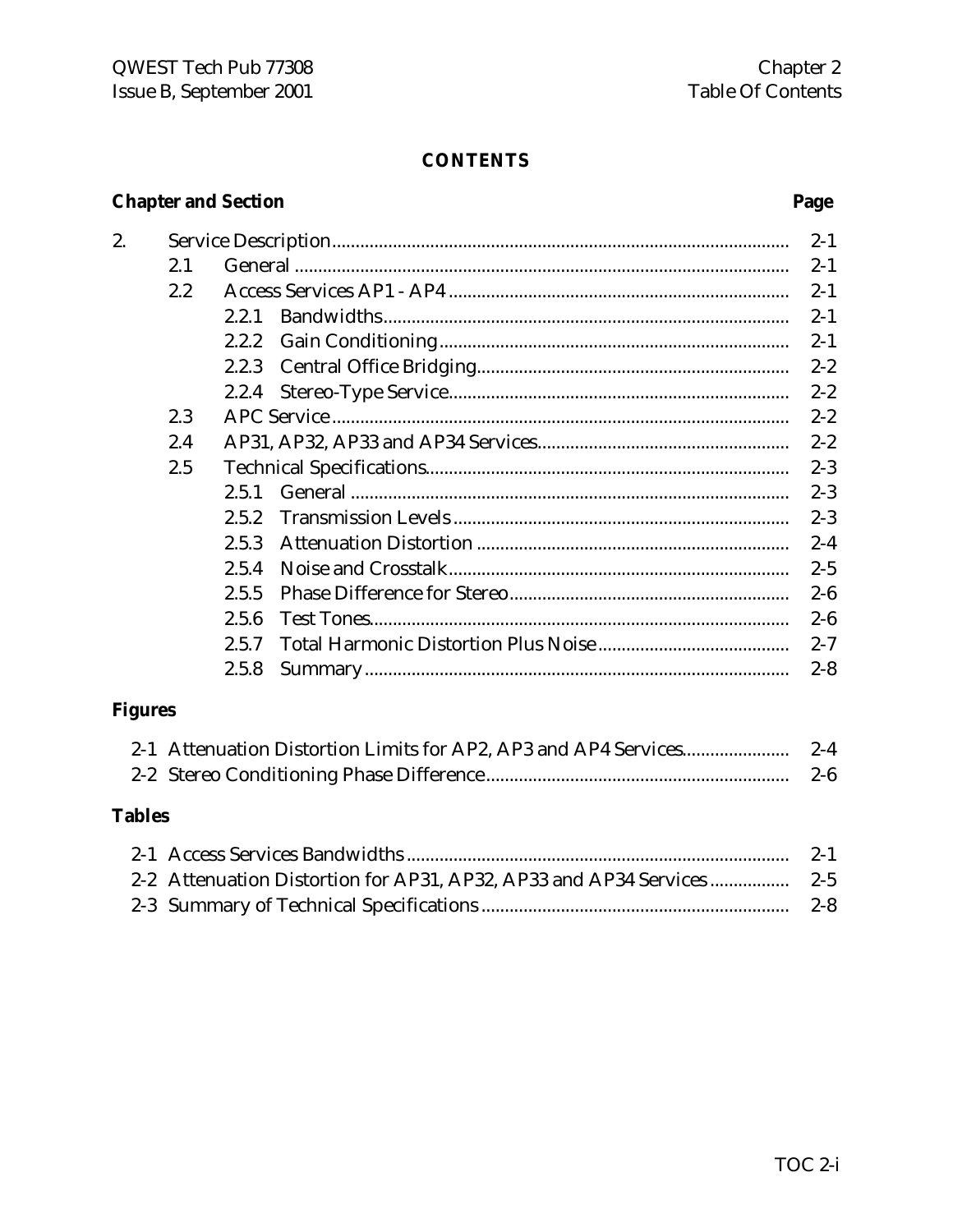#### **2. Service Description**

#### **2.1 General**

QWEST Audio Services are one-way, full- or Part-time communication services between an Interexchange Carrier Point of Termination (IC-POT) and an End-User POT, or between POTs of the same or different End-Users. The service is provided on any form or configuration of physical plant capable of transmitting the complex signals of broadcast quality speech or music. Unless otherwise stated, parameter specifications pertain to the audio analog interface at the POT. Specifications apply to both full- and part-time services, which may be for such purposes as the following:

Radio broadcasting Audio recording Television audio Audio teleconferencing

Further information about the technical specifications of this service may be found in TR-NPL-000337, *"Program Audio Special Access and Local Channel Services."*

Services for broadcasting are obtained from the Federal Communications Commission (FCC) Tariff #5. Non-broadcast services are obtained from the state tariffs or catalogs. These services may not be available in all jurisdictions.

#### **2.2 Access Services AP1 - AP4**

The Audio Program Services AP1 through AP4 are available in several frequency bandwidths and with several options.

#### **2.2.1 Bandwidths**

The Audio Access Services, AP1 - AP4, differ by the bandwidth or nominal passband. The values are summarized in Table 2-1.

| AP1 Service     | AP2 Service   | AP3 Service    | AP4 Service    |
|-----------------|---------------|----------------|----------------|
| $200 - 3500$ Hz | 100 - 5000 Hz | $50 - 8000$ Hz | 50 - 15,000 Hz |

|  |  |  | <b>Table 2-1</b> Access Services Bandwidths |
|--|--|--|---------------------------------------------|
|--|--|--|---------------------------------------------|

#### **2.2.2 Gain Conditioning**

With the addition of optional gain conditioning, the actual measured loss at initiation of service will be  $0$  dB  $\pm 0.5$  dB. Otherwise, the maximum actual measured loss for each service will be as specified in Section 2.5.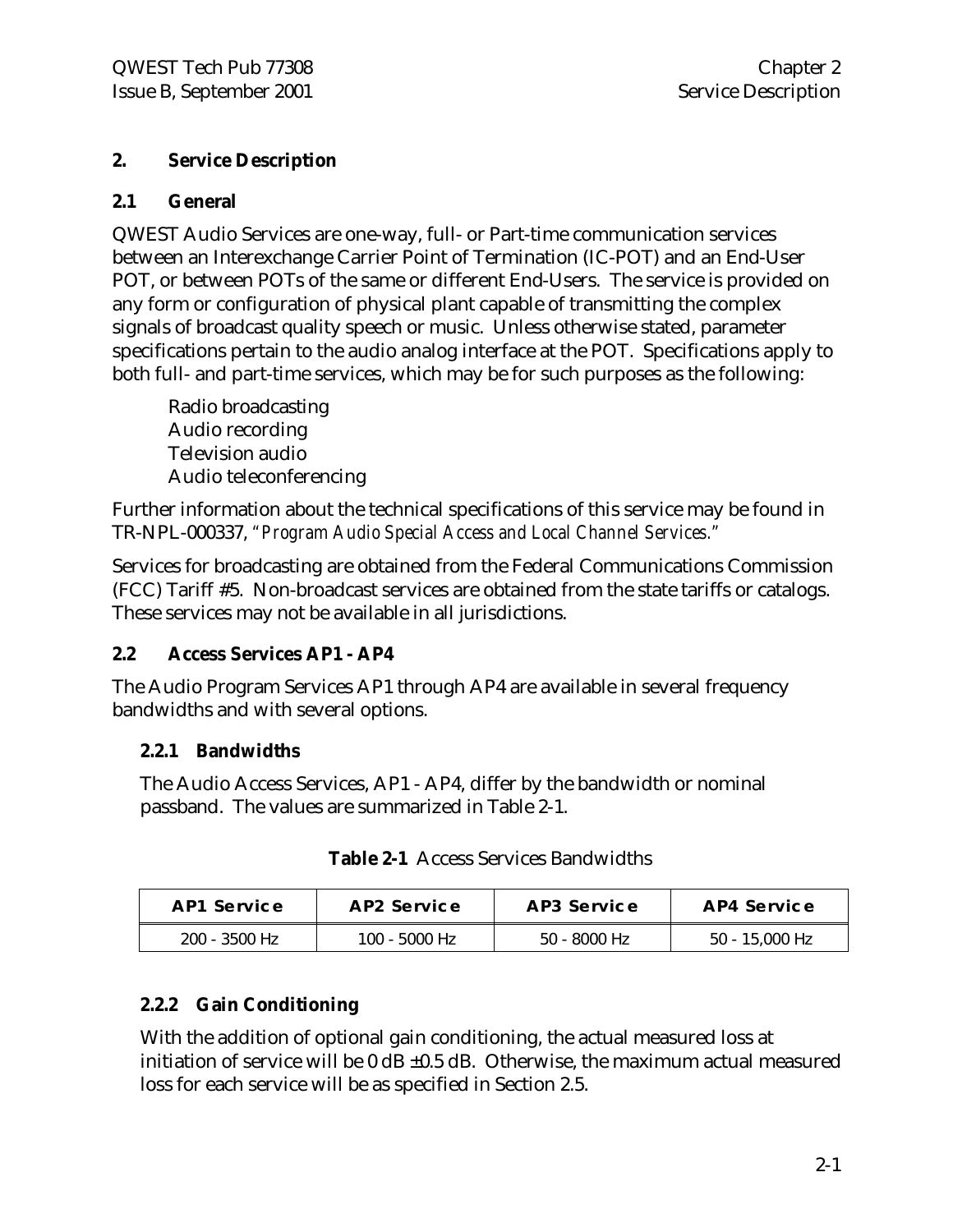# **2.2.3 Central Office Bridging**

Central office bridging to provide multipoint service is available with all Audio Services. This option provides one input and multiple outputs.

### **2.2.4 Stereo-Type Service**

Stereotype service can be provided by employing two AP4 services. The optional stereo feature requires that both AP4 channels be of equal electrical length and have amplitude response versus frequency characteristics (frequency response) within 0.5 dB of each others across the frequency band. The frequency response and phase difference are controlled by using cable pairs, amplifiers, and equalizers of identical design in the same cable, or where carrier is employed, the same channel bank for each stereo pair.

#### **2.3 APC Service**

The Audio Services Customized (APC) category is designed to accommodate unusual circuit arrangements and interfaces. APC is available for both InterLATA and IntraLATA applications. The limit of frequency bandwidth is determined by the NCI codes selected. However, the highest bandwidth provided by APC is 50 to 50,000 Hz. Service requested under APC may be one way, two way, two-point or multipoint.

The facility may be metallic or carrier derived at the option of QWEST. Direct current continuity is not inherent in this service.

Due to the custom nature of the APC service, no NC/NCI Code combinations are provided. However, any combination of interface codes will be considered.

# **2.4 AP31, AP32, AP33 and AP34 Services**

The AP31, AP32, AP33 and AP34 services are designed to provide a non-broadcast grade of service in a non-access application. Generally, the AP31 service is non-equalized and the other three services are equalized. A very limited number of jurisdictions may offer some of the services in both equalized and non-equalized versions. Check the appropriate state tariff or catalog for further details.

Transmission parameters are the same as traditionally found on end-to-end services. The service is available with Central Office Bridging and Gain/Equalization or Gain Conditioning. Bridging is available only in selected Central Offices.

The facility may be metallic or carrier derived at the option of QWEST. Direct current continuity is not inherent in this service.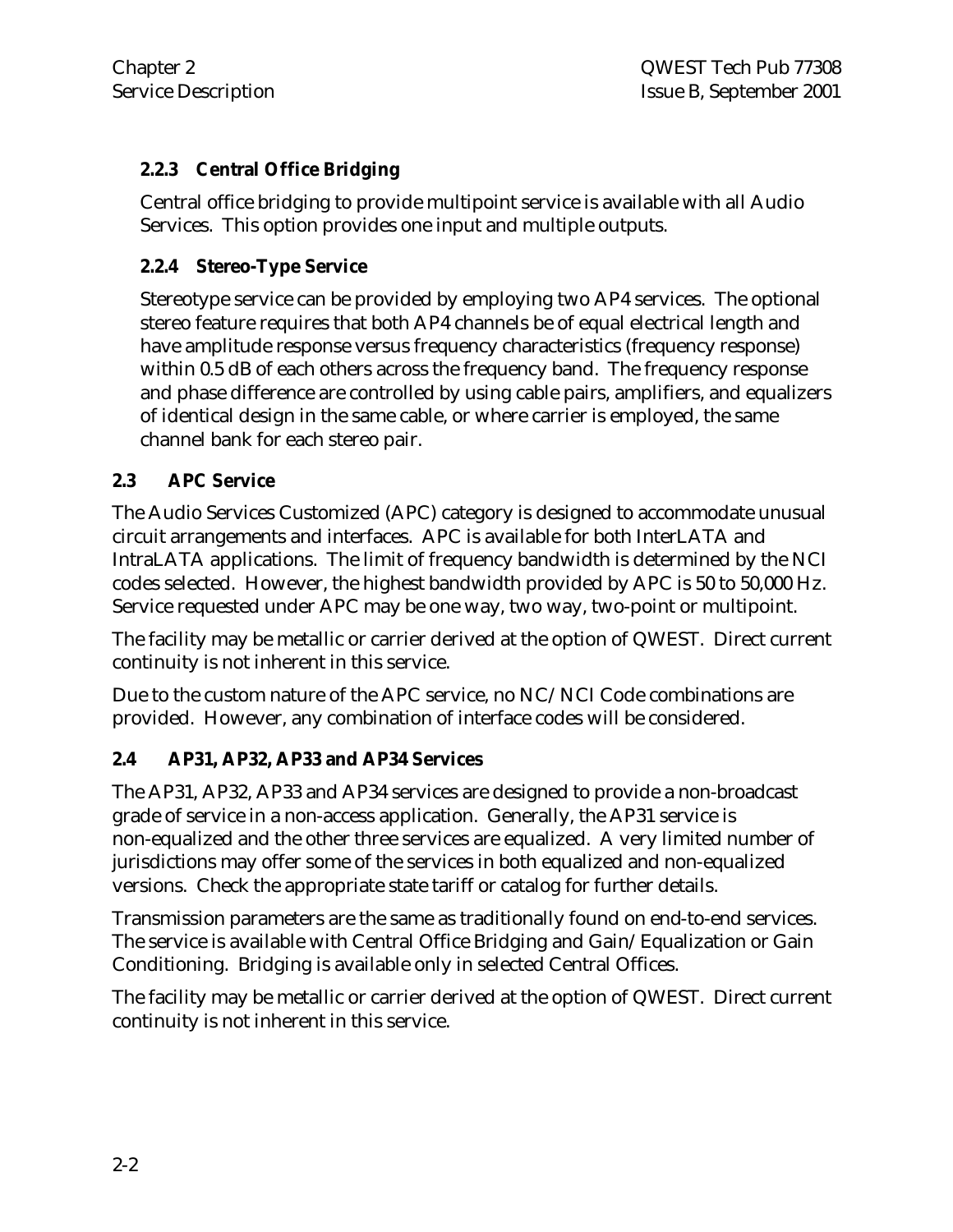#### **2.5 Technical Specifications**

#### **2.5.1 General**

There are a number of important audio parameters including distortion, noise, crosstalk and bandwidth (frequency response). The Federal Communications Commission requirements specify studio-to-transmitter limits. The specifications for Audio Service are an allocated portion of these limits.

The speech and music signal is complex and aperiodic. Values of voltage and current vary with time in an irregular fashion. An empirical parameter called a volume unit (vu) has been devised to allow useful measurements and specifications. Volume is not mathematically definable, but is simply the reading of an audio signal in a specified way on a standard volume indicator, popularly called a "vu meter". The vu meter readings bear the same relation to each other, as do decibel (dB) measurements.

It is convenient to relate the levels within a transmission system to an arbitrary zero transmission level point (0 TLP). This point defines the gains and losses (in dB) within the system in a way that is independent of signal level. Thus, if a known level test tone is applied at a known TLP, the expected level of that tone is defined at each TLP in the system.

The technical specifications for the Audio Service are based on TR-NPL-000337 and material formerly found in PUB 77311. However, some additional informative information may be found in ANSI T1.505-1989, *Advanced Digital Program Audio Services - Analog Interface and Performance Specifications.*

#### **2.5.2 Transmission Levels**

A program level of +8 vu (averaged over one second) is the maximum permitted at a 0 TLP. This level is a compromise that provides an improved signal-to-noise ratio without introducing harmful crosstalk into the network. This value is higher than allowed for other services and is permissible only because of the relatively small percentage of circuits used for Audio Service. Levels lower than +8 vu are encouraged.

The levels at the Network Interface (NI) are:

- The transmit level towards the Central Office (CO) is 0 TLP.
- The receive level from the CO is 0 TLP if the Gain Conditioning option has been ordered. In cases without Gain Conditioning, the value will not be lower than -32 TLP for AP1 through AP4 or -12 TLP for AP31 through AP34 services. This loss (32 dB or 12 dB) is measured at 1004 Hz.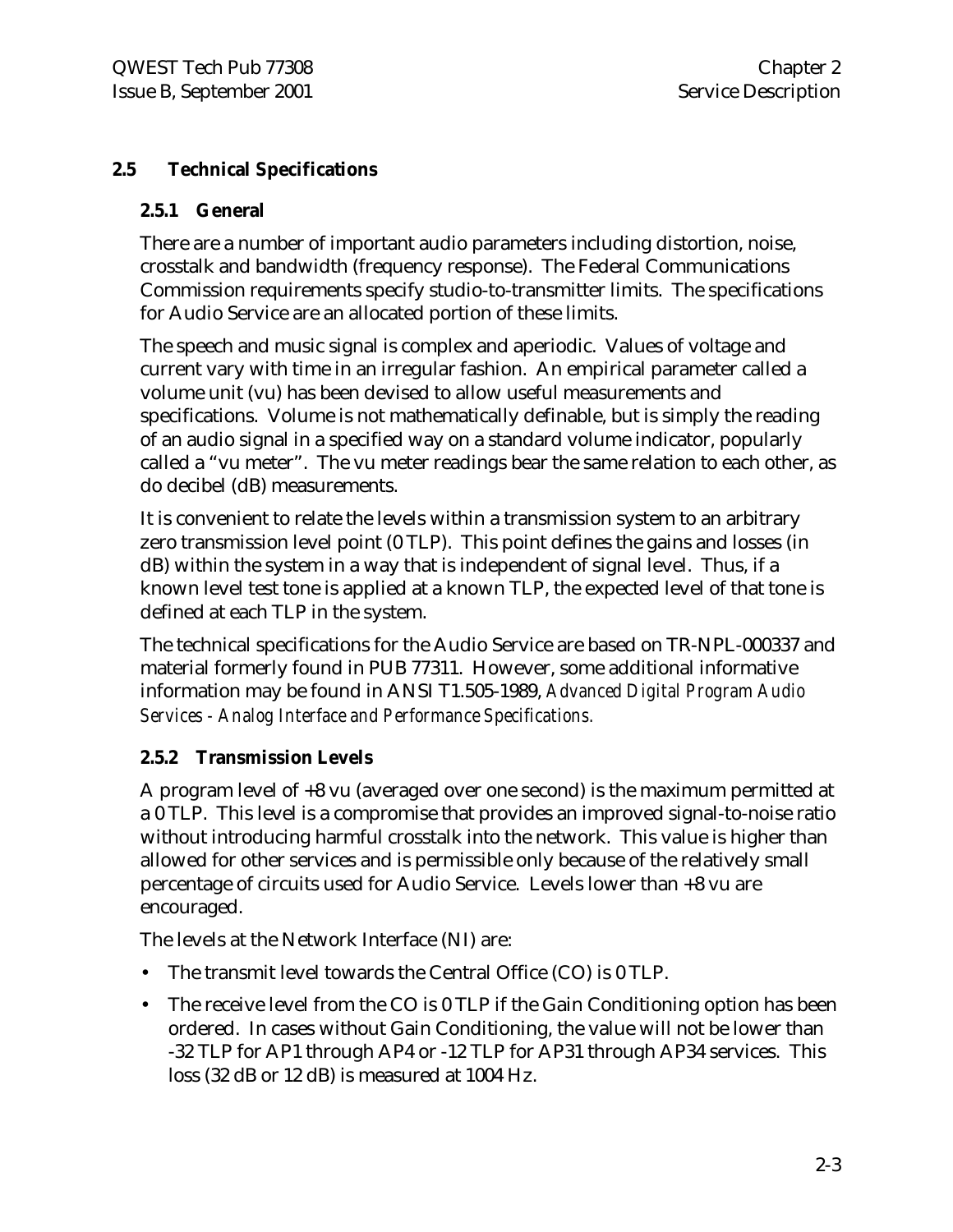The loss may vary over time. Variations of +0.5 dB are permitted in a 5-second interval and variations of +1.0 dB in a one-hour interval. In the case of AP31 through AP34 services, an additional variation of +4.0 dB is permitted over the life of the service.

QWEST normally applies an alignment and test tone of 0 dBm at 0 TLP. This is abbreviated as 0 dBm0. Nonlinear distortion, such as harmonic distortion, can be measured at such levels, but unacceptable nonlinear distortion that may occur on normally occurring instantaneous peaks of program material will not be revealed. The difference (in dB) between the operating level and the level at which overload occurs is often called "headroom." The circuit design recognizes that such peaks occur and must be transmitted without exceeding the specifications for nonlinear distortion. These peaks are assumed to be 10 dB higher than the average program level as read on a vu meter.

#### **2.5.3 Attenuation Distortion**

Attenuation Distortion or Gain/Frequency Distortion is limited by various values depending on the service and if it is equalized.

The values for the AP1 service are -10 to +3 dB where a negative value corresponds to a loss and a positive value corresponds to a gain over the base 1004 Hz frequency.





**Figure 2-1** Attenuation Distortion Limits for AP2, AP3 and AP4 Services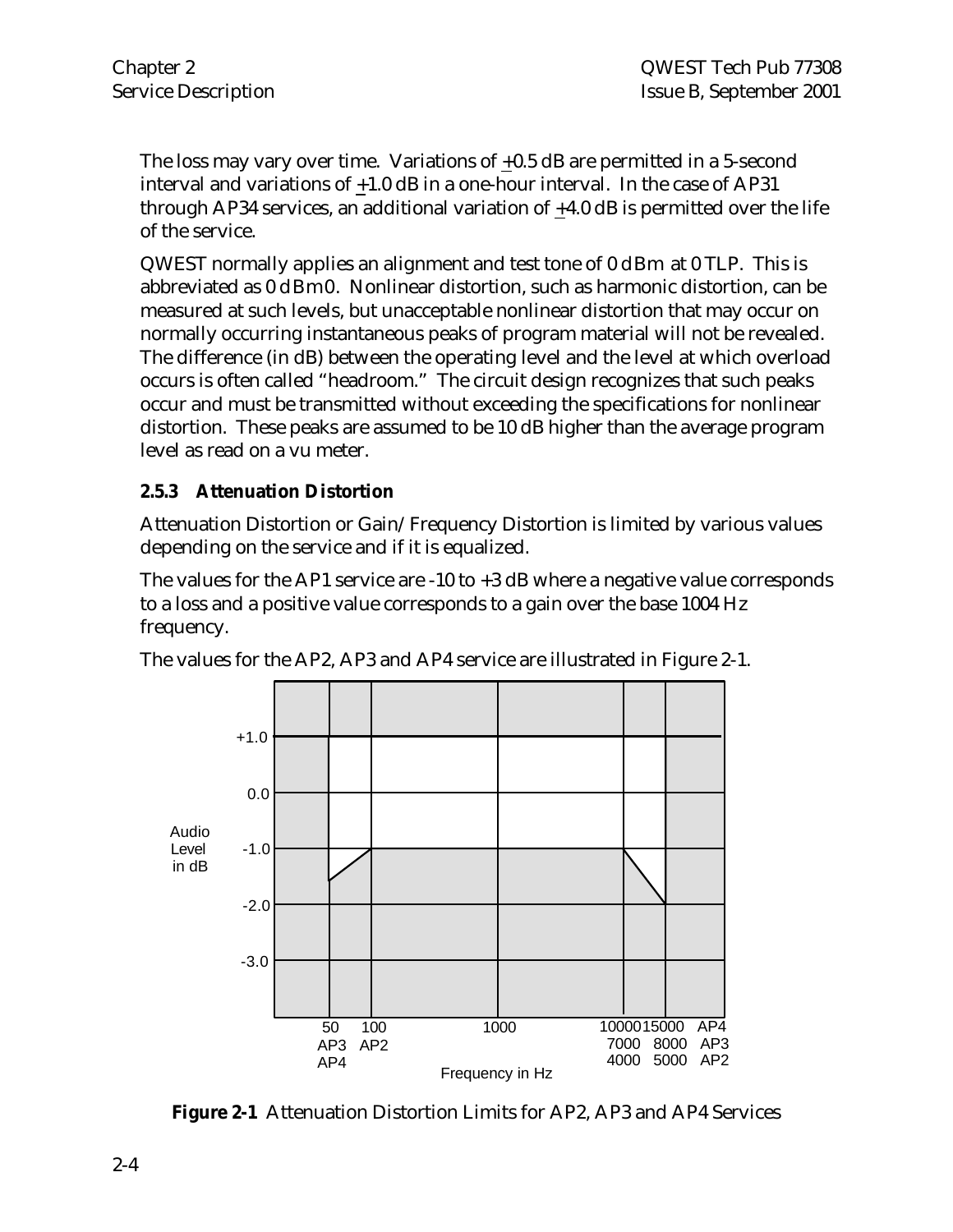The values for the AP31, AP32, AP33, and AP34 services depend on the type and if it is equalized or not. The values are listed in Table 2-2.

| NCI Code *    | 02PG2.3<br>(AP31)    | 02PG2.5<br>(AP32)    | 02PG2.8<br>(AP33)    | 02PG2.1<br>(AP34)    |
|---------------|----------------------|----------------------|----------------------|----------------------|
| Non Equalized | $-3.0$ to $+10.0$ dB | $-3.0$ to $+20.0$ dB | $-3.0$ to $+20.0$ dB | $-3.0$ to $+20.0$ dB |
| Equalized     | $-1.0$ to $+1.0$ dB  | $-1.0$ to $+1.0$ dB  | $-1.0$ to $+1.0$ dB  | $-1.0$ to $+1.0$ dB  |

| <b>Table 2-2</b> Attenuation Distortion for AP31, AP32, AP33 and AP34 Services |  |  |  |  |  |  |  |  |  |
|--------------------------------------------------------------------------------|--|--|--|--|--|--|--|--|--|
|--------------------------------------------------------------------------------|--|--|--|--|--|--|--|--|--|

\* Negative values denote loss, positive values denote gain compared to the 1004 Hz reference @ 0 dBm.

#### **2.5.4 Noise and Crosstalk**

Noise specifications are usually stated as a signal-to-noise ratio in the broadcast industry. The telecommunications industry, however, measures and expresses noise in terms of dBrn, which has a zero reference of -90 dBm. That is, 0 dBm equals -90 dBm.

The signal-to-noise measurements are referenced to a maximum peak audio signal of +18 dBm0. The resulting noise limits are listed in Table 2-3.

An absolute measurement of noise level is made at the receiving NI. The TLP of this NI was established when designing and installing the service. The noise measurement, in dBm or dBrn converted to dBm, is translated to an equivalent reading at the 0 TLP by adding the loss or subtracting the gain of the actual TLP relative to 0.

For example, in the case of a 02PG2.1 type of NI (AP34 or AP4), assumes a TLP of - 12 dB at the NI. If the 15 kHz flat-weighted noise measured at the NI were 5 dBrn, the noise translated to the  $0$  TLP would be  $5$  dBrn  $+$  12 dB or 17 dBrn  $(-73$  dBrn). This meets the specifications for noise listed in Table 2-3 for this application. Any higher noise measurement would not meet the specifications.

The crosstalk requirement is that no audible conversation, bits of conversation or tones are detectable in the monitor receiver of the noise measuring set. The monitoring tests should be made during heavy traffic periods by listening for at least 10 minutes. A single-source disturber usually reflects either a violation of the established levels for the disturbing service or an unbalanced termination.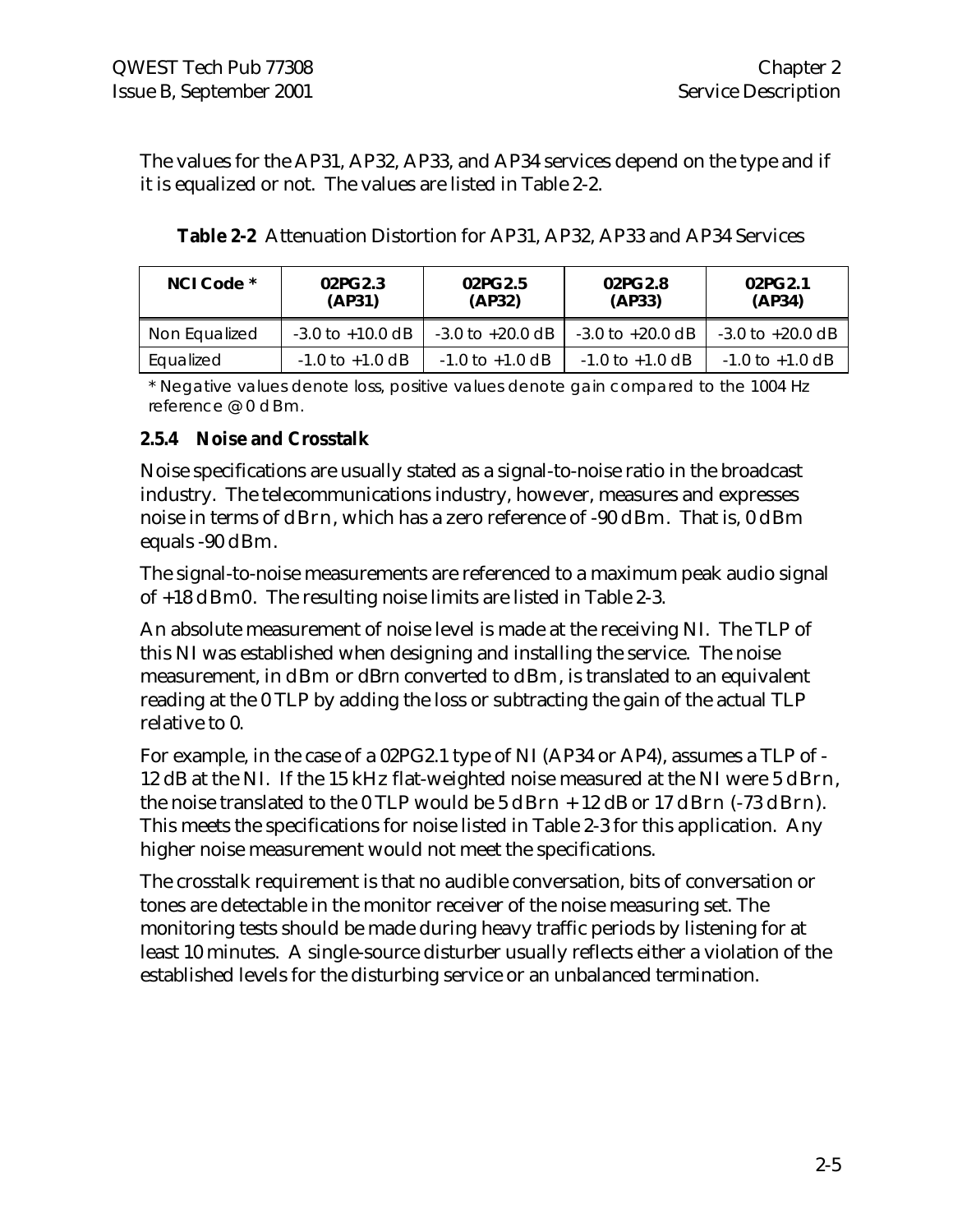#### **2.5.5 Phase Difference for Stereo**

Proper phasing between channels used for stereo is necessary to maintain channel separation on stereo equipment and frequency response on monophonic equipment. The phase difference can be measured using an oscillator with a resistance-splitting network and a phase meter, or a test set specifically designed for measuring the phase difference between stereo channels. Figure 2-2 illustrates the specifications for Stereo Conditioning Phase Difference.



**Figure 2-2** Stereo Conditioning Phase Difference

#### **2.5.6 Test Tones**

The maximum continuous test tone power (averaged over one second) that may be applied to the transmitting NI is as follows:

+8 dBm0 between 50 and 404 Hz

0 dBm0 between 405 and 15,000 Hz

These limits apply for channels involving metallic cable and/or pre-equalized carrier systems. There is no pre-equalization in systems with equalization below the frequency 404 Hz.

These restrictions permit the use of test equipment in which program material is simulated by the use of a sine wave whose level is pulsed between high and low levels as a function of time, PROVIDED, the power averaged over one second is within the limits specified and the peak level is reduced to take into account any pre-equalization in the circuit. Total distortion will be within the service limits based on the type of service.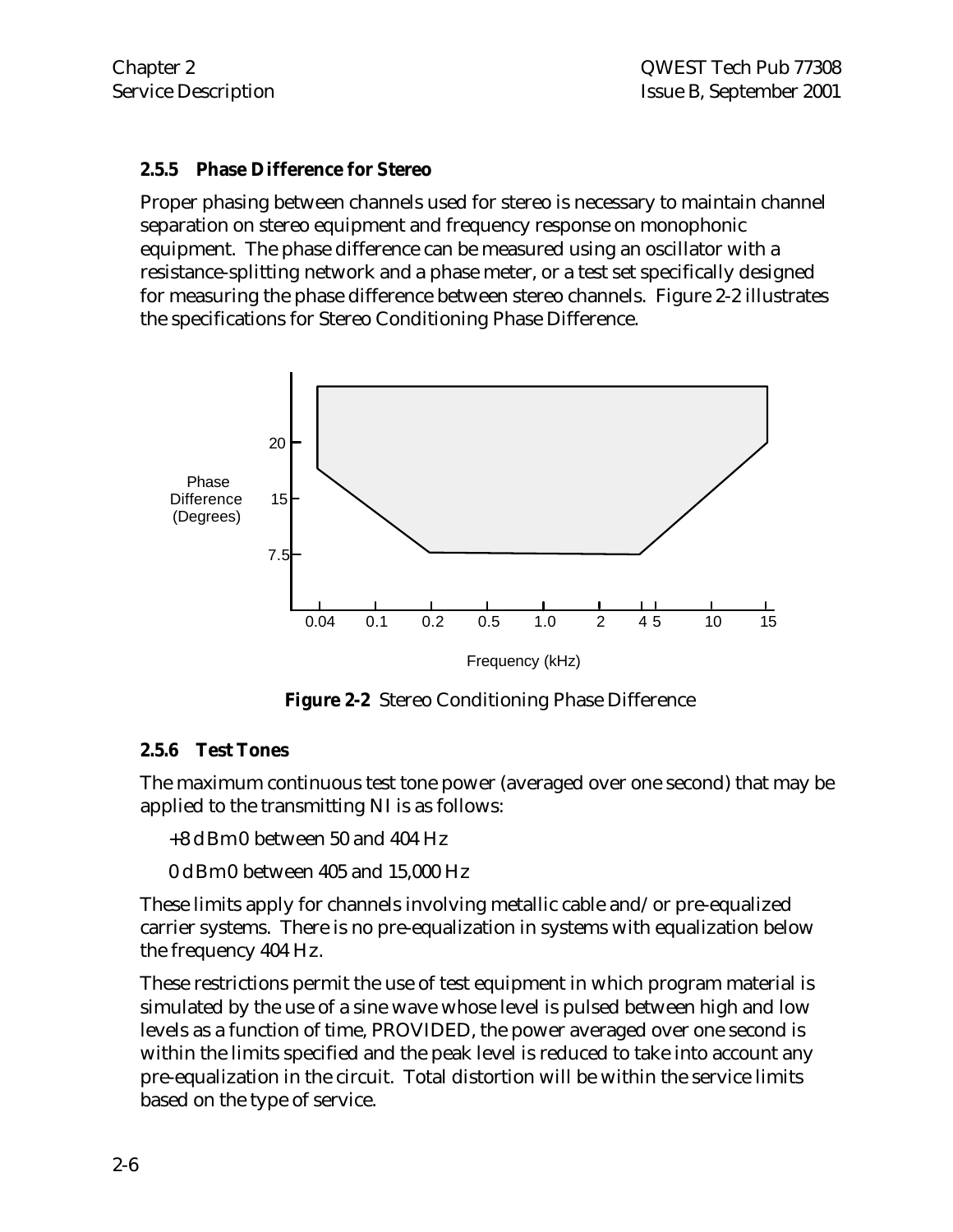An exception to these limits is permitted for measurement of total harmonic distortion plus noise.

#### **2.5.7 Total Harmonic Distortion Plus Noise**

Nonlinear Distortion is caused by the nonlinear characteristics of amplifiers or similar equipment. Harmonic Distortion is the type of nonlinear distortion most commonly measured on audio circuits and may be specified with or without noise. The Audio Service specifications are stated with noise. This is sometimes called "total distortion" since the noise component may include spurious tones.

Total harmonic distortion plus noise is measured by a test set with a tunable narrowband filter to remove the fundamental of the test tone. Anything remaining in the passband of the test instrument is considered harmonic distortion and is summed and related to the amplitude of the fundamental. Thus, the result obtained with this type of test equipment includes any noise in the passband of the test instrument because everything outside of the nulled frequency is measured.

Measurements of harmonic distortion without noise are also possible, but more complicated. TR-NPL-000337, Section 4.5.1, should be consulted for further information.

Distortion should be measured at a level corresponding to the peak load-carrying capacity of the circuit. However, continuous high-level tones may cause crosstalk and interfere with other services in multi-pair cables or on carrier systems. To minimize this problem, the test frequency is chosen in the 400 Hz range. When levels higher than those in Section 2.5.6 are absolutely necessary, the maximum test-tone level permitted is +18 dBm0, which corresponds to the peak load-carrying capacity of services AP1 through AP4. The permitted application interval is four (4) seconds or less. Repetition of this test is subject to concurrence of QWEST. The preceding does not permit program levels exceeding +8 vu.

Measurements of audio circuits should be made with all amplifiers, equalizers, coils, etc., in place and aligned for service. The measurements are mat at the receiving NI and should be on a 600 ohms balanced basis. Measurements should be made using a fundamental tone of 404 Hz. The Total Harmonic Distortion of the oscillator should be at least 10 dB better than the service specifications. An oscillator meeting the requirements of ANSI/IEEE 743-1994 (R1993), *Analog Voice Frequency Circuits, Standard Methods and Equipment for Measuring the Transmission Characteristics of,* should be satisfactory.

#### **2.5.8 Summary**

Table 2-3 summarizes the Technical Specifications for the Audio Service. This material is from Table 4-1 of TR-NPL-000337, which is referenced in some tariffs, and from PUB 77311.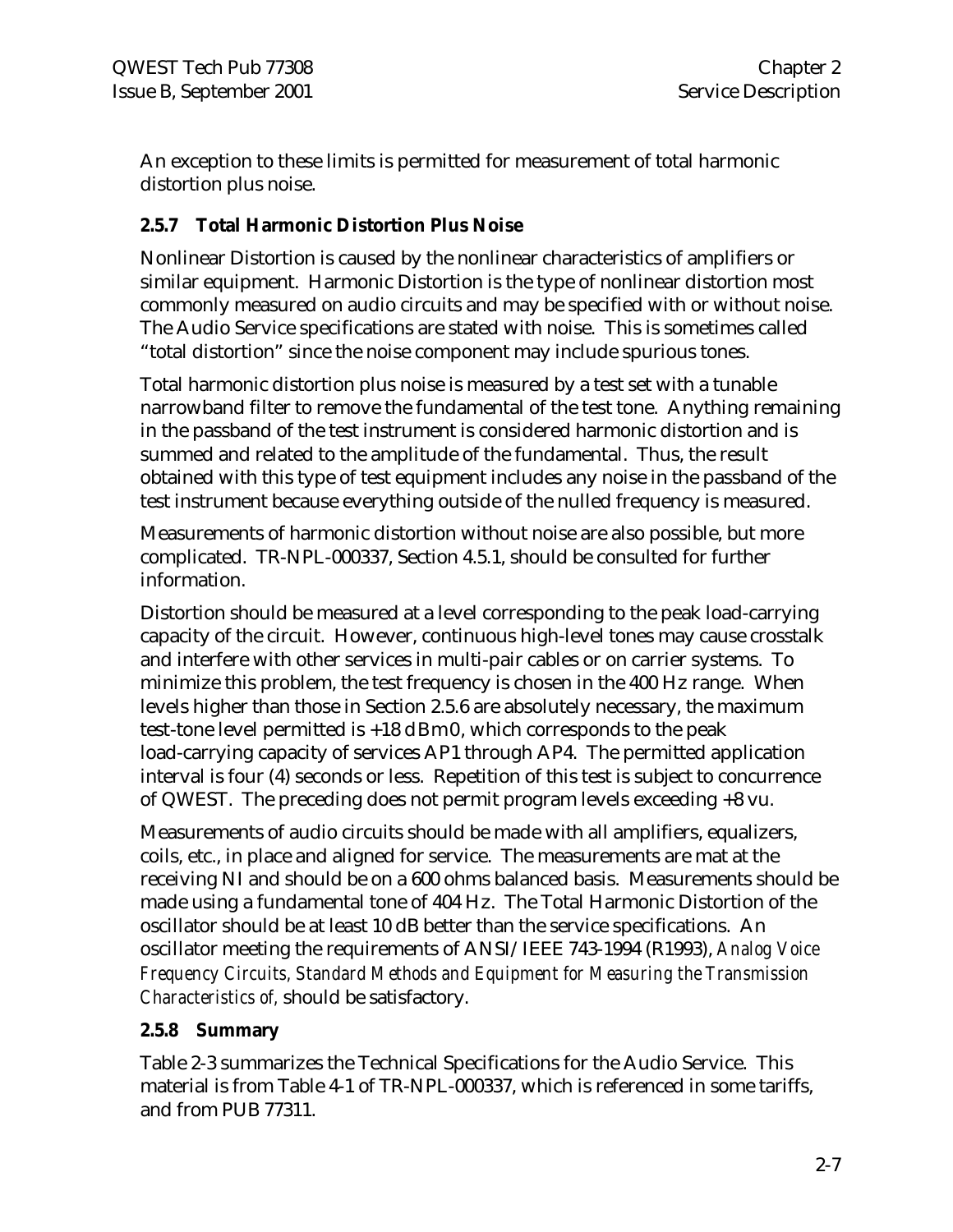| <b>SERVICE</b>                                | AP <sub>1</sub>     | AP31                          | AP <sub>2</sub>        | AP32                     | AP <sub>3</sub> | AP33                   | AP4         | AP34               |                       |  |                            |  |
|-----------------------------------------------|---------------------|-------------------------------|------------------------|--------------------------|-----------------|------------------------|-------------|--------------------|-----------------------|--|----------------------------|--|
| <b>NCI CODE</b>                               | 02PG2.3             |                               | 02PG2.5                |                          | 02PG2.8         |                        | 02PG2.1     |                    |                       |  |                            |  |
| Loss Limit (AML)                              | 32 dB#              | 12 dB                         | 32 dB                  | 12 dB                    | 32 dB           | 12 dB                  | 32 dB       | 12 dB              |                       |  |                            |  |
| Loss Variation                                |                     |                               |                        |                          |                 |                        |             |                    |                       |  |                            |  |
| • Short Term<br>• Long Term                   |                     | $+0.5$ dB<br>$+$ 1.0 dB       | $+0.5$ dB<br>$+1.0$ dB |                          |                 |                        |             |                    | $+0.5$ dB<br>± 1.0 dB |  | $\pm$ 0.5 dB<br>$+$ 1.0 dB |  |
| • Life of service                             | na                  | $+4.0$<br>dB                  | na                     | $+4.0$<br>dB             | na              | $+4.0$<br>dB           | na          | $+4.0$<br>dB       |                       |  |                            |  |
| <b>Highest Program</b><br>Level               |                     | $+8$ vu<br>$+8$ vu<br>$+8$ vu |                        |                          | $+8$ vu         |                        |             |                    |                       |  |                            |  |
| Bandwidth (Hz)                                | $200 -$<br>3500     | $200 -$<br>3000               | $100 - 5000$           |                          |                 |                        | $50 - 8000$ |                    |                       |  | $50 - 15,000$              |  |
| Attenuation<br>Distortion 1                   |                     |                               |                        |                          |                 |                        |             |                    |                       |  |                            |  |
| • Non Equalized                               | na                  | $-3$ to<br>$+10$ dB           | na                     | $-3$ to $**$<br>$+20$ dB | na              | -3 to $**$<br>$+20$ dB | na          | na                 |                       |  |                            |  |
| • Equalized                                   | $-10$ to<br>$+3$ dB | -1 to $**$<br>$+1$ dB         | Fig 2-1                | $-1$ to<br>$+1$ dB       | Fig 2-1         | $-1$ to<br>$+1$ dB     | Fig 2-1     | $-1$ to<br>$+1$ dB |                       |  |                            |  |
| <b>Total Harmonic</b><br>Distortion + Noise * |                     | 3.5 %                         |                        | 2.5%                     |                 | 2.0%                   | 1.0%        |                    |                       |  |                            |  |
| Weighted<br>Random Noise                      |                     |                               |                        |                          |                 |                        |             |                    |                       |  |                            |  |
| $\cdot$ dBrn0<br>$\cdot$ dBm0                 | 43<br>$-47$         |                               | 44<br>$-46$            |                          | 46<br>$-44$     |                        | 37<br>$-53$ |                    |                       |  |                            |  |
| Weighting                                     |                     | C Message                     |                        | 15 kHz flat              |                 | 15 kHz flat            | 15 kHz flat |                    |                       |  |                            |  |
| Stereo                                        |                     |                               |                        |                          |                 |                        |             |                    |                       |  |                            |  |
| • Gain Difference                             |                     | na                            |                        | na                       | na              |                        | $+0.5$ dB   | na                 |                       |  |                            |  |
| • Phase Difference                            |                     |                               |                        |                          |                 |                        | Fig $2-2$   |                    |                       |  |                            |  |

**Table 2-3** Summary of Technical Specifications

AML Actual Measured Loss

na Not applicable.

† Negative values correspond to losses; positive values to gains. 1004 Hz reference @ 0 dBm.

# Some state tariffs may limit this value to 10 dB.

\* AP31 - AP34 Services: +13 dBm0,

AP1 - AP4 Services: +18 dBm0

All services at 404 Hz with a maximum application time of 4 seconds.

\*\* Generally not applicable. See Section 2.4.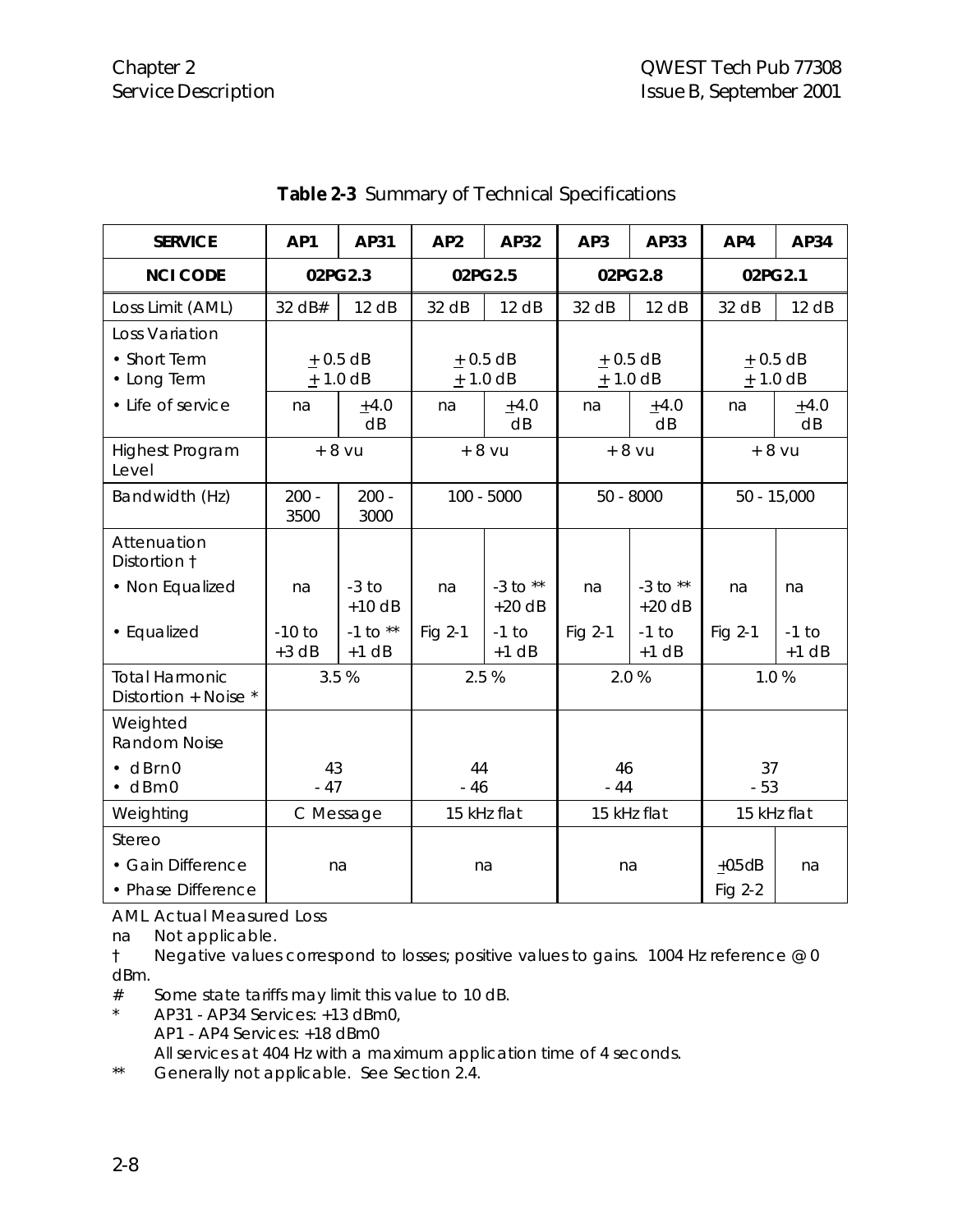# **CONTENTS**

# **Chapter and Section Page**

| 3.      |     |       | Network Channel/Network Channel Interface Codes | $3-1$   |
|---------|-----|-------|-------------------------------------------------|---------|
|         | 3.1 |       |                                                 | $3-1$   |
|         |     | 3.1.1 |                                                 | $3-1$   |
|         |     | 3.1.2 |                                                 | $3 - 1$ |
|         |     |       |                                                 | $3 - 2$ |
|         |     |       |                                                 | $3-3$   |
|         | 3.2 |       |                                                 | $3-4$   |
|         |     | 3.2.1 |                                                 | $3-4$   |
|         |     | 3.2.2 |                                                 | $3-4$   |
|         |     |       | 3.2.3 Available Network Channel Interface Codes | $3-6$   |
| Figures |     |       |                                                 |         |
|         |     |       |                                                 | $3-1$   |
|         |     |       |                                                 | $3-5$   |
| Tables  |     |       |                                                 |         |
|         |     |       |                                                 |         |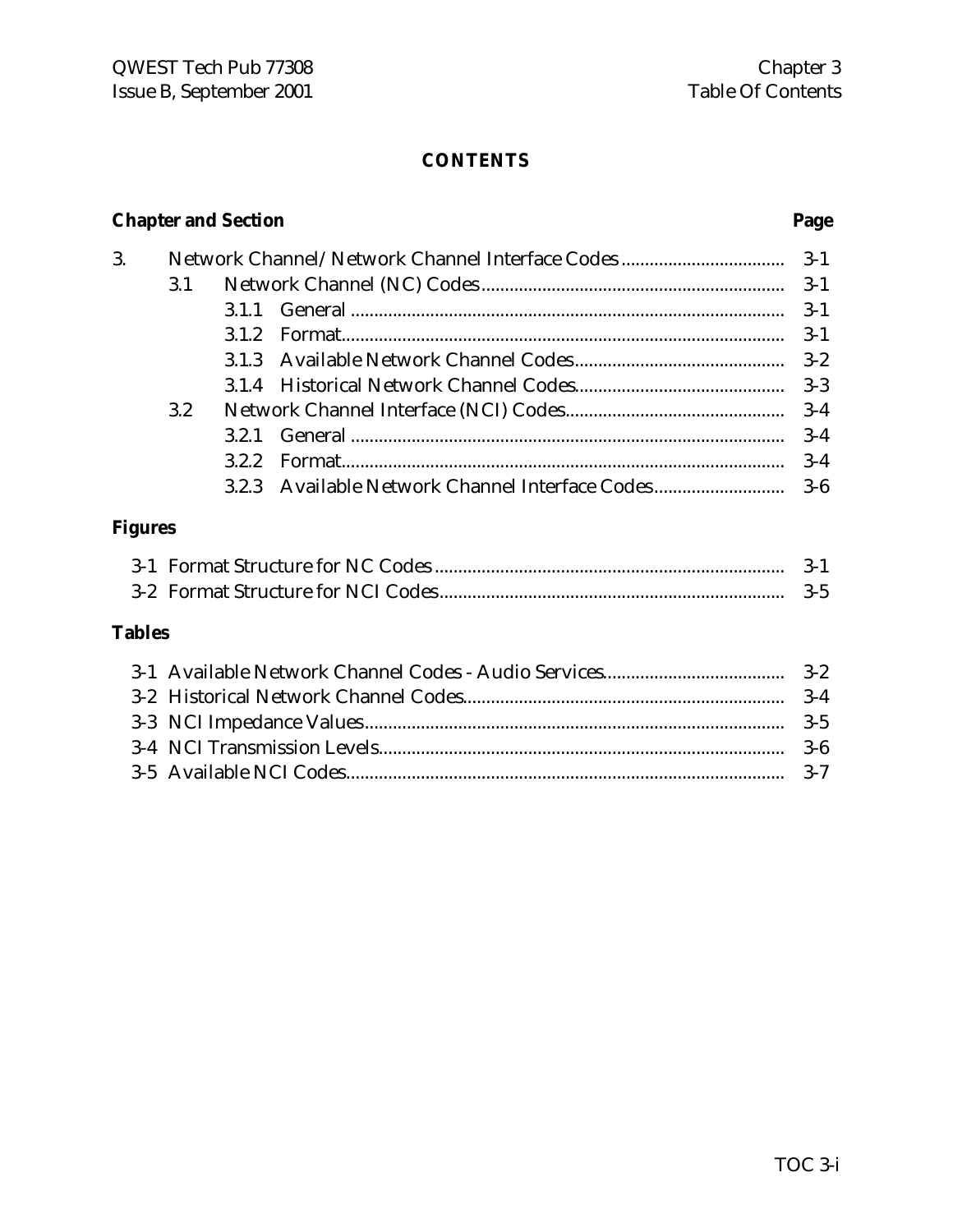#### **3. Network Channel/Network Channel Interface Codes**

#### **3.1 Network Channel (NC) Codes**

#### **3.1.1 General**

Network Channel (NC) codes are a part of the Bellcore COMMON LANGUAGE® code set. The NC code is used to identify a channel used with the service. This section identifies the available channels and their NC codes.

#### **3.1.2 Format**

An NC code is a four-character code with two data elements:

Channel Code Optional Feature Code

The format is illustrated in Figure 3-1.

**Network Channel Code**

| Data Element              | Channel Code |              | <b>Optional Feature Code</b> |
|---------------------------|--------------|--------------|------------------------------|
| <b>Character Position</b> |              |              |                              |
| Character Key             |              | $X \cap r -$ | X ∩r -                       |

 $X =$  Alphanumeric

 $=$  Hyphen

**Figure 3-1** Format Structure for NC Codes

The **Channel Code** (character positions 1 and 2) is a two character alpha or alphanumeric code that describes the channel service in an abbreviated form. The channel code will frequently, but not always, be specified as the service code of the special service circuits or the transmission grade of the message trunk circuit. The NC channel code field is always filled.

The **Optional Feature Code** (character positions 3 and 4) is a two character alpha or alphanumeric or hyphen code that represents the option codes available for each channel code. Varying combinations of this code will allow the customer to enhance the technical performance of the requested channel, or to further identify the type of service. It is also used to specify options such as conditioning, effective 4-wire, multiplexing, etc. The NC optional code field is always filled.

Further information about NC Codes may be found in ANSI T1.223-1991, *Information Interchange — Structure and Representation of Network Channel (NC) and Network Channel Interface (NCI) Codes for the North American Telecommunications System.*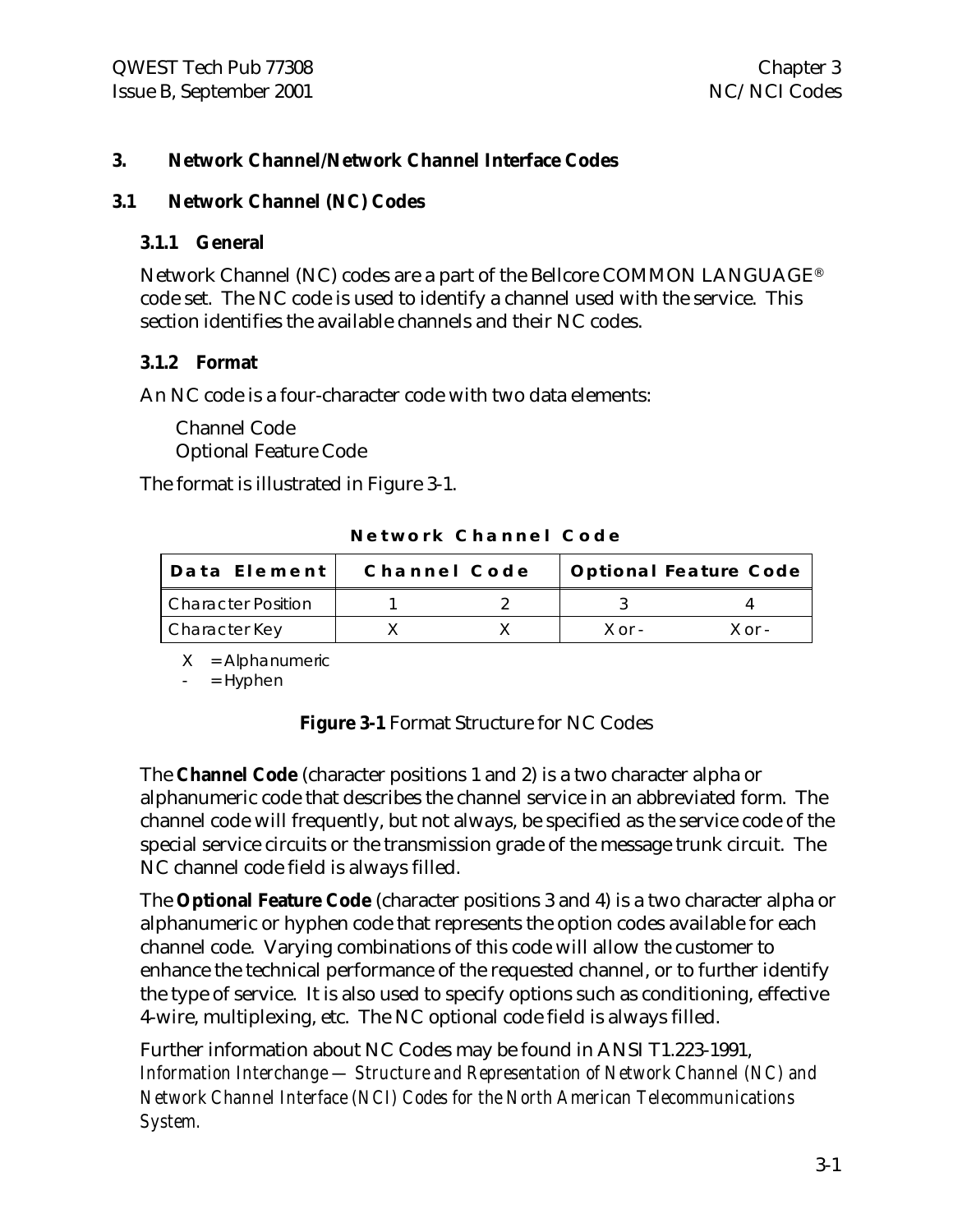# **3.1.3 Available Network Channel Codes**

Table 3-1 lists the available Network Channel (NC) codes for Audio Services.

| <b>Table 3-1</b> Available Network Channel Codes - Audio Services |  |  |  |  |  |  |
|-------------------------------------------------------------------|--|--|--|--|--|--|
|-------------------------------------------------------------------|--|--|--|--|--|--|

| <b>Network</b><br><b>Channel Code</b> | Description                                              | <b>NC/NCI</b><br>Table |
|---------------------------------------|----------------------------------------------------------|------------------------|
|                                       | <b>Audio Program One (AP1) Service</b>                   |                        |
| $PE--$                                | No Options                                               | $5 - 1$                |
| $PE-B$                                | <b>Central Office Bridging</b>                           | $5 - 2$                |
| PEP-                                  | Gain Conditioning                                        | $5 - 3$                |
| PEPB                                  | Gain Conditioning & Central Office Bridging              | $5 - 4$                |
|                                       | <b>Audio Program Two (AP2) Service</b>                   |                        |
| $PF - -$                              | No Options                                               | $5-5$                  |
| $PF-B$                                | <b>Central Office Bridging</b>                           | $5-6$                  |
| PFP-                                  | <b>Gain Conditioning</b>                                 | $5 - 7$                |
| PFPB                                  | Gain Conditioning & Central Office Bridging              | $5-8$                  |
|                                       | <b>Audio Program Three (AP3) Service</b>                 |                        |
| $PJ - -$                              | No Options                                               | $5-9$                  |
| $PJ-B$                                | <b>Central Office Bridging</b>                           | $5-10$                 |
| PJP-                                  | <b>Gain Conditioning</b>                                 | $5 - 11$               |
| <b>PJPB</b>                           | Gain Conditioning & Central Office Bridging              | $5-12$                 |
|                                       | <b>Audio Program Four (AP4) Service</b>                  |                        |
| $PK - -$                              | No Options                                               | $5-13$                 |
| $PK-B$                                | <b>Central Office Bridging</b>                           | $5-14$                 |
| PK-K                                  | Central Office Bridging and Stereo                       | $5-15$                 |
| PK-S                                  | Stereo                                                   | $5-13$                 |
| PKP-                                  | <b>Gain Conditioning</b>                                 | $5-16$                 |
| PKPB                                  | Gain Conditioning & Central Office Bridging              | $5-17$                 |
| PKPK                                  | Gain Conditioning and Central Office Bridging and Stereo | $5-17$                 |
| <b>PKPS</b>                           | Gain Conditioning and Stereo                             | $5 - 16$               |
|                                       | <b>Audio Program Custom (APC) Service</b>                |                        |
| $PQ-Z$                                | Customized                                               | na                     |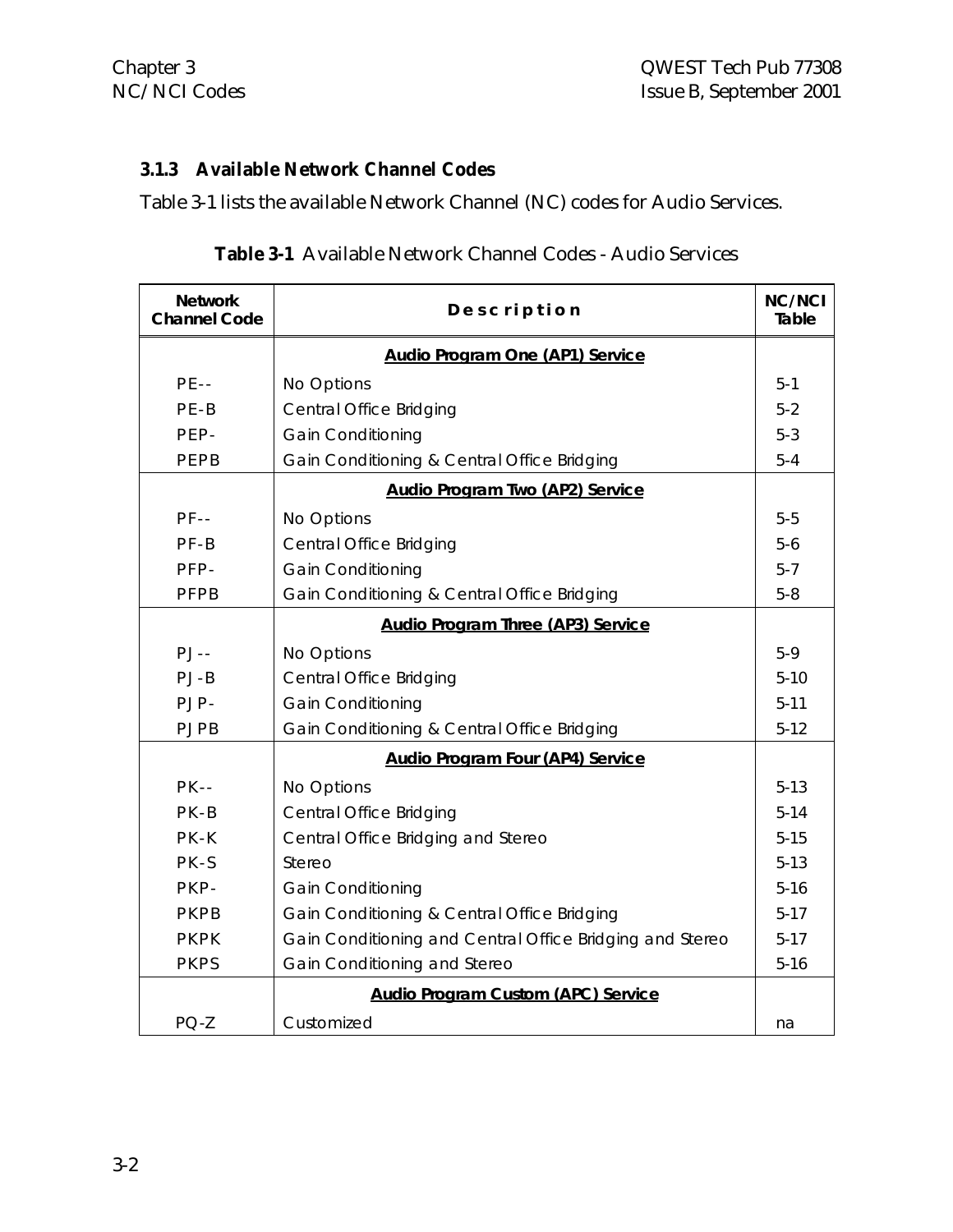| <b>Network</b><br>Channel Code | Description                                         | <b>NC/NCI</b><br>Table |
|--------------------------------|-----------------------------------------------------|------------------------|
|                                | Program Audio (Non-Broadcast) Service (AP31 - AP34) |                        |
| $UF - -$                       | No Options                                          | $5-18$                 |
| $UF - B$                       | Central Office Bridging                             | $5-19$                 |
| $UFP-$                         | <b>Gain Conditioning</b>                            | $5-20$                 |
| UFPB                           | Gain Conditioning & Central Office Bridging         | $5 - 21$               |
|                                | Program Audio (Non-Broadcast) Service Custom (APC)  |                        |
| $UP-7$                         | Customized                                          | na                     |

| Table 3-1 Available Network Channel Codes - Audio Services (Continued) |
|------------------------------------------------------------------------|
|                                                                        |

#### **3.1.4 Historical Network Channel Codes**

There are a number of NC codes formerly used to define IntraLATA Audio Services AP1 - AP4. These codes are no longer valid. Only the current NC codes listed in Table 3-1 shall be used for AP1 - AP4 services. The IntraLATA nature of the service can be identified by modifiers in the CLCITM-S/S code used to identify the service. Table 3-2 lists these historical NC codes.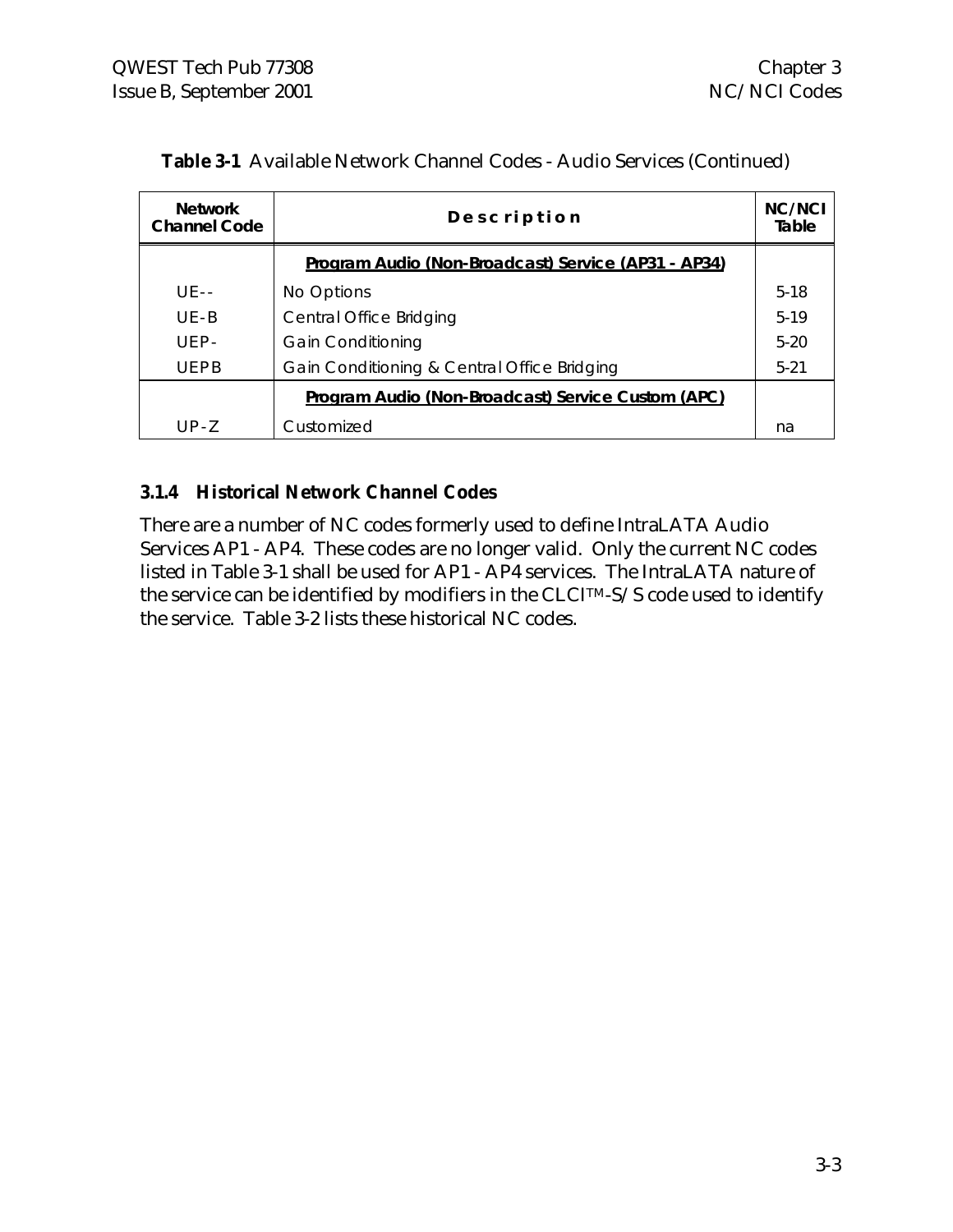| <b>Network</b><br><b>Channel Code</b> | Description                                | Use NC<br>Code |
|---------------------------------------|--------------------------------------------|----------------|
|                                       | <b>Audio Program One (AP1) Service</b>     |                |
| <b>PE1-</b>                           | <b>IntraLATA</b>                           | $PF - -$       |
| <b>PE5-</b>                           | IntraLATA and Gain Conditioning            | PEP-           |
|                                       | <b>Audio Program Two (AP2) Service</b>     |                |
| $PF1-$                                | <b>IntraLATA</b>                           | $PF - -$       |
| <b>PF5-</b>                           | IntraLATA and Gain Conditioning            | PFP-           |
|                                       | <b>Audio Program Three (AP3) Service</b>   |                |
| $PJ1-$                                | <b>IntraLATA</b>                           | $PJ - -$       |
| $PJ5-$                                | IntraLATA and Gain Conditioning            | PJP-           |
|                                       | <b>Audio Program Four (AP4) Service</b>    |                |
| <b>PK1-</b>                           | <b>IntraLATA</b>                           | $PK - -$       |
| PK <sub>1</sub> S                     | IntraLATA and Stereo                       | PK-S           |
| PK 5-                                 | IntraLATA and Gain Conditioning            | PKP-           |
| PK5S                                  | IntraLATA and Gain Conditioning and Stereo | <b>PKPS</b>    |

# **Table 3-2** Historical Network Channel Codes

#### **3.2 Network Channel Interface (NCI) Codes**

#### **3.2.1 General**

Network Channel Interface (NCI) codes are a part of the COMMON LANGUAGE® code set. The NCI code is used to identify a network interface of a service in our mechanized systems. This chapter defines the NCI codes used with voice grade services.

#### **3.2.2 Format**

An NCI code is a maximum twelve-character code that consists of five (5) data elements:

Total Conductors Protocol Impedance Protocol Options Transmission Level Point(s) (TLP)

The first three fields are required, the last two are optional. The format is illustrated in Figure 3-2.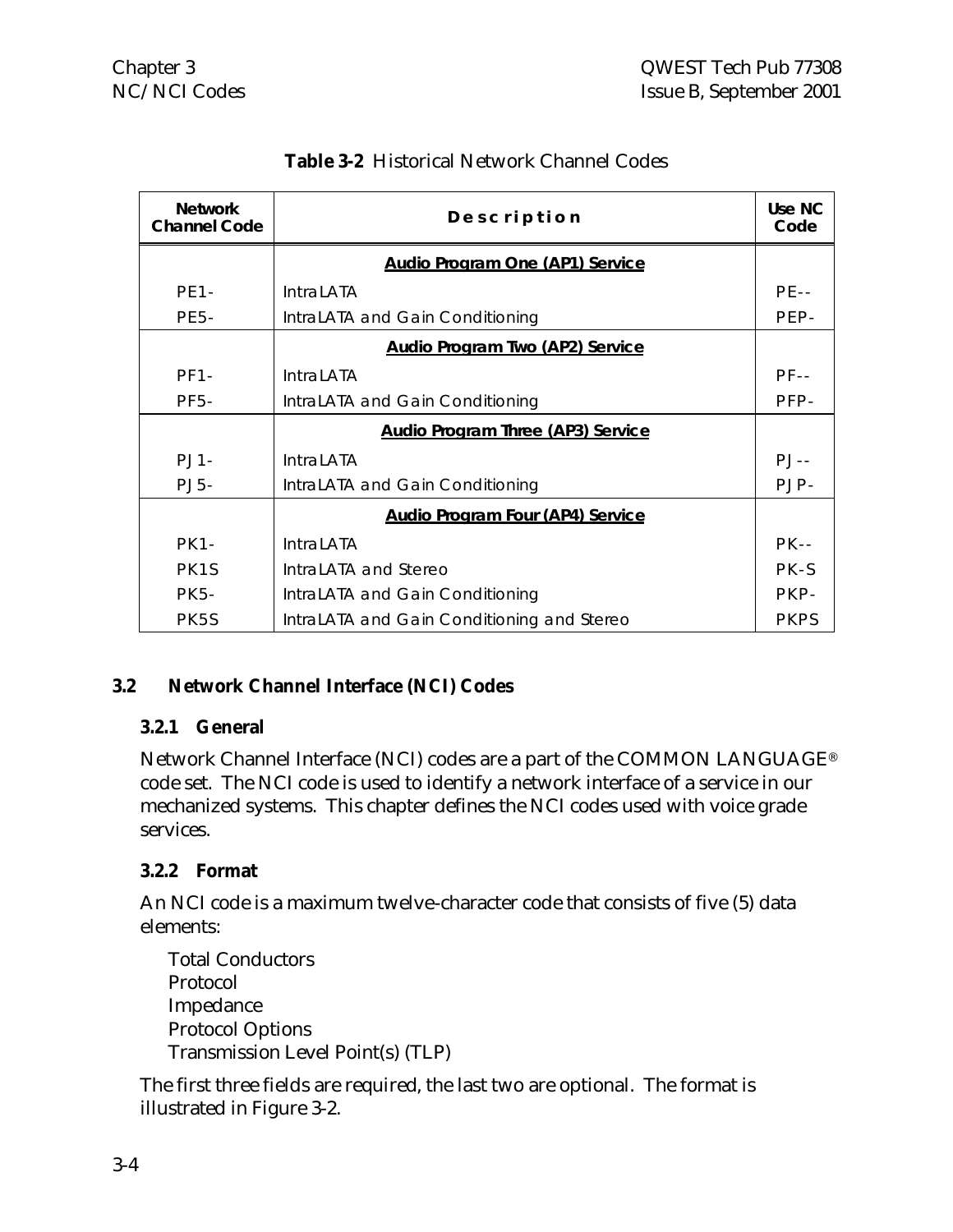|   | <b>Total Conductors</b><br>Protocol |   |   | D |   | <b>Protocol Options</b> |   | D |           | <b>TLP Level</b> |             |
|---|-------------------------------------|---|---|---|---|-------------------------|---|---|-----------|------------------|-------------|
|   |                                     |   |   | m | e |                         |   |   | e         |                  | R           |
|   |                                     |   |   | p |   |                         |   |   |           |                  | e           |
|   |                                     |   |   | e |   |                         |   |   |           | a                | $\mathbf C$ |
|   |                                     |   |   | d | m |                         |   |   | m         | n                | e           |
|   |                                     |   |   | a | e |                         |   |   |           | S                |             |
|   |                                     |   |   | n |   |                         |   |   |           | m                | v           |
|   |                                     |   |   | C | e |                         |   |   | e         |                  | e           |
|   |                                     |   |   | e |   |                         |   |   |           |                  |             |
|   | $\mathcal{P}$                       | 3 | 4 | 5 | 6 |                         | 8 | 9 | 10        | 11               | 12          |
| N | N                                   | A | A | Χ |   | Χ                       | Χ | Χ | $\bullet$ | $X$ or -         | X or -      |

| Network Channel Interface Code |  |  |
|--------------------------------|--|--|
|--------------------------------|--|--|

 $A =$  Alpha

 $N =$  Numeric

 $X =$  Alphanumeric

• = Delimiter (normally a period)

 $-$  = Hyphen

#### **Figure 3-2** Format Structure for NCI Codes

**Total Conductors** (character positions 1 and 2) is a two-character numeric code that represents the total number of physical conductors (e.g., wires or fibers) required at the interface.

**Protocol** (character position 3 and 4) is a two-character alpha code that defines requirements for the interface regarding signaling/transmission.

**Impedance** (character position 5) is a one-character alpha or numeric code representing the nominal reference impedance that will terminate the channel for the purpose of evaluating transmission performance. Values are listed in Table 3-2

|            |      | Impedance in Ohms<br>(Character Position 5) |      |
|------------|------|---------------------------------------------|------|
| Data Value | Code | Data Value                                  | Code |
| 600        |      | 75                                          |      |
| 135        |      | 1ሰበ                                         |      |

|  |  | Table 3-3 NCI Impedance Values |  |
|--|--|--------------------------------|--|
|--|--|--------------------------------|--|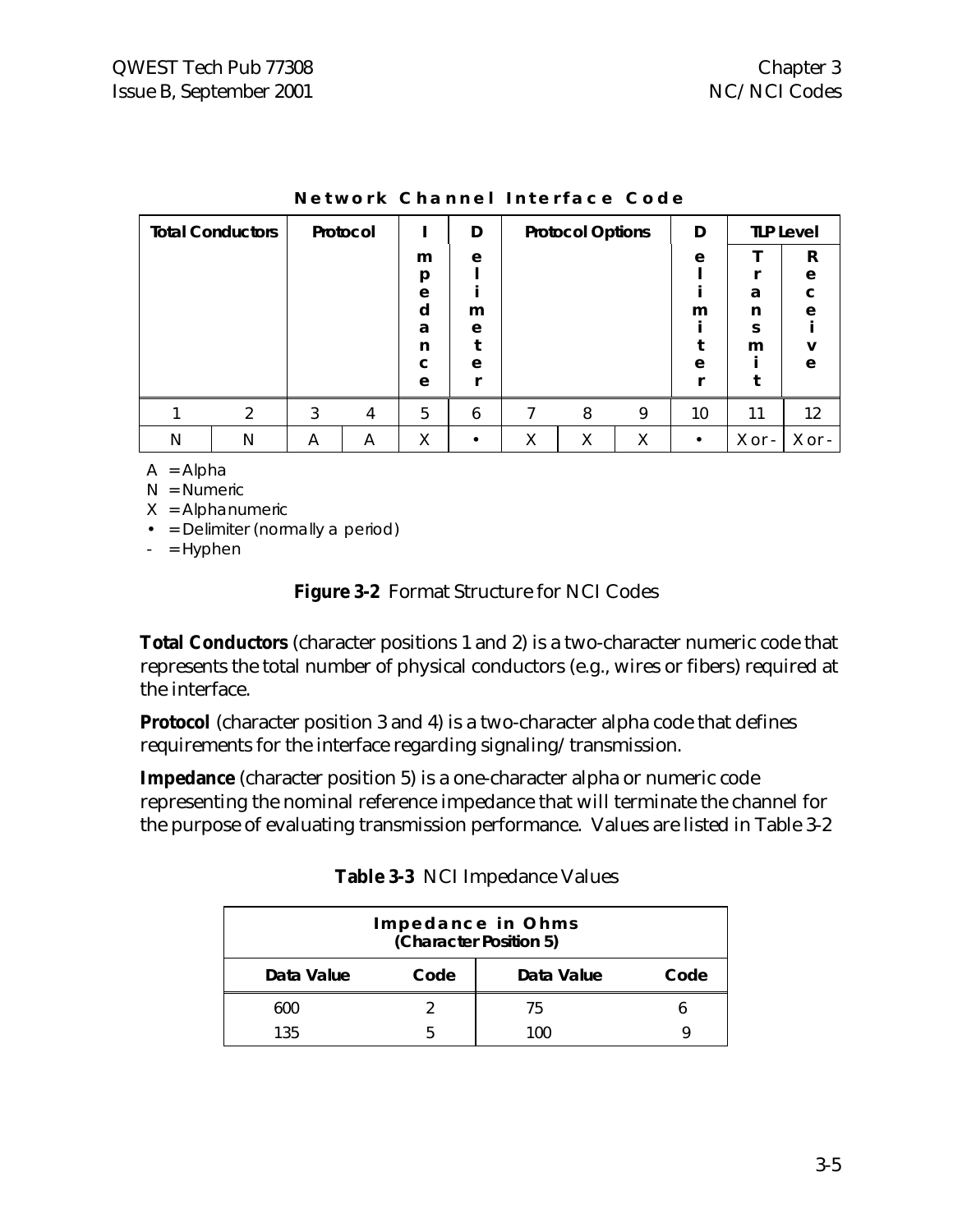**Protocol Options** (character positions 7, 8, and 9) is a one to three character alpha, numeric, or alphanumeric code that describes additional features (e.g., bit rate or bandwidth) on the Protocol to be used. It is an optional field that is always left justified when less than three characters are specified.

**Transmission Level Point(s)** (character positions 8 through 12) is assigned one or two character alpha code corresponding to a value for Transmission Level Point(s) (TLPs) from either the Exchange Carrier/service provider or customer end. Values are listed in Table 3-3.

Further information about NCI Codes may be found in ANSI T1.223-1991, *Information Interchange — Structure and Representation of Network Channel (NC) and Network Channel Interface (NCI) Codes for the North American Telecommunications System.*

| Transmission Level Point Code<br>(Character Positions 11 and 12) |             |
|------------------------------------------------------------------|-------------|
| Data Value                                                       | $C$ o d $e$ |
| None This Direction (One-way Service)                            |             |
| 0.0                                                              |             |
| <b>QWEST Specified</b>                                           |             |
| Recommended                                                      | (Blank)     |

|  | <b>Table 3-4</b> NCI Transmission Levels |  |
|--|------------------------------------------|--|
|  |                                          |  |

#### **3.2.3 Available Network Channel Interface Codes**

Table 3-4 lists the NCI codes used with Audio Service. Higher level digital interfaces may apply. These may be used in place of the DS1 interfaces in the combination tables in Chapter 5.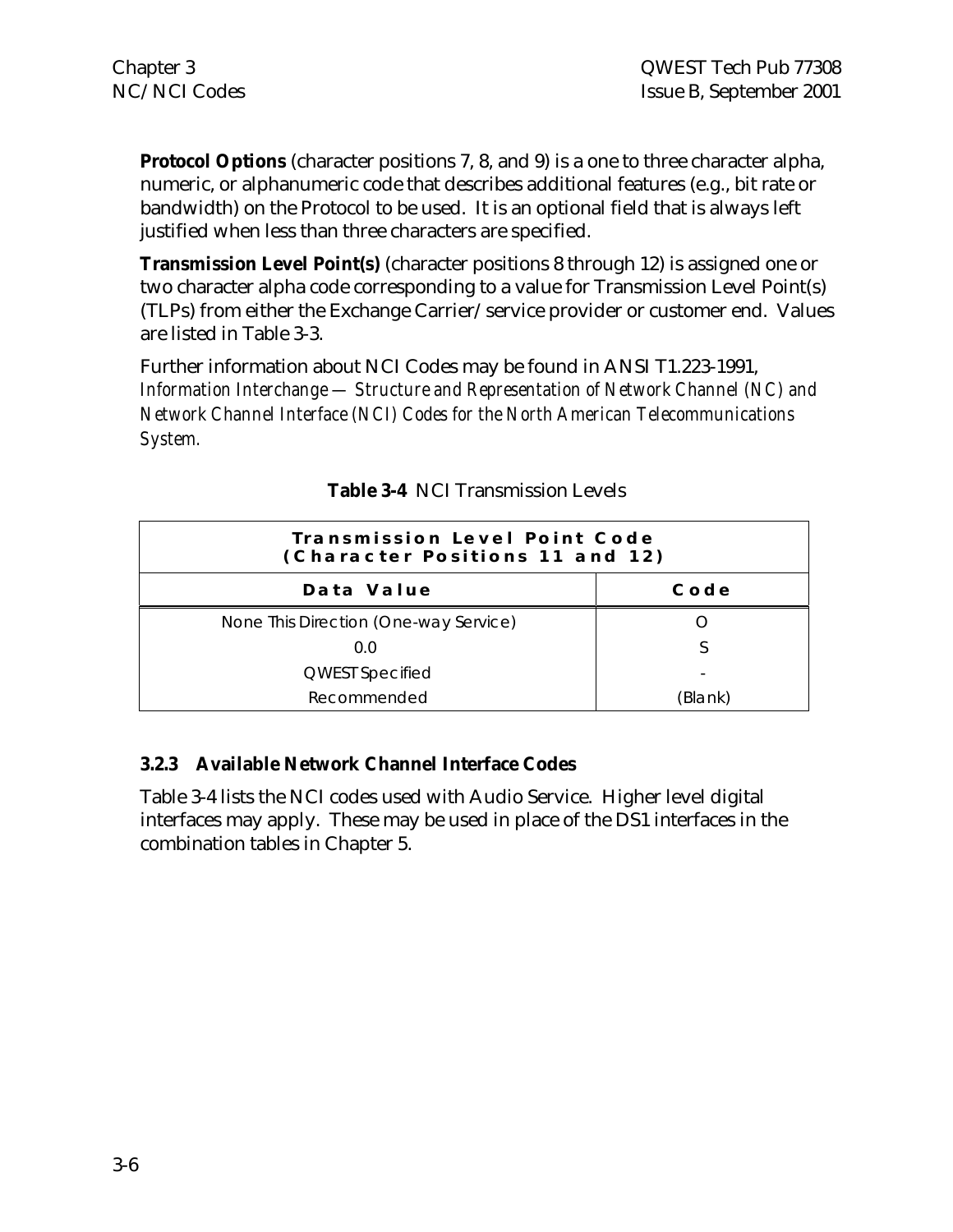$\blacksquare$ 

|  |  | <b>Table 3-5</b> Available NCI Codes |
|--|--|--------------------------------------|
|--|--|--------------------------------------|

| Protocol       |                |                                                                                                                                                                                                                                                                                          |
|----------------|----------------|------------------------------------------------------------------------------------------------------------------------------------------------------------------------------------------------------------------------------------------------------------------------------------------|
| Code           | Option         | Definition                                                                                                                                                                                                                                                                               |
| 3 <sub>4</sub> | 789            |                                                                                                                                                                                                                                                                                          |
| AH             |                | Analog High Capacity interface,                                                                                                                                                                                                                                                          |
|                |                | (The NCI codes 04AH5.B, 04AH6.C and 04AH6.D represent the<br>WA1, WA2 and WA2A level of Wideband Special Access NCI<br>codes respectively. These analog interfaces may be used<br>where available and where the "DS" protocol code appears in<br>the compatibility tables in Chapter 5.) |
|                | B              | 60 kHz to 108 kHz (12 channels)                                                                                                                                                                                                                                                          |
|                | C              | 312 kHz to 552 kHz (60 Channels)                                                                                                                                                                                                                                                         |
|                | D              | 564 kHz to 3084 kHz (600 Channels)                                                                                                                                                                                                                                                       |
| <b>BP</b>      |                | Central Office Bridging Audio Program                                                                                                                                                                                                                                                    |
| DJ             |                | Carrier to carrier DS1 interface specification that is the result of<br>joint engineering.                                                                                                                                                                                               |
| <b>DS</b>      |                | Digital Hierarchy Interface at DS1 rate (or higher)                                                                                                                                                                                                                                      |
|                | 15E            | 8-bit Pulse Code Modulation (PCM) encoded in one 64 kbit/s<br>channel of the DS1 signal.                                                                                                                                                                                                 |
|                | 15F            | 8-bit PCM encoded in two 64 kbit/s channel of the DS1 signal.                                                                                                                                                                                                                            |
|                | 15G            | 8-bit PCM encoded in three 64 kbit/s channel of the DS1 signal.                                                                                                                                                                                                                          |
|                | 15H            | 14/11-bit PCM encoded in six 64 kbit/s channel of the DS1 signal.                                                                                                                                                                                                                        |
|                |                | (Several protocol options may be ordered as listed in PUB 77375,<br>1.544 Mbit/s Channel Interfaces. Only selected NCI code<br>options uniquely used with Audio Service are listed here.)                                                                                                |
| PG             |                | Program Transmission - No Direct Current signaling                                                                                                                                                                                                                                       |
|                | 1              | Nominal frequency range from 50 Hz to 15,000 Hz                                                                                                                                                                                                                                          |
|                | $\overline{2}$ | Non-Equalized                                                                                                                                                                                                                                                                            |
|                | 3              | Nominal frequency range from 200 Hz to 3500 Hz                                                                                                                                                                                                                                           |
|                | 5              | Nominal frequency range from 100 Hz to 5000 Hz                                                                                                                                                                                                                                           |
|                | 8              | Nominal frequency range from 50 Hz to 8000 Hz                                                                                                                                                                                                                                            |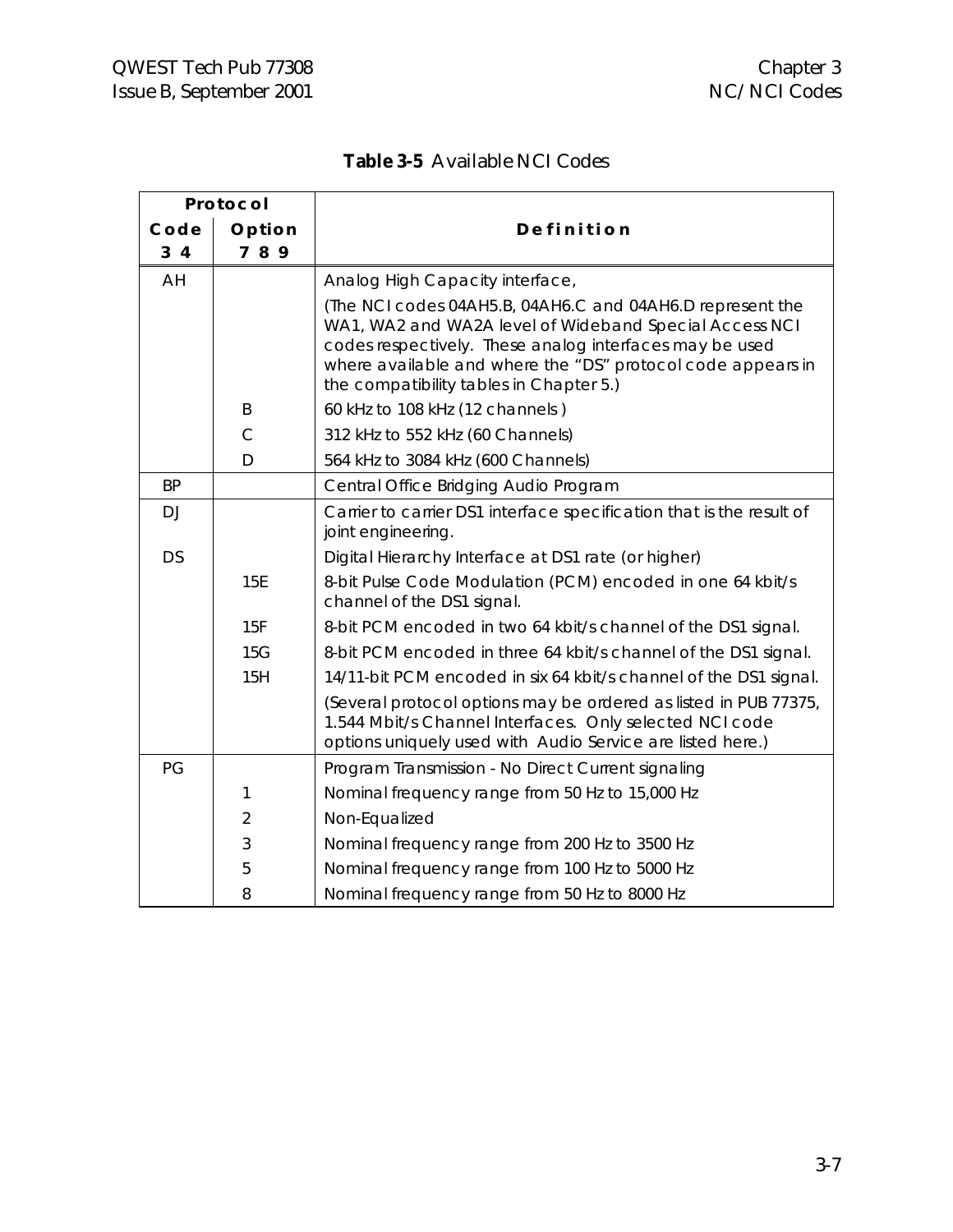# **CONTENTS**

# **Chapter and Section**

| $\overline{4}$ . |      |  |         |  |  |  |  |
|------------------|------|--|---------|--|--|--|--|
|                  | 4.1  |  |         |  |  |  |  |
|                  | 4.2  |  | $4-1$   |  |  |  |  |
|                  | 4.3  |  |         |  |  |  |  |
|                  | 4.4  |  | $4 - 3$ |  |  |  |  |
|                  | 4.5  |  | $4-4$   |  |  |  |  |
|                  | 4.6  |  | $4 - 5$ |  |  |  |  |
|                  | 4.7  |  | $4-6$   |  |  |  |  |
|                  | 4.8  |  | $4 - 7$ |  |  |  |  |
|                  | 4.9  |  | $4 - 8$ |  |  |  |  |
|                  | 4.10 |  |         |  |  |  |  |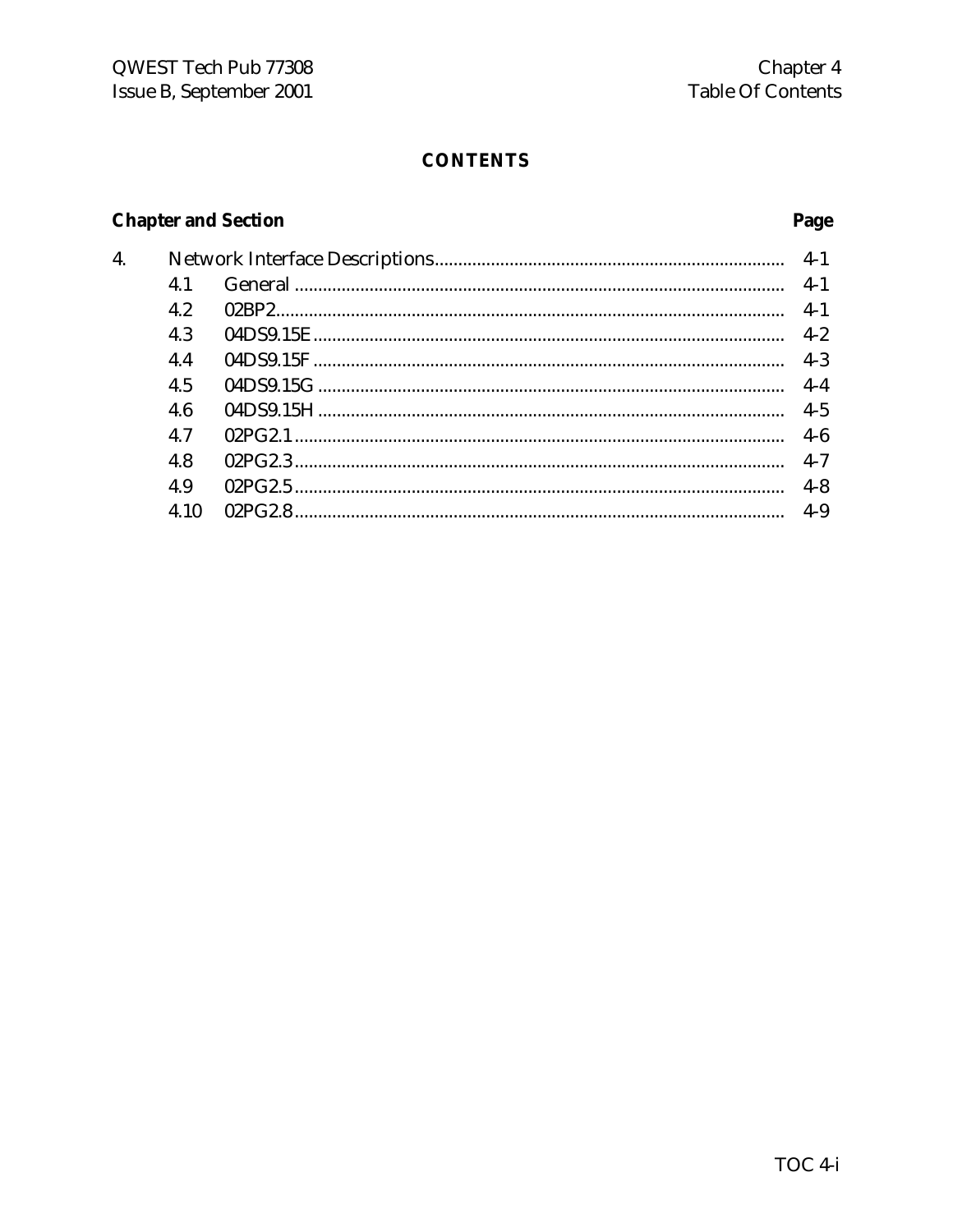#### **4. Network Interface Descriptions**

#### **4.1 General**

This chapter contains the descriptions of the Network Interfaces (NIs) used with Audio Service. Descriptions of the analog "AH" interfaces may be found in TR-NPL-000337.

#### **4.2 02BP2**

| Application:                            | <b>Central Office Bridging Arrangement</b>          |
|-----------------------------------------|-----------------------------------------------------|
| Physical description: Two-wire $(T, R)$ |                                                     |
| Service:                                | AP1, AP2, AP3, AP4, AP31, AP32, AP33, AP34 or APC * |

#### **Electrical Features of Interface**

| Impedance:  | 600 ohms                                                                |
|-------------|-------------------------------------------------------------------------|
| Levels:     | Audio levels into and out of the bridge will be controlled by<br>QWEST. |
| Bandwidth:  | See specific customer NI                                                |
| References: | TR-NPL-000337                                                           |

#### Illustration:



\* QWEST does not use this NCI code in all jurisdictions.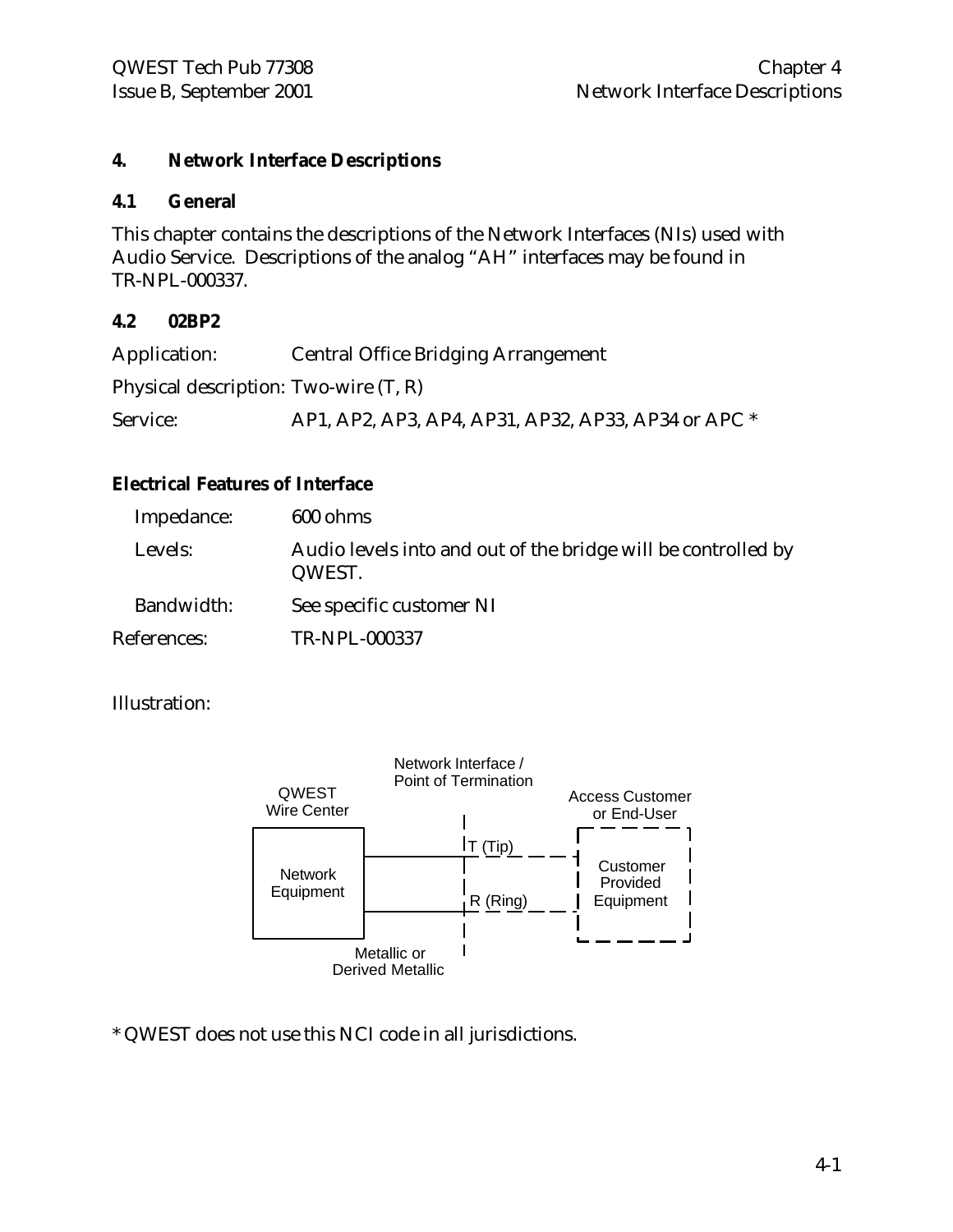#### **4.3 04DS9.15E**

| Application: | Audio service AP1, eight-bit Pulse Code Modulation (PCM)<br>encoded in one 64 kbit/s digital signal. Channel assignment<br>must be provided by the customer. |
|--------------|--------------------------------------------------------------------------------------------------------------------------------------------------------------|
|              | Physical description: DSX-1 frame, or equivalent.                                                                                                            |
| Service:     | AP1                                                                                                                                                          |

#### **Electrical Features of Interface**

| Impedance:  | 100 ohms balanced                                                 |
|-------------|-------------------------------------------------------------------|
| Levels:     | Templated digital, see PUB 77375, 1.544 Mbit/s Channel Interfaces |
| Speed:      | $1.544$ Mbit/s                                                    |
| References: | <b>PUB 77375</b>                                                  |

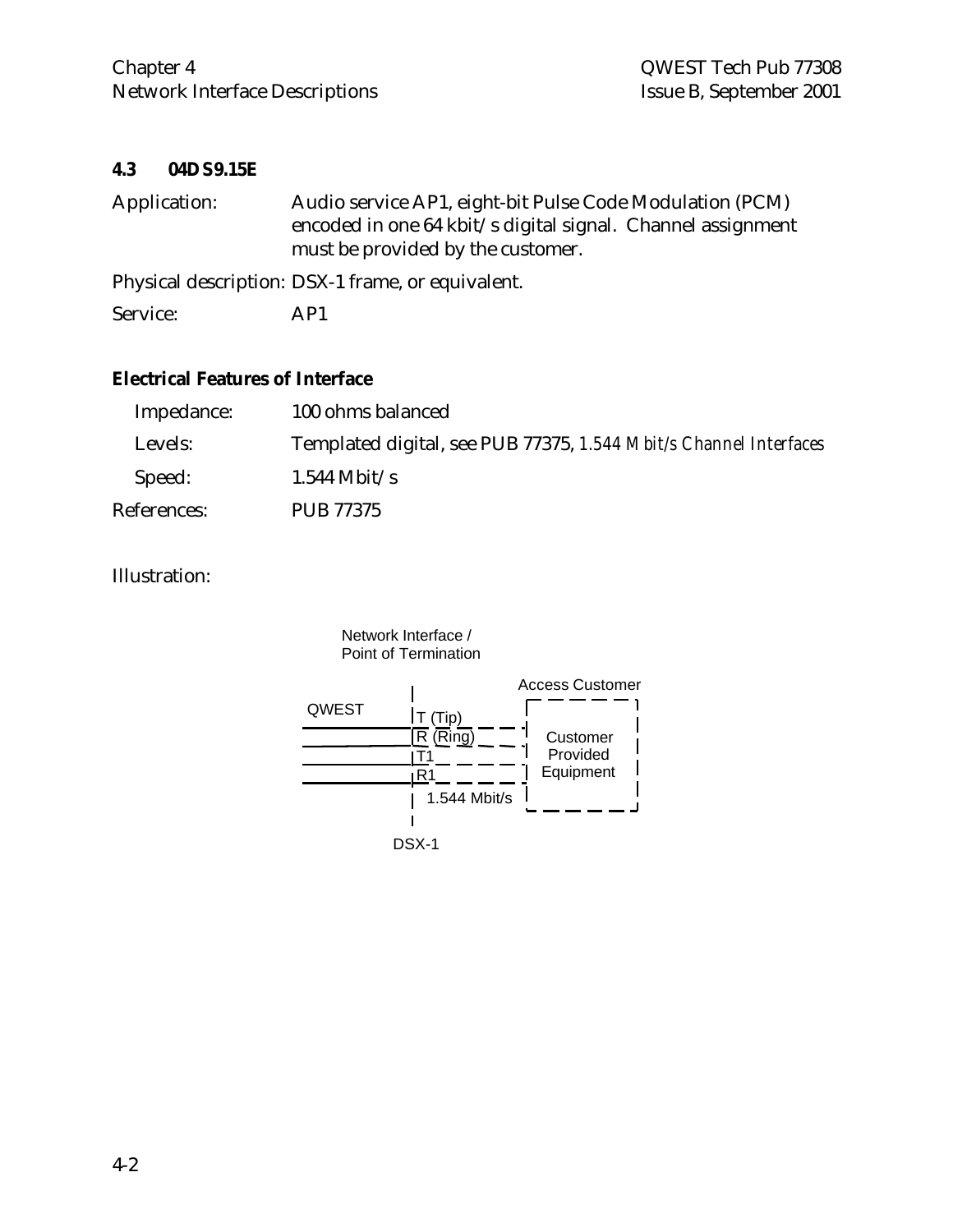#### **4.4 04DS9.15F**

| Application: | Audio service AP2, eight-bit PCM encoded in two 64 kbit/s    |
|--------------|--------------------------------------------------------------|
|              | digital signals. Channel assignment must be provided by the  |
|              | customer. The channels required must be separated by 12 time |
|              | slots, i.e., 2 and 14, 3 and 15, etc.                        |
|              | Physical description: DSX-1 frame, or equivalent.            |
| Service:     | AP2 or APC                                                   |

#### **Electrical Features of Interface**

| Impedance:  | 100 ohms balanced                |
|-------------|----------------------------------|
| Levels:     | Templated digital, see PUB 77375 |
| Speed:      | $1.544$ Mbit/s                   |
| References: | <b>PUB 77375</b>                 |

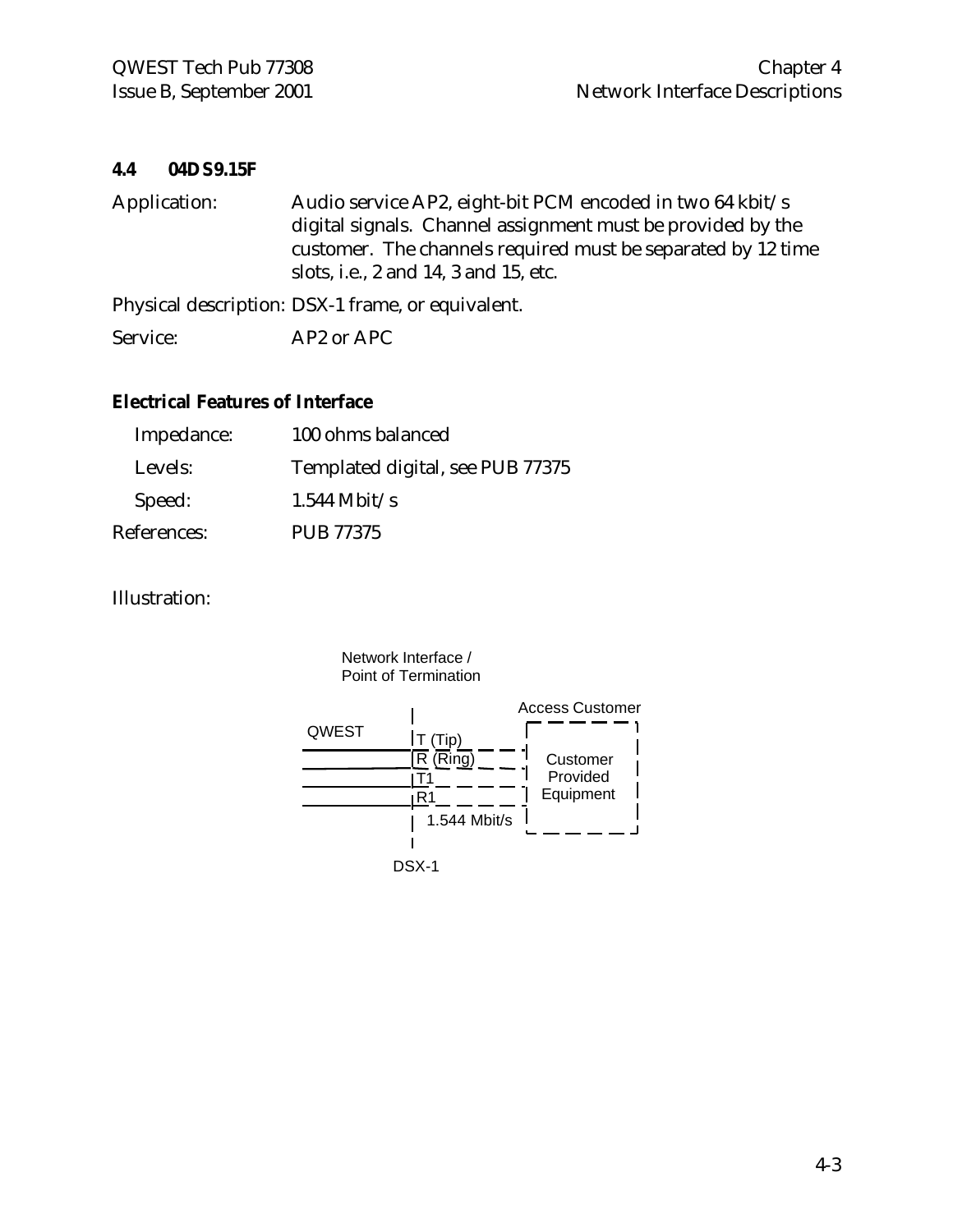#### **4.5 04DS9.15G**

| Application: | Audio service AP3, eight-bit PCM encoded in three 64 kbit/s  |
|--------------|--------------------------------------------------------------|
|              | digital signals. Channel assignment must be provided by the  |
|              | customer. The three channels required must be separated by 8 |
|              | time slots, i.e., 2, 10, and 18, or 3, 11, and 19, etc.      |
|              | Physical description: DSX-1 frame, or equivalent.            |
| Service:     | AP3 or APC                                                   |

#### **Electrical Features of Interface**

| Impedance:  | 100 ohms balanced                |
|-------------|----------------------------------|
| Levels:     | Templated digital, see PUB 77375 |
| Speed:      | $1.544$ Mbit/s                   |
| References: | <b>PUB 77375</b>                 |

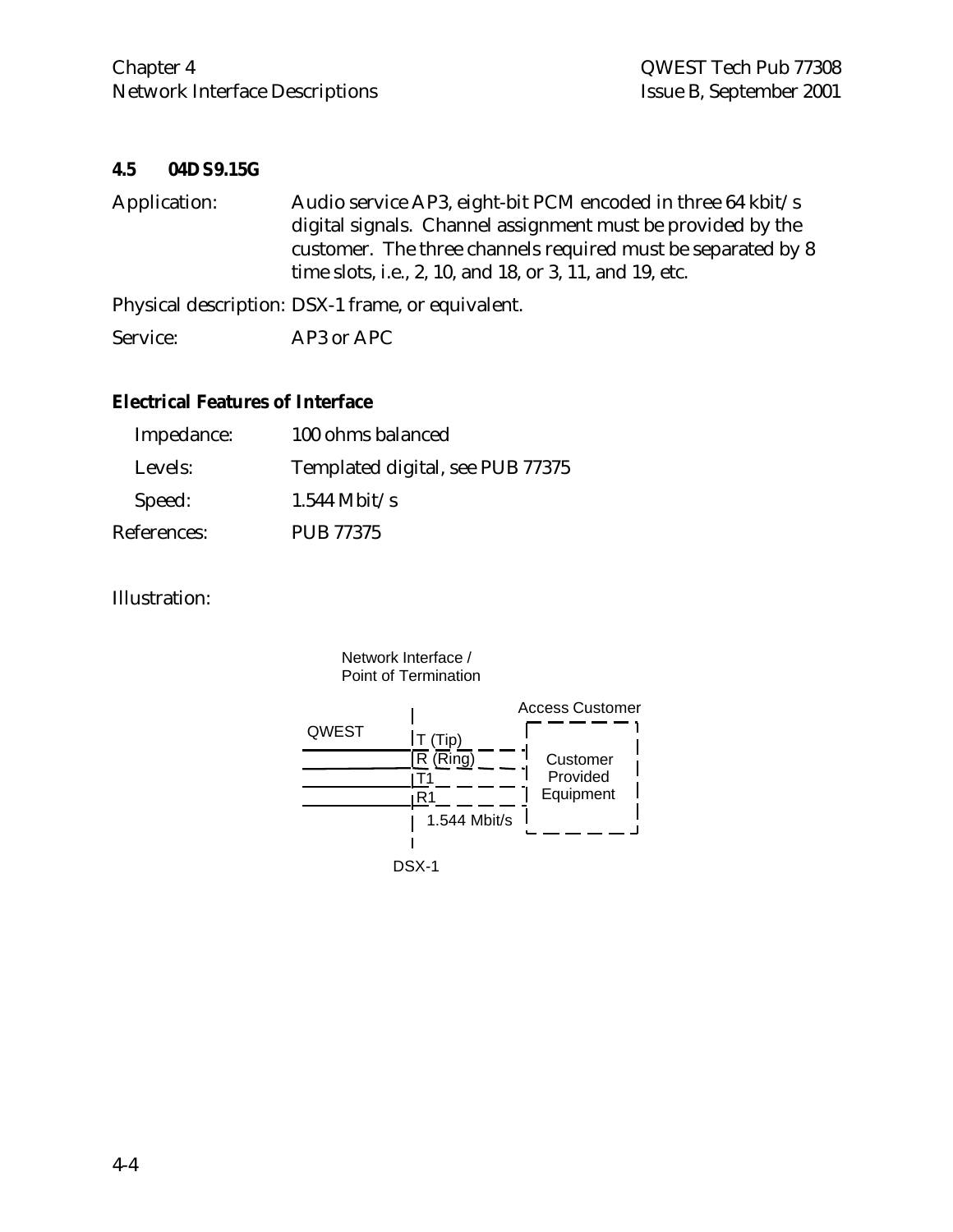#### **4.6 04DS9.15H**

Application: Audio service AP4, 14/11-bit PCM encoded in six 64 kbit/s digital signals. Channel assignment must be provided by the customer. Normally, any six adjacent channel time slots may be assigned. Channels 1 and 24 are assumed to be adjacent for this purpose. However, under some circumstances, the six-channel set starting with slots 11, 12, 23 or 24 may not be used. This limitation is due to the physical limitations of channel units used with the D4-type multiplexer used with the DS1 service. Customers wishing to use the six-channel sets starting with these four slots must verify the capability with QWEST.

Physical description: DSX-1 frame, or equivalent.

Service: AP4 or APC

#### **Electrical Features of Interface**

| Impedance:  | 100 ohms balanced                                                                                                    |
|-------------|----------------------------------------------------------------------------------------------------------------------|
| Levels:     | Templated digital, see PUB 77375                                                                                     |
| Speed:      | $1.544$ Mbit/s                                                                                                       |
| References: | PUB 77375 and TR-TSY-000431, 15 kHz Digital Audio Terminal for<br>Program or Television Requirements and Objectives. |

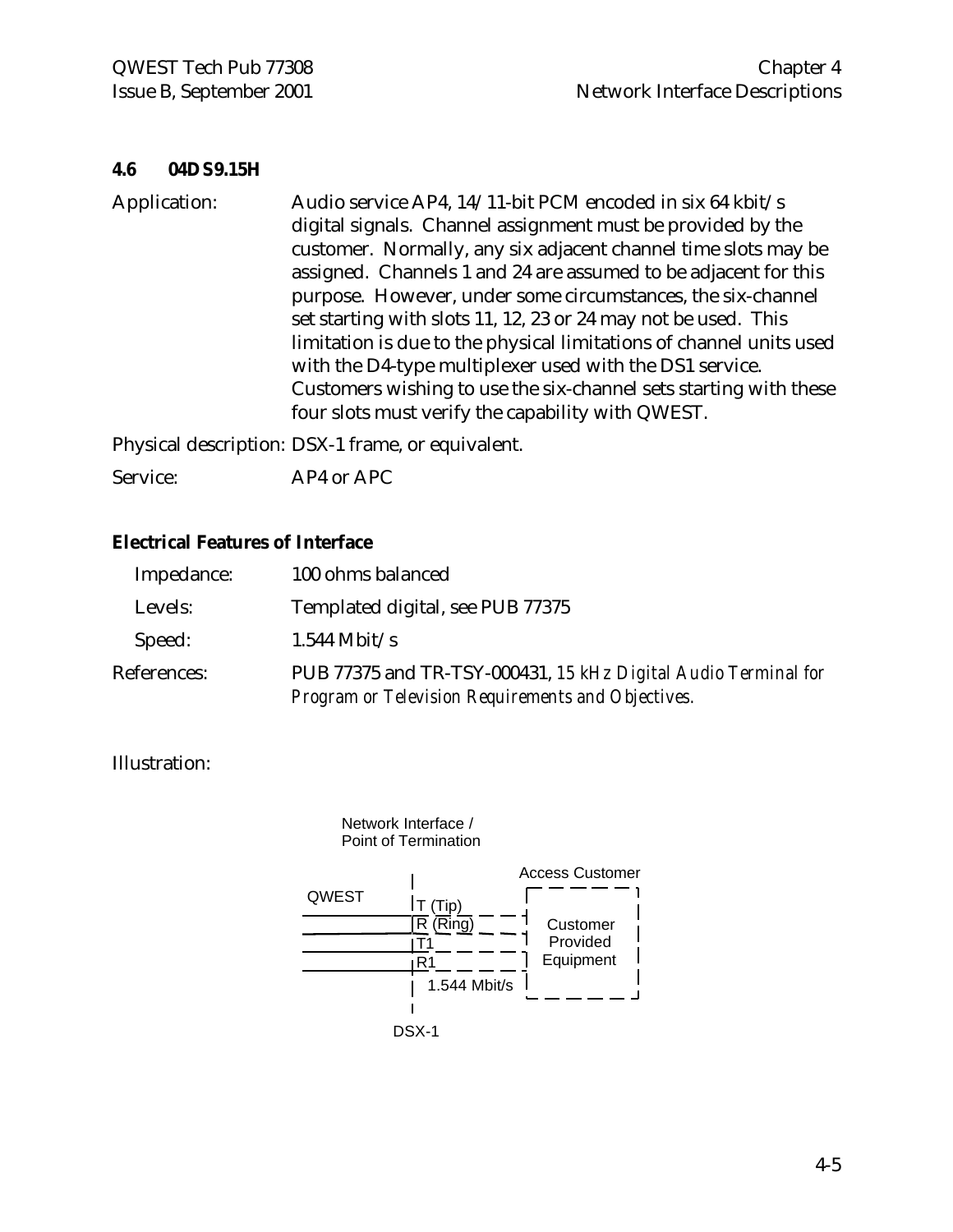#### **4.7 02PG2.1**

| Application:          | Connects customer NI to QWEST program facilities for<br>transmission of audio signals composed of speech and/or<br>music. |
|-----------------------|---------------------------------------------------------------------------------------------------------------------------|
| Operating mode:       | Part- or full-time transmission of audio signals                                                                          |
| Physical description: | Two-wire $(T, R)$                                                                                                         |
| Service:              | AP4, AP34 or APC                                                                                                          |

# **Electrical Features of Interface**

|                        | Nominal Impedance: 600 ohms balanced                                     |
|------------------------|--------------------------------------------------------------------------|
| Levels:                | + 8 vu (maximum) at transmitting NI<br>- 24 vu (minimum) at receiving NI |
| Bandwidth:             | Nominal 15 kHz                                                           |
| <b>Frequency Range</b> | 50 Hz to 15,000 Hz                                                       |
| References:            | TR-NPL-000337                                                            |

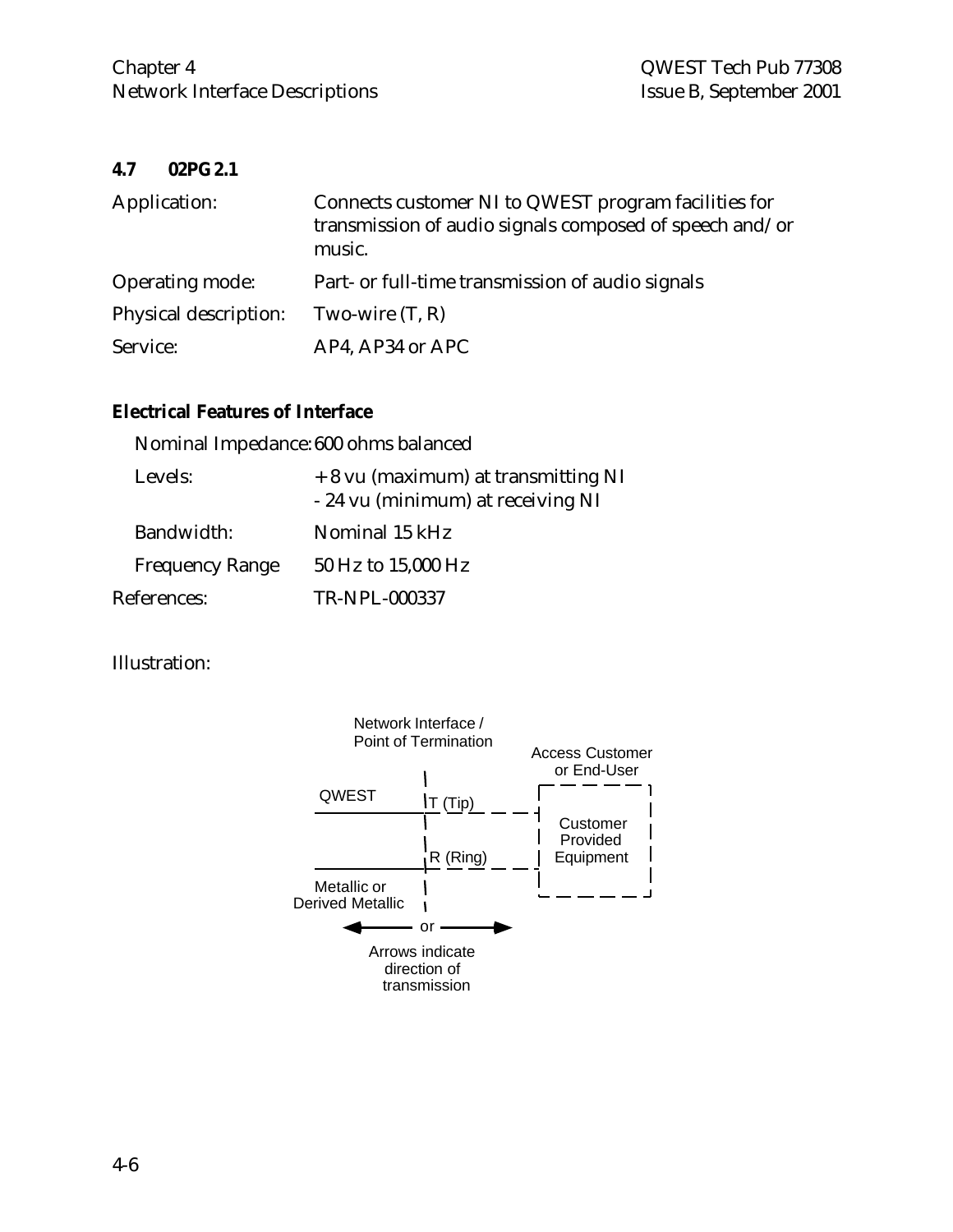#### **4.8 02PG2.3**

| Application:          | Connects customer NI to QWEST program facilities for<br>transmission of audio signals composed of speech and/or<br>music. |
|-----------------------|---------------------------------------------------------------------------------------------------------------------------|
| Operating mode:       | Part- or full-time transmission of audio signals                                                                          |
| Physical description: | Two-wire $(T, R)$                                                                                                         |
| Service:              | AP1 or AP31                                                                                                               |

# **Electrical Features of Interface**

|                        | Nominal Impedance: 600 ohms balanced                                     |
|------------------------|--------------------------------------------------------------------------|
| Levels:                | + 8 vu (maximum) at transmitting NI<br>- 24 vu (minimum) at receiving NI |
| Bandwidth:             | Nominal 4 kHz                                                            |
| <b>Frequency Range</b> | 200 Hz to 3500 Hz                                                        |
| References:            | TR-NPL-000337                                                            |

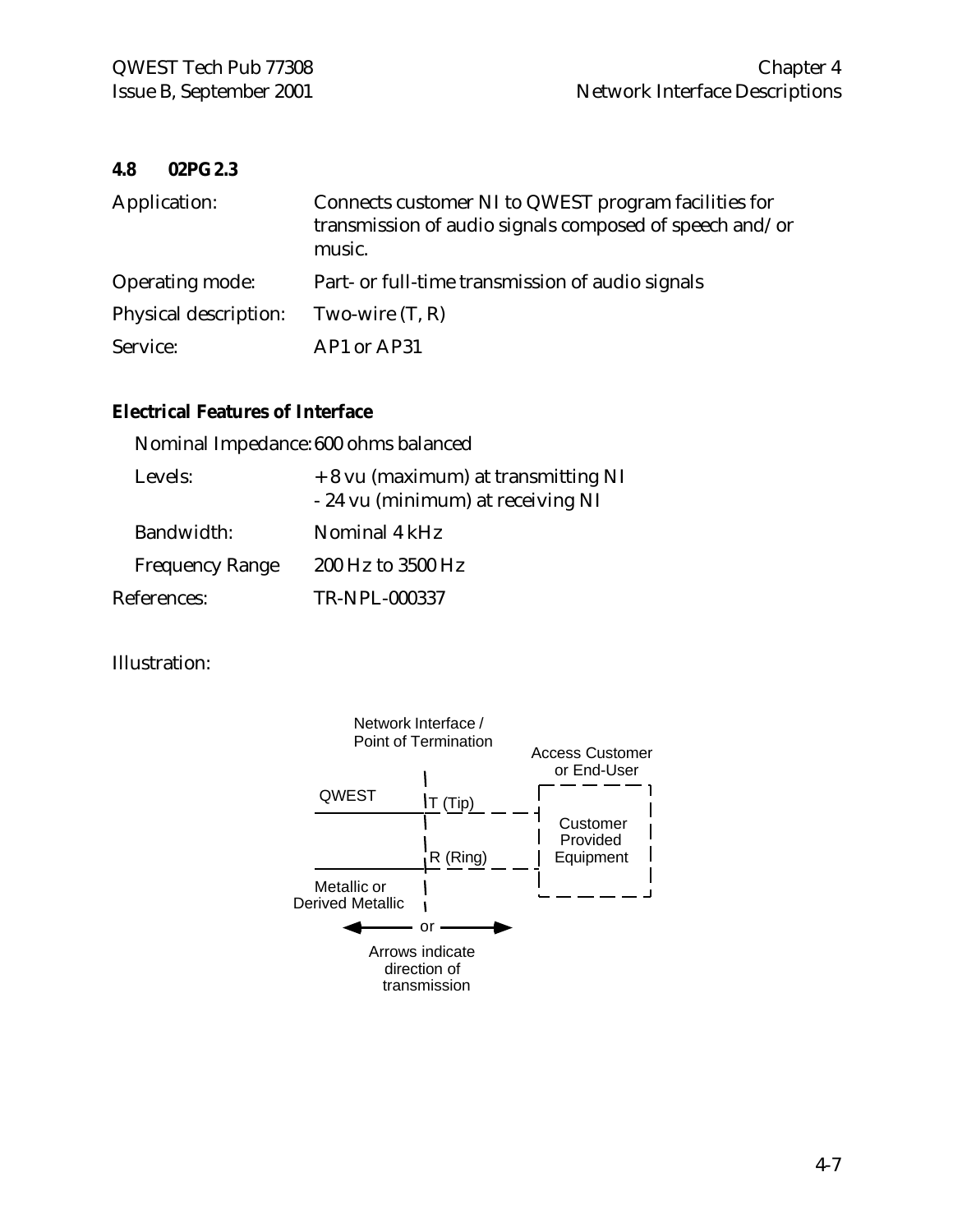#### **4.9 02PG2.5**

| Application:           | Connects customer NI to QWEST program facilities for<br>transmission of audio signals composed of speech and/or<br>music. |
|------------------------|---------------------------------------------------------------------------------------------------------------------------|
| <b>Operating mode:</b> | Part- or full-time transmission of audio signals                                                                          |
| Physical description:  | Two-wire $(T, R)$                                                                                                         |
| Service:               | AP2, AP32 or APC                                                                                                          |

# **Electrical Features of Interface**

|                        | Nominal Impedance: 600 ohms balanced                                     |
|------------------------|--------------------------------------------------------------------------|
| Levels:                | + 8 vu (maximum) at transmitting NI<br>- 24 vu (minimum) at receiving NI |
| Bandwidth:             | Nominal 5 kHz                                                            |
| <b>Frequency Range</b> | 100 Hz to 5000 Hz                                                        |
| References:            | TR-NPL-000337                                                            |

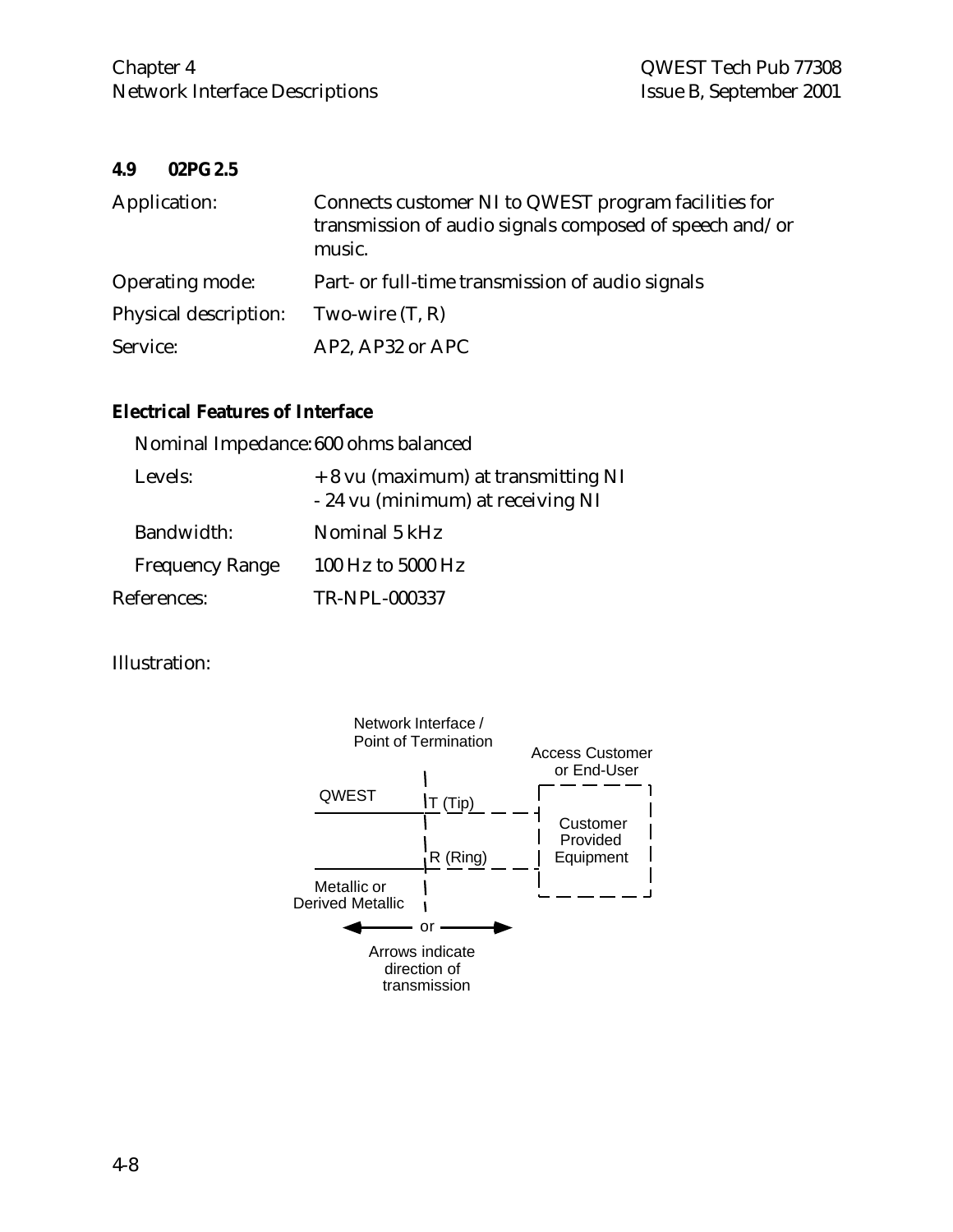#### **4.10 02PG2.8**

| Application:          | Connects customer NI to QWEST program facilities for<br>transmission of audio signals composed of speech and/or<br>music. |
|-----------------------|---------------------------------------------------------------------------------------------------------------------------|
| Operating mode:       | Part- or full-time transmission of audio signals                                                                          |
| Physical description: | Two-wire $(T, R)$                                                                                                         |
| Service:              | AP3, AP33 or APC                                                                                                          |

# **Electrical Features of Interface**

|                        | Nominal Impedance: 600 ohms balanced                                     |
|------------------------|--------------------------------------------------------------------------|
| Levels:                | + 8 vu (maximum) at transmitting NI<br>- 24 vu (minimum) at receiving NI |
| Bandwidth:             | Nominal 8 kHz                                                            |
| <b>Frequency Range</b> | 50 Hz to 8000 Hz                                                         |
| References:            | TR-NPL-000337                                                            |

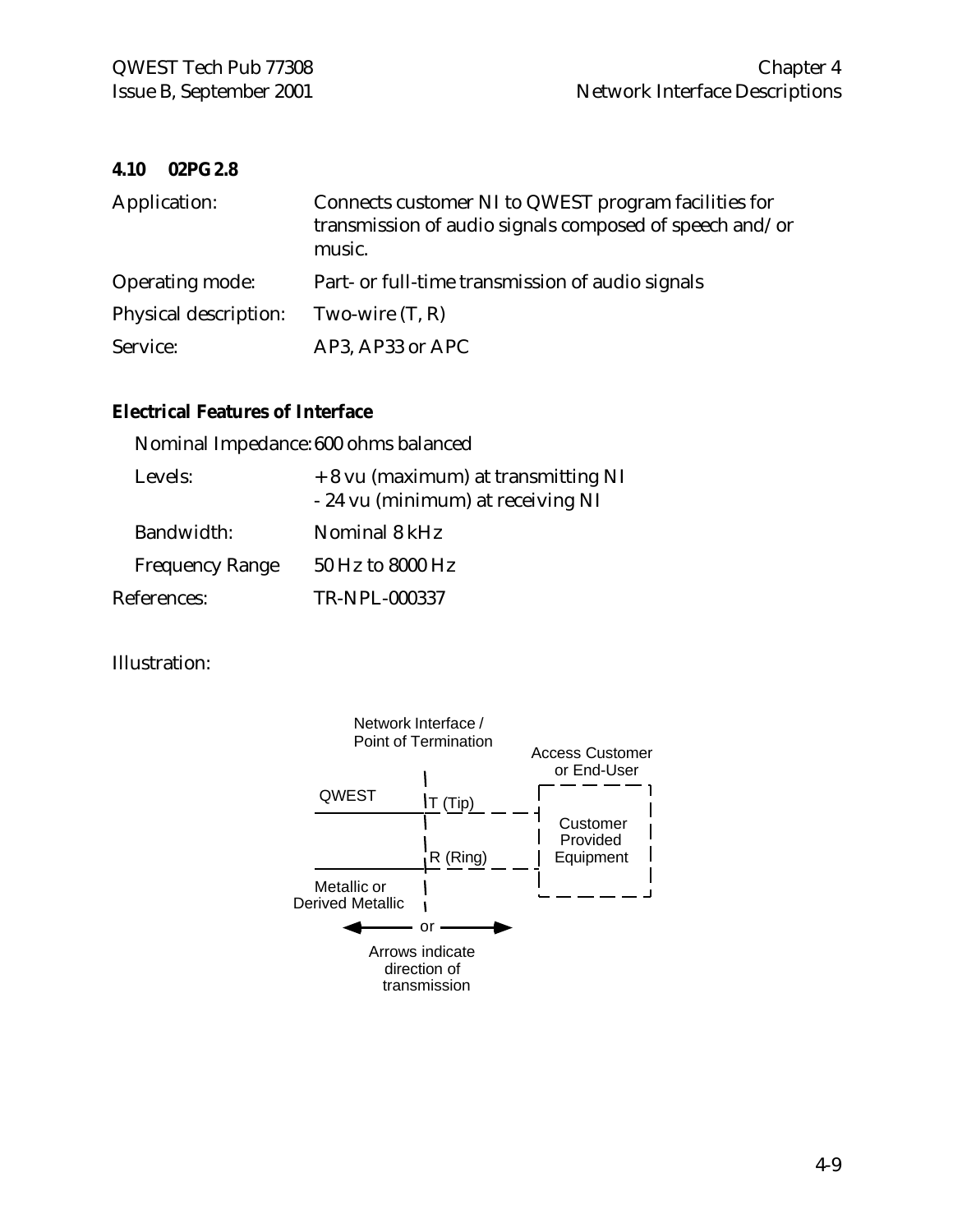# **CONTENTS**

# **Chapter and Section**

5.

|     |       | Network Channel/Network Channel Interface Combinations |
|-----|-------|--------------------------------------------------------|
| 5.1 |       |                                                        |
|     | 5.1.1 |                                                        |
|     | 5.1.2 |                                                        |
|     | 5.1.3 |                                                        |
|     | 5.1.4 |                                                        |
| 5.2 |       |                                                        |
|     | 5.2.1 |                                                        |
|     | 5.2.2 |                                                        |
|     | 5.2.3 |                                                        |
|     | 5.2.4 |                                                        |
| 5.3 |       |                                                        |
|     | 5.3.1 |                                                        |
|     | 5.3.2 |                                                        |
|     | 5.3.3 |                                                        |
|     | 5.3.4 |                                                        |
| 5.4 |       |                                                        |
|     | 5.4.1 |                                                        |
|     | 5.4.2 |                                                        |
|     | 5.4.3 |                                                        |
|     | 5.4.4 |                                                        |
|     | 5.4.5 |                                                        |
| 5.5 |       | Non-Access Audio Program (Non-Broadcast) Service       |
|     |       |                                                        |
|     | 5.5.1 |                                                        |
|     | 5.5.2 |                                                        |
|     | 5.5.3 |                                                        |
|     | 5.5.4 |                                                        |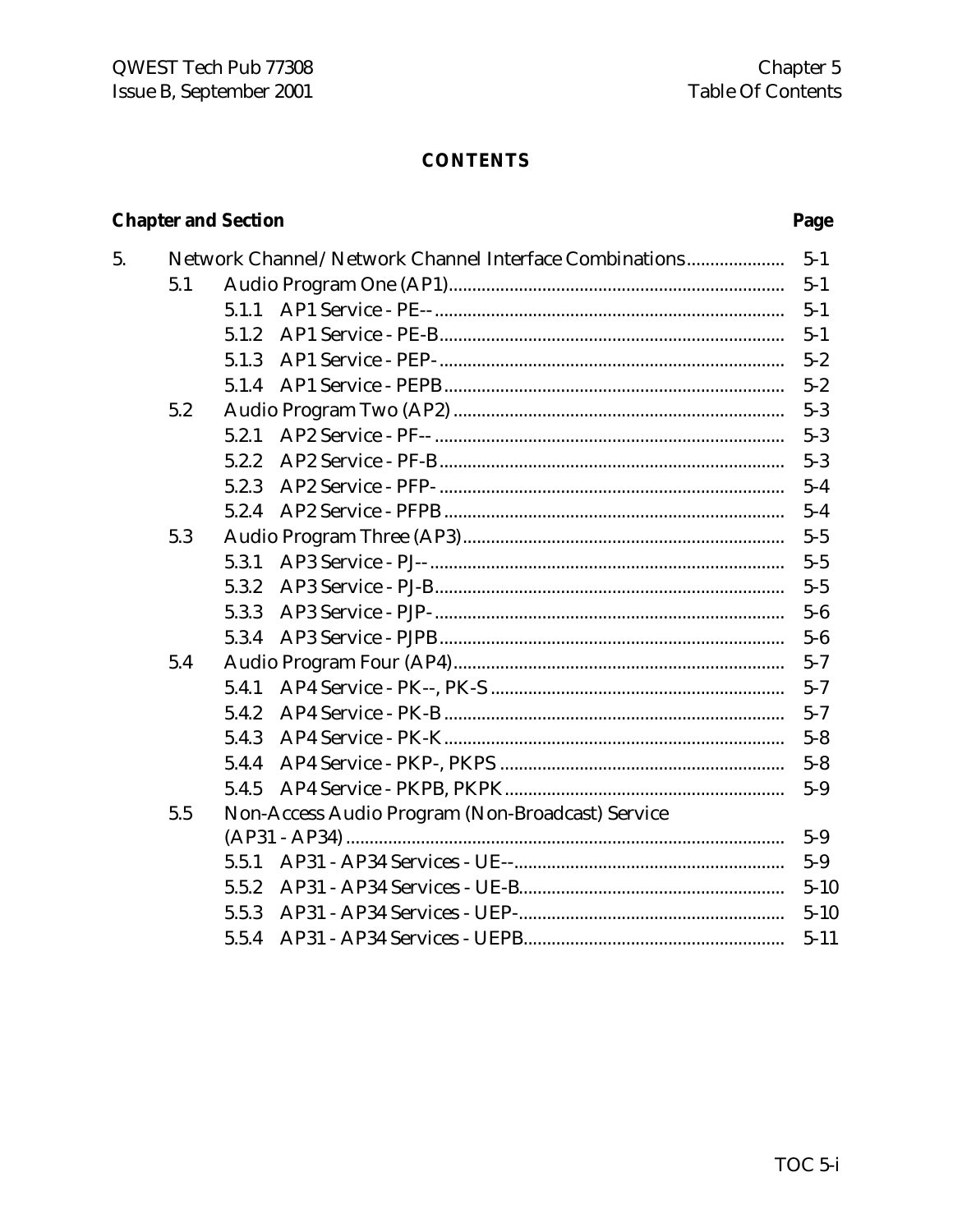# **CONTENTS (Continued)**

# **Tables**

| $5 - 1$  | $5 - 1$  |
|----------|----------|
| $5 - 2$  | $5 - 1$  |
| $5 - 3$  | $5 - 2$  |
| $5 - 4$  | $5 - 2$  |
| $5 - 5$  | $5 - 3$  |
| $5 - 6$  | $5 - 3$  |
| $5 - 7$  | $5-4$    |
| $5 - 8$  | $5 - 4$  |
| $5 - 9$  | $5 - 5$  |
| $5 - 10$ | $5 - 5$  |
| $5 - 11$ | $5-6$    |
| $5 - 12$ | $5 - 6$  |
| $5-13$   | $5 - 7$  |
|          | $5 - 7$  |
| $5 - 15$ | $5 - 8$  |
| $5 - 16$ | $5 - 8$  |
| $5 - 17$ | $5-9$    |
| $5 - 18$ | $5-9$    |
| $5 - 19$ | $5 - 10$ |
| $5 - 20$ | $5 - 10$ |
| $5 - 21$ | $5 - 11$ |
|          |          |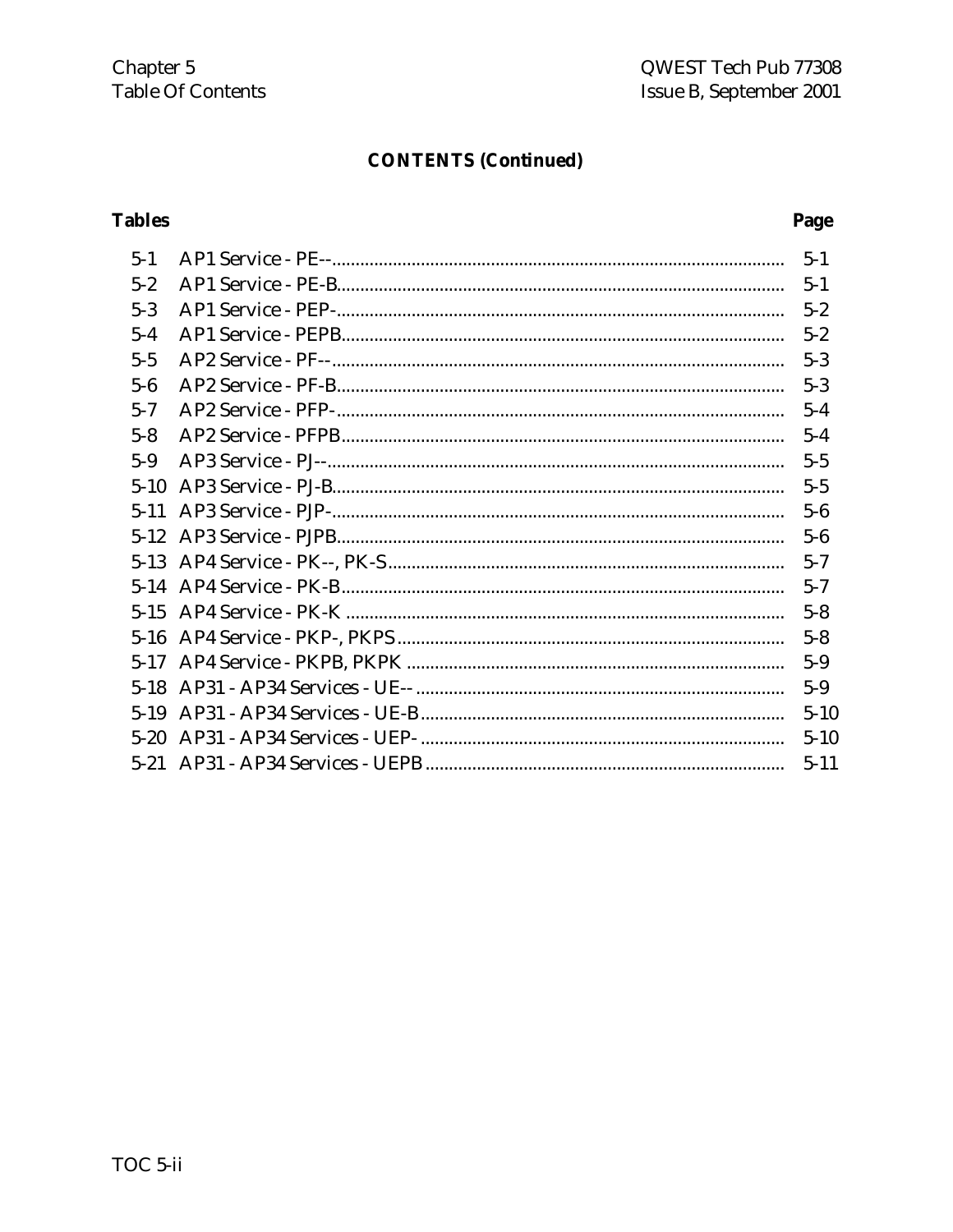#### **5. Network Channel/Network Channel Interface Combinations**

#### **5.1 Audio Program One (AP1)**

Frequency Range: 200 to 3500 Hz.

#### **5.1.1 AP1 Service - PE--**

| NC/NCI Combinations        |                      |                                     |
|----------------------------|----------------------|-------------------------------------|
| $NC = PE$ --<br>No Options |                      |                                     |
|                            | <b>QWEST Central</b> |                                     |
| <b>Access Customer</b>     | Office Bridge        | End-User                            |
| 02PG2.3                    |                      | 02PG2.3                             |
| 02PG2.3.-O                 |                      | 02PG2.3.OS                          |
| 02PG2.3.OS                 |                      | 02PG2.3.-O                          |
| 04DS9.15E *                |                      | 02PG2.3<br>02PG2.3.OS<br>02PG2.3.-O |

**Table 5-1** AP1 Service - PE--

\* DJ may be substituted for DS at an Access Customer Network Interface.

#### **5.1.2 AP1 Service - PE-B**

#### **Table 5-2** AP1 Service - PE-B

| NC/NCI Combinations            |                      |            |
|--------------------------------|----------------------|------------|
| $NC = PE-B$<br><b>Bridging</b> |                      |            |
|                                | <b>QWEST Central</b> |            |
| <b>Access Customer</b>         | Office Bridge        | End-User   |
| 02PG2.3                        | 02BP2                |            |
| 02PG2.3.-O                     |                      |            |
| 02PG2.3.OS                     |                      |            |
| 04DS9.15E *                    | 02BP2                |            |
|                                | 02BP2                | 02PG2.3    |
|                                |                      | 02PG2.3.-O |
|                                |                      | 02PG2.3.OS |
|                                | 02BP2 %              |            |

\* DJ may be substituted for DS at an Access Customer Network Interface.

% Bridge to Bridge application (Mid Link).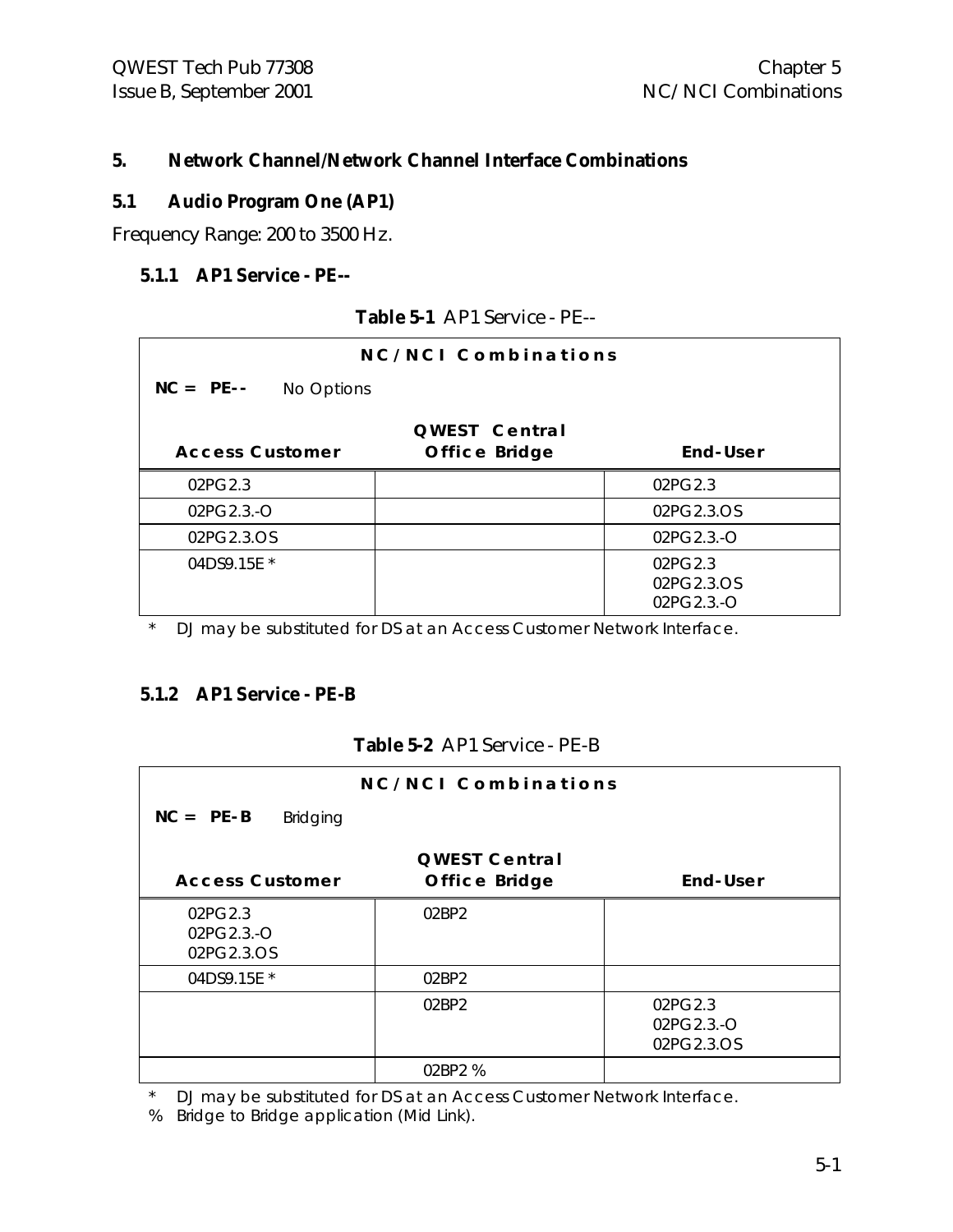### **5.1.3 AP1 Service - PEP-**

#### **Table 5-3** AP1 Service - PEP-

| NC/NCI Combinations                                                  |  |            |
|----------------------------------------------------------------------|--|------------|
| $NC = PEP-$<br><b>Gain Conditioning</b>                              |  |            |
| QWEST Central<br>End-User<br>Office Bridge<br><b>Access Customer</b> |  |            |
| 02PG2.3.OS                                                           |  | 02PG2.3.SO |
| 04DS9.15E *                                                          |  | 02PG2.3.SO |

\* DJ may be substituted for DS at an Access Customer Network Interface.

#### **5.1.4 AP1 Service - PEPB**

#### **Table 5-4** AP1 Service - PEPB

| NC/NCI Combinations                           |                                |            |
|-----------------------------------------------|--------------------------------|------------|
| $NC = PEPB$<br>Gain Conditioning and Bridging |                                |            |
| <b>Access Customer</b>                        | QWEST Central<br>Office Bridge | End-User   |
|                                               | በንRPን                          | 02PG2.3.SO |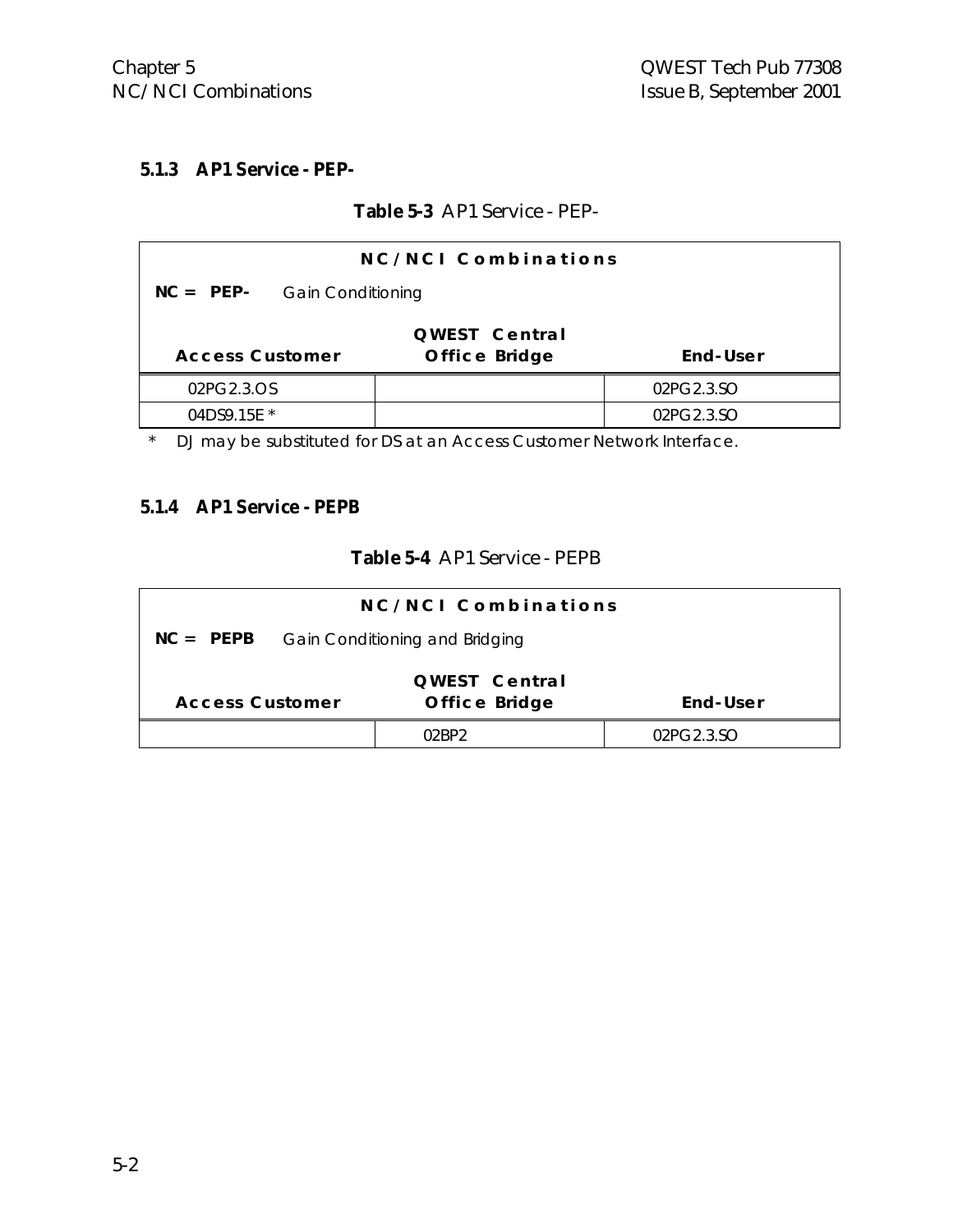#### **5.2 Audio Program Two (AP2)**

Frequency Range: 100 to 5000 Hz.

#### **5.2.1 AP2 Service - PF--**

| NC/NCI Combinations       |                                |                                     |
|---------------------------|--------------------------------|-------------------------------------|
| $NC = PF -$<br>No Options |                                |                                     |
| <b>Access Customer</b>    | QWEST Central<br>Office Bridge | End-User                            |
| 02PG2.5                   |                                | 02PG2.5                             |
| $02PG2.5.-O$              |                                | 02PG2.5.OS                          |
| 02PG2.5.OS                |                                | 02PG2.5.-O                          |
| 04DS9.15F *               |                                | 02PG2.5<br>02PG2.5.-O<br>02PG2.5.OS |

**Table 5-5** AP2 Service - PF--

DJ may be substituted for DS at an Access Customer Network Interface.

#### **5.2.2 AP2 Service - PF-B**

#### **Table 5-6** AP2 Service - PF-B

| NC/NCI Combinations                   |                                       |                                     |
|---------------------------------------|---------------------------------------|-------------------------------------|
| $NC = PF - B$<br><b>Bridging</b>      |                                       |                                     |
| <b>Access Customer</b>                | <b>QWEST Central</b><br>Office Bridge | End-User                            |
| 02PG2.5<br>$02PG2.5.-O$<br>02PG2.5.OS | 02BP2                                 |                                     |
| 04DS9.15F *                           | 02BP2                                 |                                     |
|                                       | 02BP2                                 | 02PG2.5<br>02PG2.5.-O<br>02PG2.5.OS |
|                                       | 02BP2 %                               |                                     |

\* DJ may be substituted for DS at an Access Customer Network Interface.

% Bridge to Bridge application (Mid Link).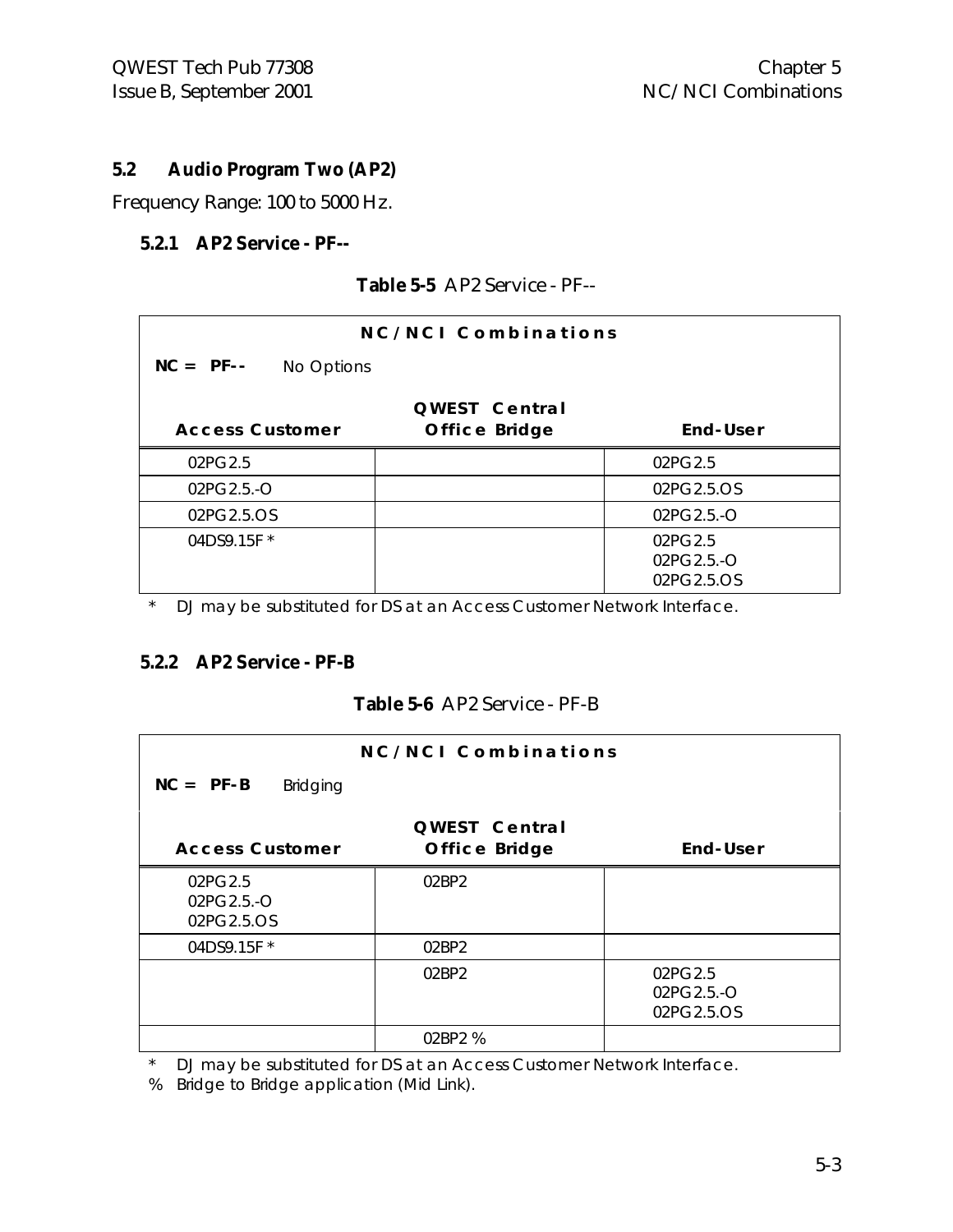#### **5.2.3 AP2 Service - PFP-**

#### **Table 5-7** AP2 Service - PFP-

| NC/NCI Combinations                                                  |  |            |
|----------------------------------------------------------------------|--|------------|
| $NC = PFP-$<br><b>Gain Conditioning</b>                              |  |            |
| QWEST Central<br>End-User<br>Office Bridge<br><b>Access Customer</b> |  |            |
| 02PG2.5.OS                                                           |  | 02PG2.5.SO |
| 04DS9.15F *                                                          |  | 02PG2.5.SO |

\* DJ may be substituted for DS at an Access Customer Network Interface.

#### **5.2.4 AP2 Service - PFPB**

#### **Table 5-8** AP2 Service - PFPB

| NC/NCI Combinations                                                  |  |            |  |  |
|----------------------------------------------------------------------|--|------------|--|--|
| $NC = PFPB$<br>Gain Conditioning and Bridging                        |  |            |  |  |
| QWEST Central<br>Office Bridge<br><b>Access Customer</b><br>End-User |  |            |  |  |
|                                                                      |  | 02PG2.5.SO |  |  |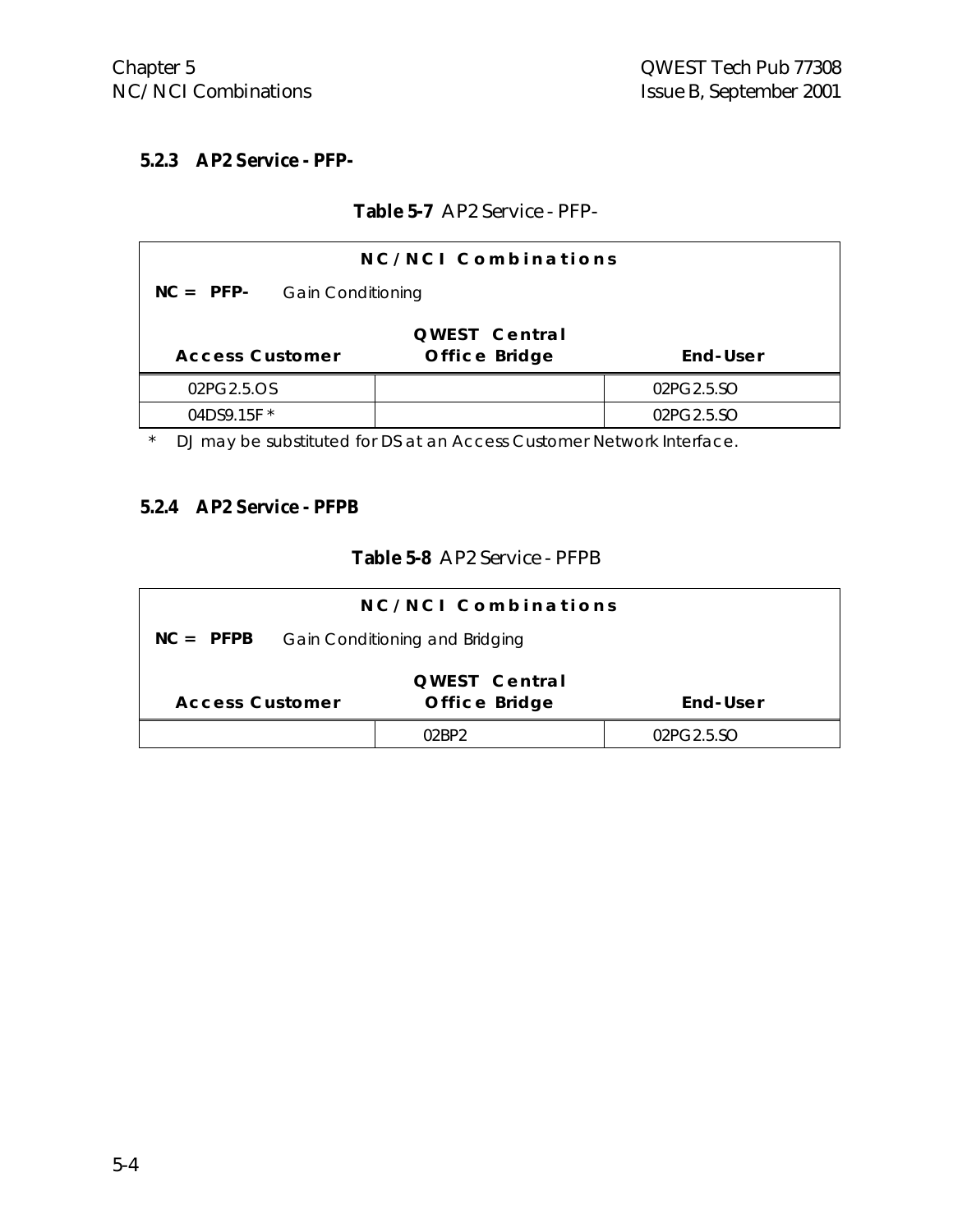#### **5.3 Audio Program Three (AP3)**

Frequency Range: 50 to 8000 Hz.

#### **5.3.1 AP3 Service - PJ--**

|  | Table 5-9 AP3 Service - PJ-- |  |
|--|------------------------------|--|
|  |                              |  |

| NC/NCL Combinations       |                                |                                       |  |
|---------------------------|--------------------------------|---------------------------------------|--|
| $NC = PJ--$<br>No Options |                                |                                       |  |
| <b>Access Customer</b>    | QWEST Central<br>Office Bridge | End-User                              |  |
| 02PG2.8                   |                                | 02PG2.8                               |  |
| 02PG2.8.-O                |                                | 02PG2.8.OS                            |  |
| 02PG2.8.OS                |                                | $02PG2.8.-O$                          |  |
| 04DS9.15G *               |                                | 02PG2.8<br>$02PG2.8.-O$<br>02PG2.8.OS |  |

\* DJ may be substituted for DS at an Access Customer Network Interface.

### **5.3.2 AP3 Service - PJ-B**

#### **Table 5-10** AP3 Service - PJ-B

|                                     | NC/NCI Combinations  |                                     |
|-------------------------------------|----------------------|-------------------------------------|
| $NC = PJ-B$<br><b>Bridging</b>      |                      |                                     |
|                                     | <b>QWEST Central</b> |                                     |
| <b>Access Customer</b>              | Office Bridge        | End-User                            |
| 02PG2.8<br>02PG2.8.-O<br>02PG2.8.OS | 02BP2                |                                     |
| 04DS9.15G *                         | 02BP2                |                                     |
|                                     | 02BP2                | 02PG2.8<br>02PG2.8.-O<br>02PG2.8.OS |
|                                     | 02BP2 %              |                                     |

\* DJ may be substituted for DS at an Access Customer Network Interface.

% Bridge to Bridge application (Mid Link).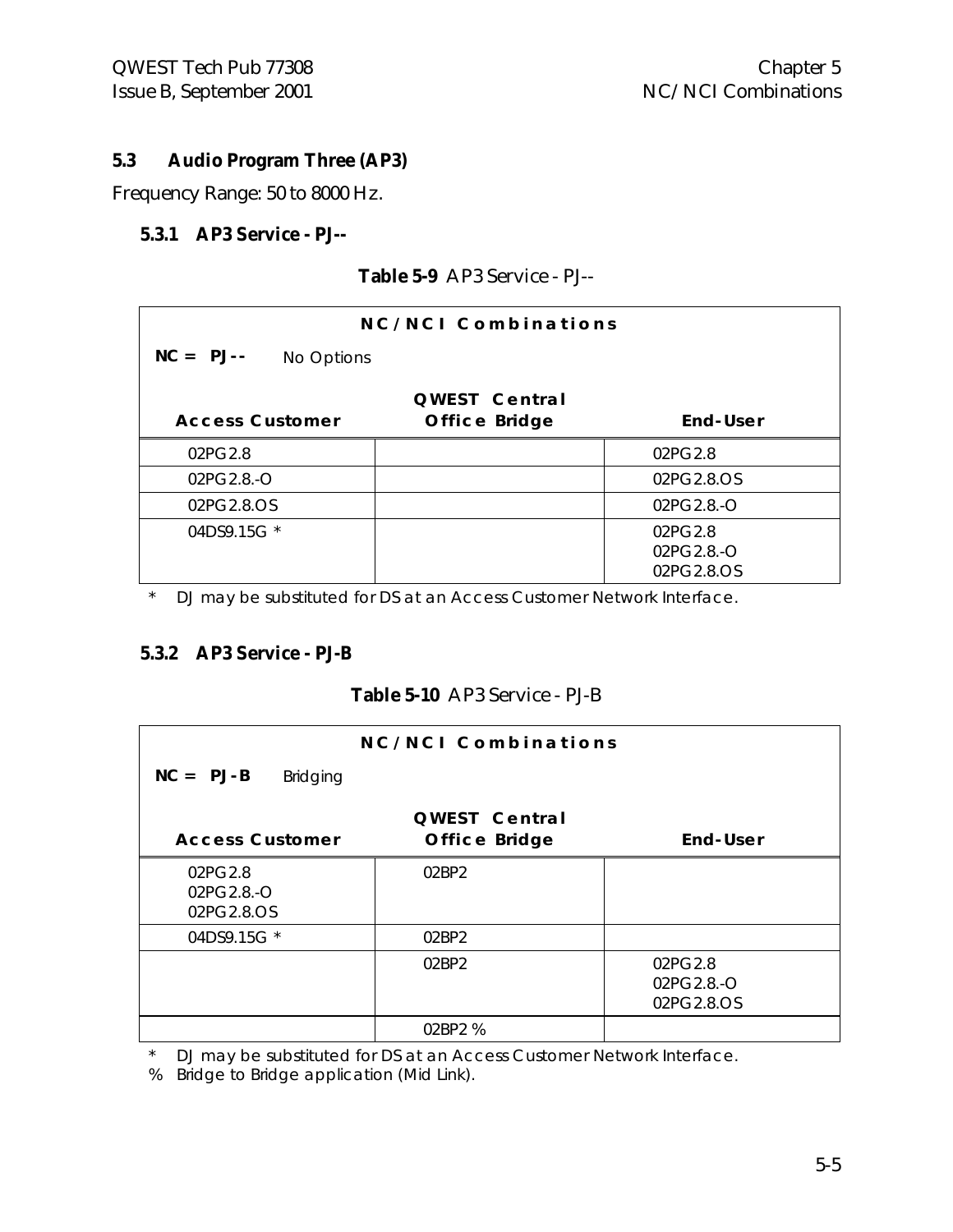#### **5.3.3 AP3 Service - PJP-**

#### **Table 5-11** AP3 Service - PJP-

| NC/NCI Combinations                                                  |  |  |  |  |
|----------------------------------------------------------------------|--|--|--|--|
| $NC = PJP-$<br><b>Gain Conditioning</b>                              |  |  |  |  |
| QWEST Central<br>End-User<br>Office Bridge<br><b>Access Customer</b> |  |  |  |  |
| 02PG2.8.OS<br>02PG2.8.SO                                             |  |  |  |  |
| 04DS9.15G *<br>02PG2.8.SO                                            |  |  |  |  |

\* DJ may be substituted for DS at an Access Customer Network Interface.

#### **5.3.4 AP3 Service - PJPB**

#### **Table 5-12** AP3 Service - PJPB

|                        | NC/NCI Combinations |            |
|------------------------|---------------------|------------|
| $NC = PJPB$            |                     |            |
|                        | QWEST Central       |            |
| <b>Access Customer</b> | Office Bridge       | End-User   |
|                        |                     | 02PG2.8.SO |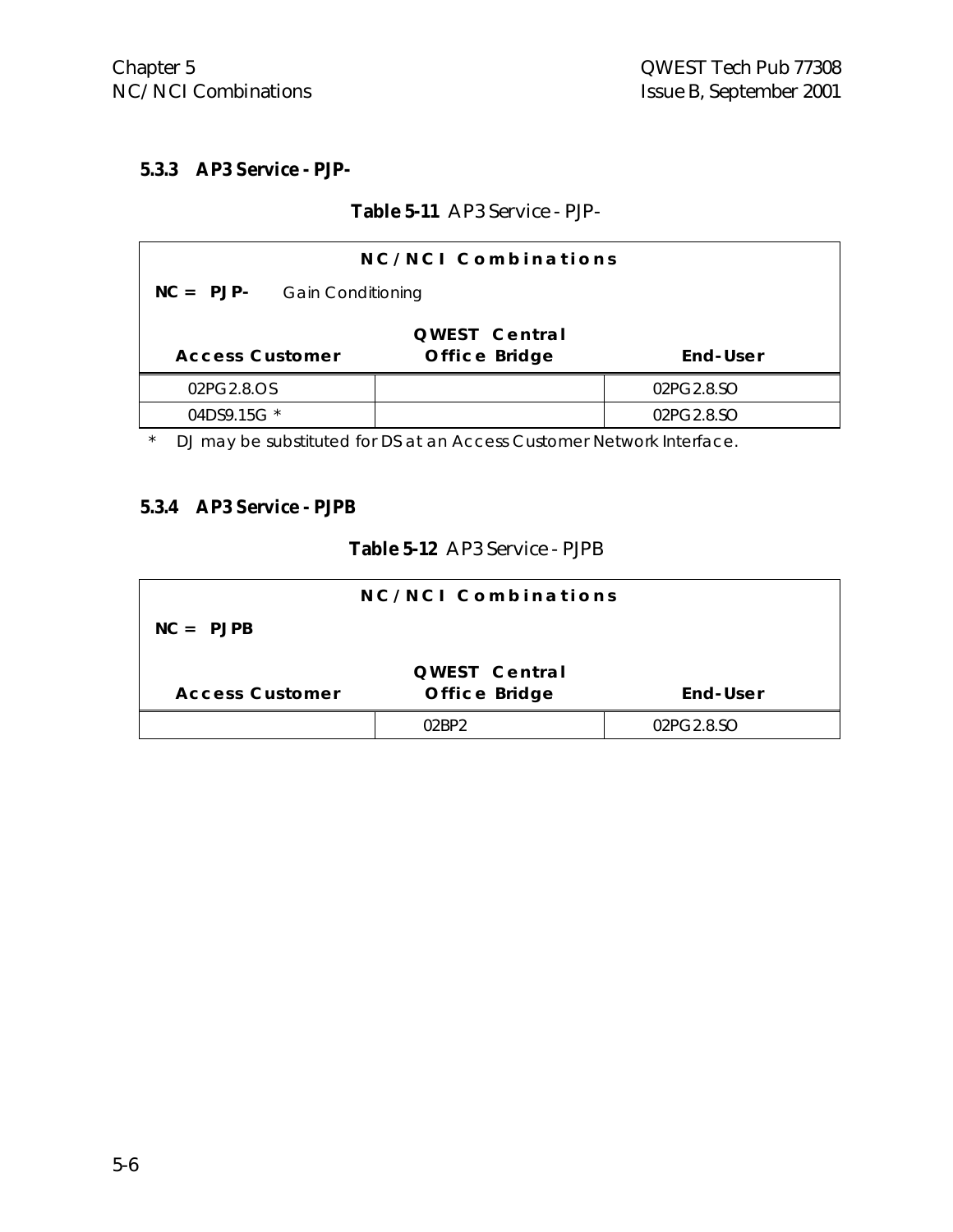#### **5.4 Audio Program Four (AP4)**

Frequency Range: 50 to 15,000 Hz.

#### **5.4.1 AP4 Service - PK--, PK-S**

| NC/NCI Combinations    |            |                      |            |
|------------------------|------------|----------------------|------------|
| $NC = PK--$            | No Options |                      |            |
| $NC = PK-S$            | Stereo     |                      |            |
|                        |            | <b>QWEST Central</b> |            |
| <b>Access Customer</b> |            | Office Bridge        | End-User   |
| 02PG2.1                |            |                      | 02PG2.1    |
| 02PG2.1.-O             |            |                      | 02PG2.1.OS |
| 02PG2.1.OS             |            |                      | 02PG2.1.-O |
| 04DS9.15H *            |            |                      | 02PG2.1    |
|                        |            |                      | 02PG2.1.-O |
|                        |            |                      | 02PG2.1.OS |

#### **Table 5-13** AP4 Service - PK--, PK-S

\* DJ may be substituted for DS at an Access Customer Network Interface.

#### **5.4.2 AP4 Service - PK-B**

#### **Table 5-14** AP4 Service - PK-B

|                                     | NC/NCI Combinations            |                                     |
|-------------------------------------|--------------------------------|-------------------------------------|
| $NC = PK-B$<br><b>Bridging</b>      |                                |                                     |
| <b>Access Customer</b>              | QWEST Central<br>Office Bridge | End-User                            |
| 02PG2.1<br>02PG2.1.-O<br>02PG2.1.OS | 02BP2                          |                                     |
| 04DS9.15H *                         | 02BP2                          |                                     |
|                                     | 02BP2                          | 02PG2.1<br>02PG2.1.-O<br>02PG2.1.OS |
|                                     | 02BP2 %                        |                                     |

\* DJ may be substituted for DS at an Access Customer Network Interface.

% Bridge to Bridge application (Mid Link).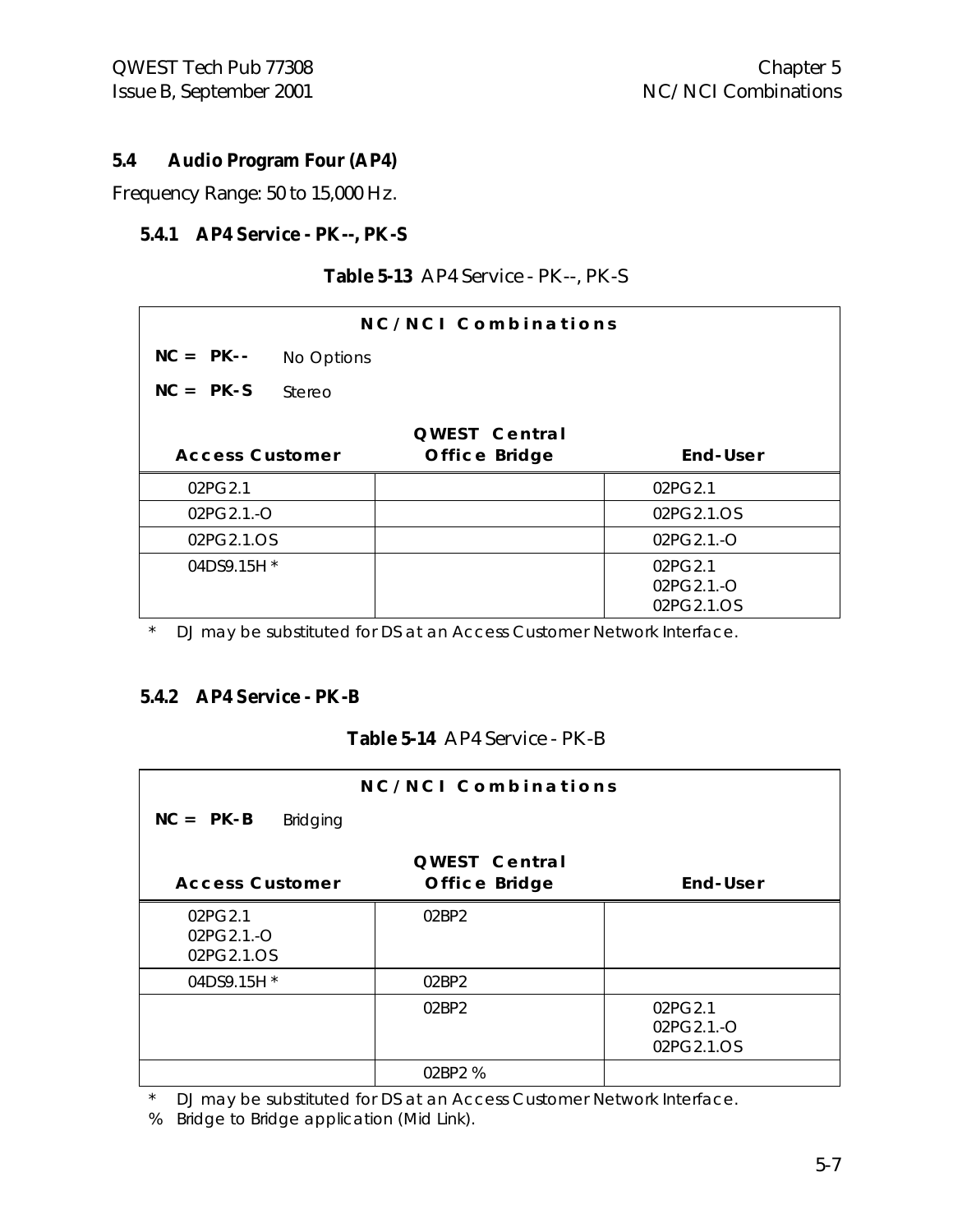#### **5.4.3 AP4 Service - PK-K**

#### **Table 5-15** AP4 Service - PK-K

| NC/NCI Combinations                 |                                |                                     |  |  |
|-------------------------------------|--------------------------------|-------------------------------------|--|--|
| $NC = PK - K$                       | Bridging and Stereo            |                                     |  |  |
| <b>Access Customer</b>              | QWEST Central<br>Office Bridge | End-User                            |  |  |
| 02PG2.1<br>02PG2.1.-O<br>02PG2.1.OS | 02BP2                          |                                     |  |  |
| 04DS9.15H *                         | 02BP2                          |                                     |  |  |
|                                     | 02BP2                          | 02PG2.1<br>02PG2.1.-O<br>02PG2.1.OS |  |  |

\* DJ may be substituted for DS at an Access Customer Network Interface.

#### **5.4.4 AP4 Service - PKP-, PKPS**

#### **Table 5-16** AP4 Service - PKP-, PKPS

| NC/NCI Combinations                                 |                          |                              |            |  |
|-----------------------------------------------------|--------------------------|------------------------------|------------|--|
| $NC = PKP-$                                         | <b>Gain Conditioning</b> |                              |            |  |
| $NC = PKPS$                                         |                          | Gain Conditioning and Stereo |            |  |
| QWEST Central                                       |                          |                              |            |  |
| End-User<br><b>Access Customer</b><br>Office Bridge |                          |                              |            |  |
| 02PG2.1.OS                                          |                          |                              | 02PG2.1.SO |  |
| 04DS9.15H *                                         |                          |                              | 02PG2.1.SO |  |

\* DJ may be substituted for DS at an Access Customer Network Interface.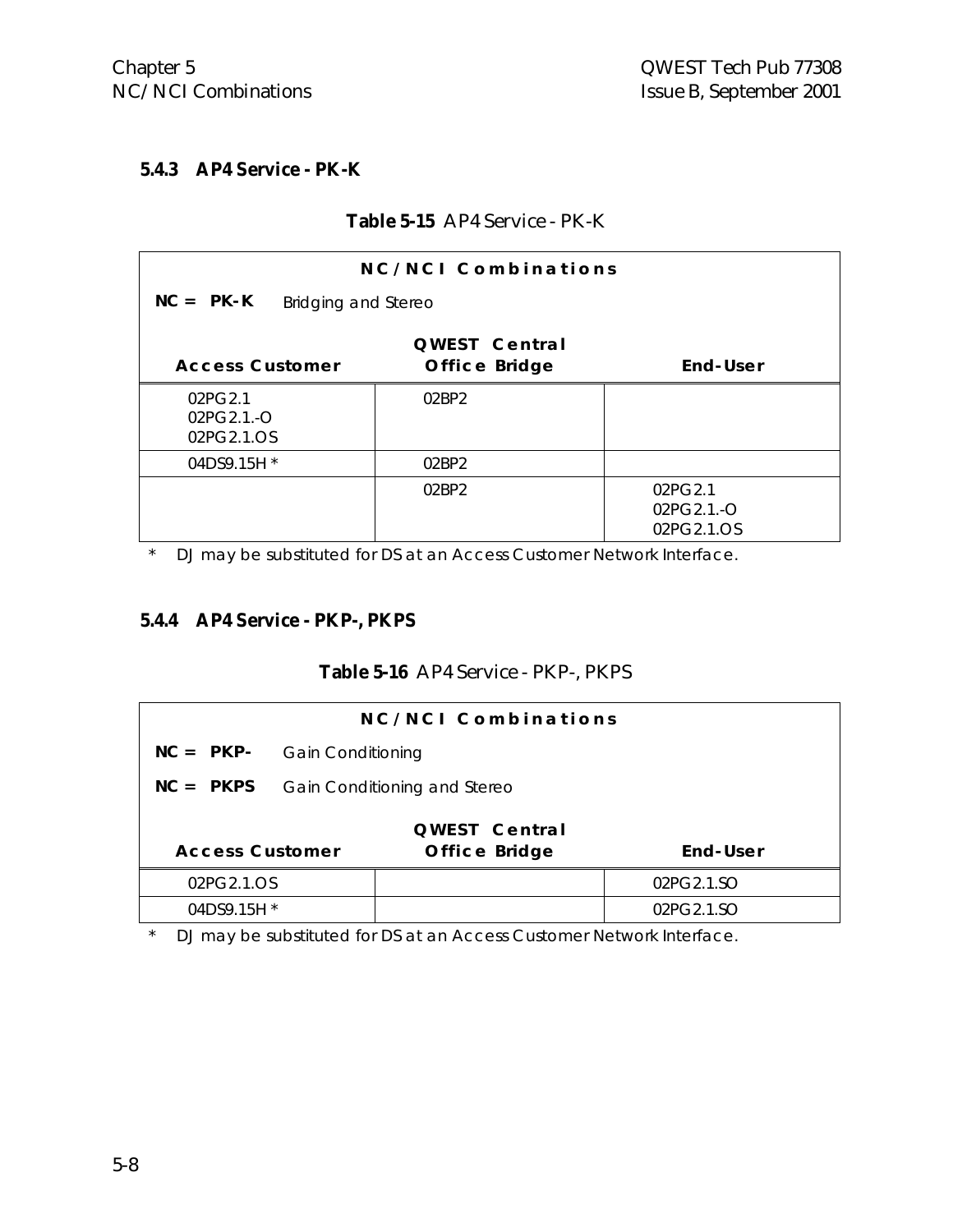#### **5.4.5 AP4 Service - PKPB, PKPK**

#### **Table 5-17** AP4 Service - PKPB, PKPK

| NC/NCI Combinations                                                |                                           |       |            |
|--------------------------------------------------------------------|-------------------------------------------|-------|------------|
| $NC = PKPB$                                                        | Gain Conditioning and Bridging            |       |            |
| $NC = PKPK$                                                        | Gain Conditioning and Bridging and Stereo |       |            |
| QWEST Central<br>Office<br><b>Access Customer</b><br><b>Bridge</b> |                                           |       | End-User   |
|                                                                    |                                           | በንRP2 | 02PG2.1.SO |

#### **5.5 Non-Access Audio Program (Non-Broadcast) Service (AP31 - AP34)**

#### **5.5.1 AP31 - AP34 Services - UE--**

#### **Table 5-18** AP31 - AP34 Services - UE--

| NC/NCI Combinations     |            |                                        |            |              |
|-------------------------|------------|----------------------------------------|------------|--------------|
| $NC = UE--$             | No Options |                                        |            |              |
| Frequency<br>Range (Hz) | Service    | <b>Central Office</b><br><b>Bridge</b> | End-User   | End-User     |
| $200 - 3000$            | AP31       |                                        | 02PG2.3    | 02PG2.3      |
|                         |            |                                        | 02PG2.3.OS | $02PG2.3.-O$ |
| 100 - 5000              | AP32       |                                        | 02PG2.5    | 02PG2.5      |
|                         |            |                                        | 02PG2.5.OS | 02PG2.5.-O   |
| $50 - 8000$             | AP33       |                                        | 02PG2.8    | 02PG2.8      |
|                         |            |                                        | 02PG2.8.OS | 02PG2.8.-O   |
| $50 - 15,000$           | AP34       |                                        | 02PG2.1    | 02PG2.1      |
|                         |            |                                        | 02PG2.1.OS | 02PG2.1.-O   |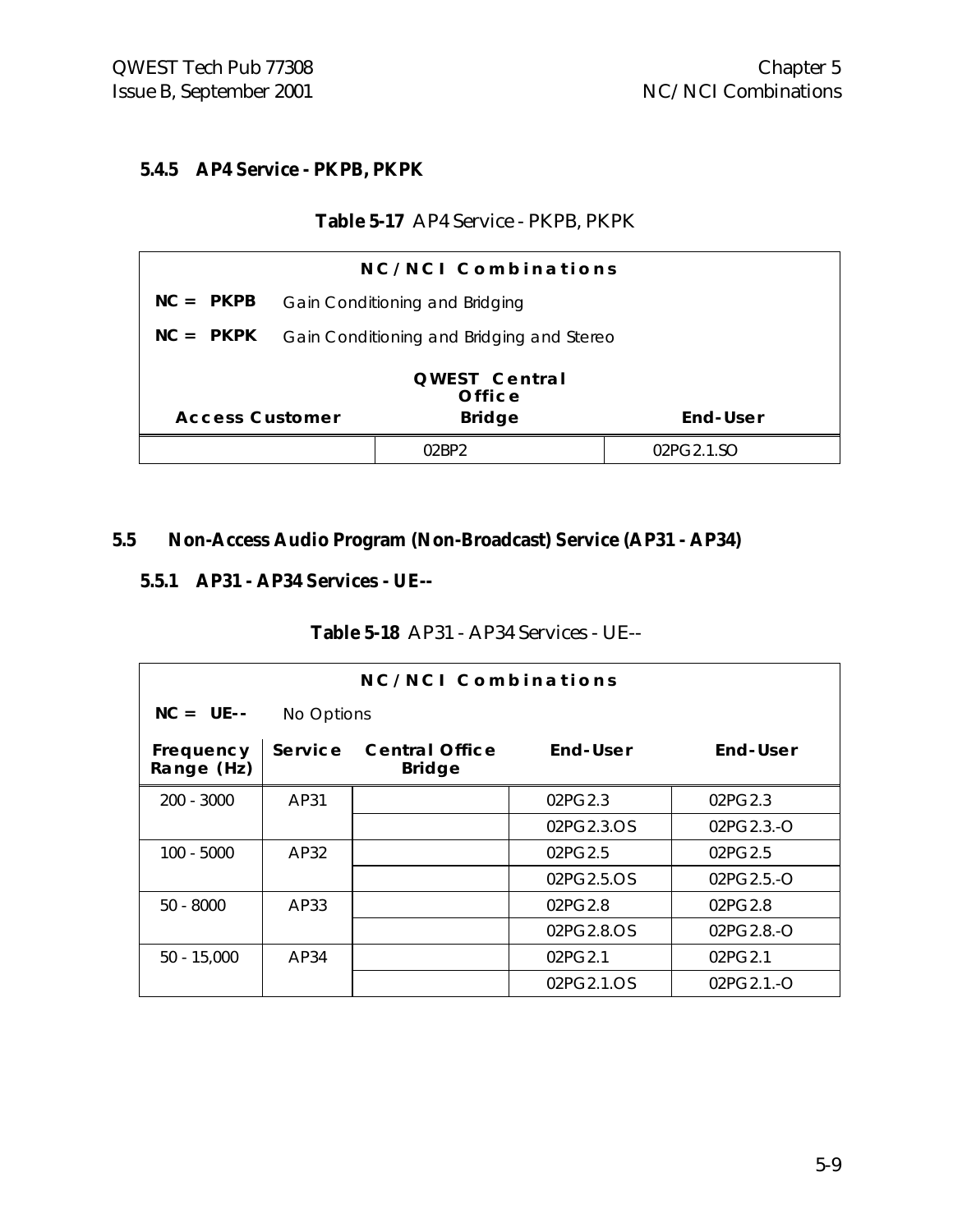#### **5.5.2 AP31 - AP34 Services - UE-B**

| NC/NCI Combinations     |                 |                                        |          |                                     |
|-------------------------|-----------------|----------------------------------------|----------|-------------------------------------|
| $NC = UE - B$           | <b>Bridging</b> |                                        |          |                                     |
| Frequency<br>Range (Hz) | Service         | <b>Central Office</b><br><b>Bridge</b> | End-User | End-User                            |
| 200 - 3000              | AP31            | 02BP2                                  |          | 02PG2.3<br>02PG2.3.OS<br>02PG2.3.-O |
| $100 - 5000$            | AP32            | 02BP2                                  |          | 02PG2.5<br>02PG2.5.OS<br>02PG2.5.-O |
| $50 - 8000$             | AP33            | 02BP2                                  |          | 02PG2.8<br>02PG2.8.OS<br>02PG2.8.-O |
| $50 - 15,000$           | AP34            | 02BP2                                  |          | 02PG2.1<br>02PG2.1.OS<br>02PG2.1.-O |
| Any of above            |                 | 02BP2 %                                |          |                                     |

#### **Table 5-19** AP31 - AP34 Services - UE-B

% Bridge to Bridge application (Mid Link).

#### **5.5.3 AP31 - AP34 Services - UEP-**

|  |  |  | Table 5-20 AP31 - AP34 Services - UEP- |  |
|--|--|--|----------------------------------------|--|
|--|--|--|----------------------------------------|--|

| NC/NCI Combinations     |                   |                                        |            |            |
|-------------------------|-------------------|----------------------------------------|------------|------------|
| $NC = UEP-$             | Gain/Equalization |                                        |            |            |
| Frequency<br>Range (Hz) | Service           | <b>Central Office</b><br><b>Bridge</b> | End-User   | End-User   |
| $200 - 3000$            | AP31              |                                        | 02PG2.3    | 02PG2.3    |
|                         |                   |                                        | 02PG2.3.OS | 02PG2.3.SO |
| $100 - 5000$            | AP32              |                                        | 02PG2.5    | 02PG2.5    |
|                         |                   |                                        | 02PG2.5.OS | 02PG2.5.SO |
| $50 - 8000$             | AP33              |                                        | 02PG2.8    | 02PG2.8    |
|                         |                   |                                        | 02PG2.8.OS | 02PG2.8.SO |
| $50 - 15,000$           | AP34              |                                        | 02PG2.1    | 02PG2.1    |
|                         |                   |                                        | 02PG2.1.OS | 02PG2.1.SO |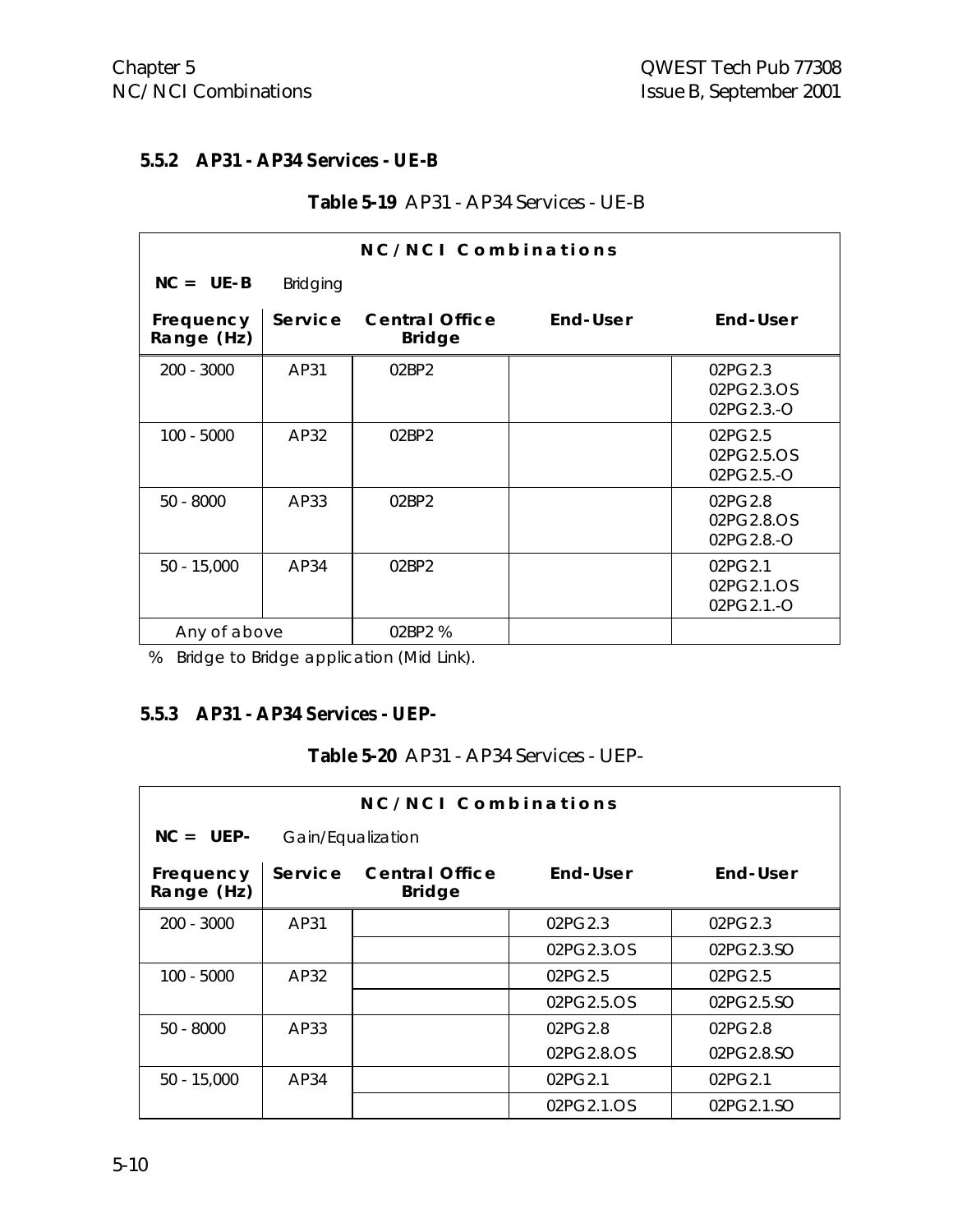#### **5.5.4 AP31 - AP34 Services - UEPB**

|  |  | <b>Table 5-21</b> AP31 - AP34 Services - UEPB |  |
|--|--|-----------------------------------------------|--|
|--|--|-----------------------------------------------|--|

|                         |                                | NC/NCI Combinations                    |          |                                     |
|-------------------------|--------------------------------|----------------------------------------|----------|-------------------------------------|
| $NC = UE--$             | Gain/Equalization and Bridging |                                        |          |                                     |
| Frequency<br>Range (Hz) | Service                        | <b>Central Office</b><br><b>Bridge</b> | End-User | End-User                            |
| $200 - 3000$            | AP31                           | 02BP2                                  |          | 02PG2.3<br>02PG2.3.OS<br>02PG2.3.SO |
| 100 - 5000              | AP32                           | 02BP2                                  |          | 02PG2.5<br>02PG2.5.OS<br>02PG2.5.SO |
| $50 - 8000$             | AP33                           | 02BP2                                  |          | 02PG2.8<br>02PG2.8.OS<br>02PG2.8.SO |
| $50 - 15,000$           | AP34                           | 02BP2                                  |          | 02PG2.1<br>02PG2.1.OS<br>02PG2.1.SO |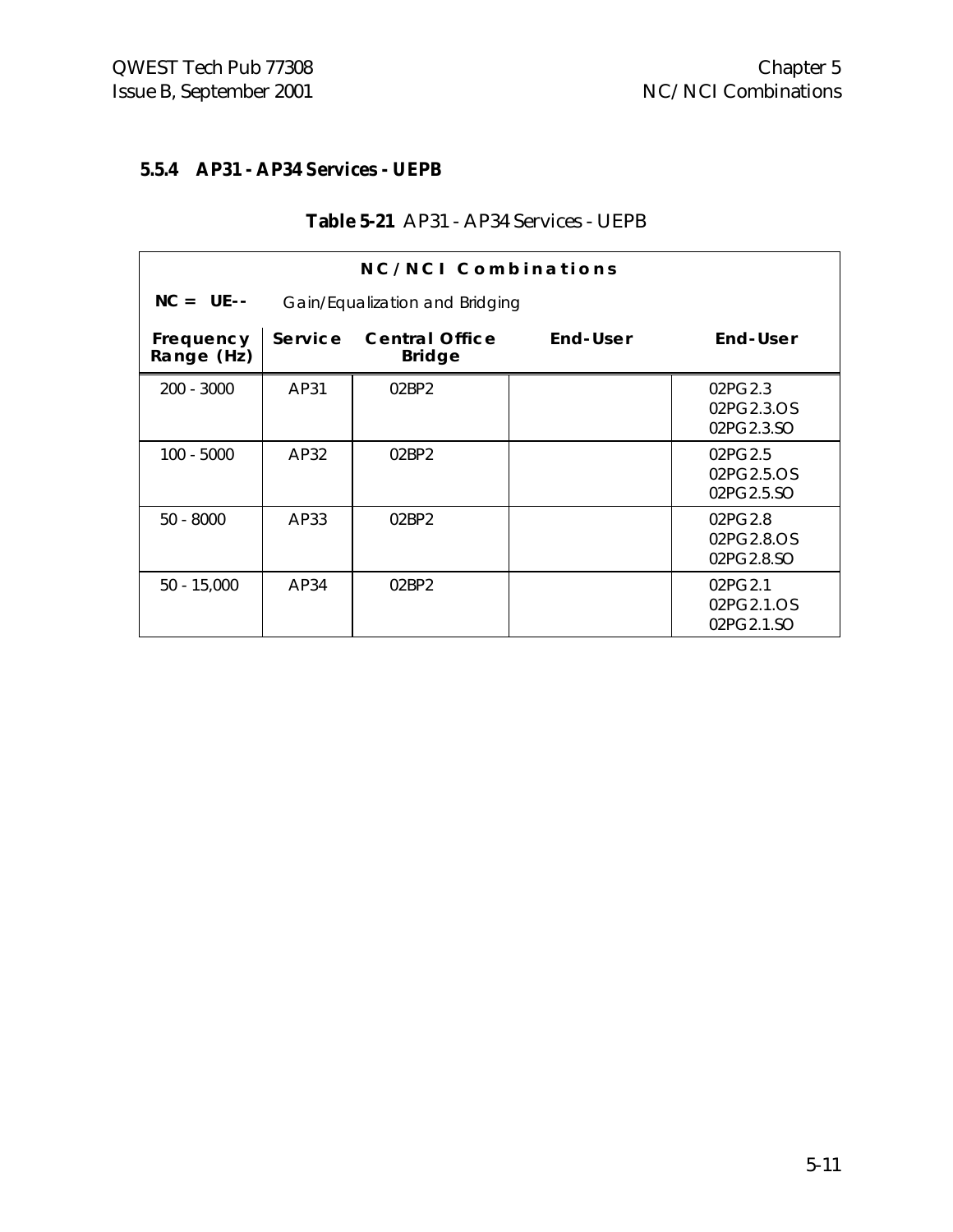#### **CONTENTS**

#### **Chapter and Section**

#### 6.  $\label{eq:3} \textbf{Definitions} \textbf{.} \textbf{...} \textbf{.} \textbf{...} \textbf{.} \textbf{...} \textbf{.} \textbf{...} \textbf{.} \textbf{...} \textbf{.} \textbf{...} \textbf{.} \textbf{...} \textbf{.} \textbf{...} \textbf{.} \textbf{...} \textbf{.} \textbf{...} \textbf{.} \textbf{...} \textbf{.} \textbf{...} \textbf{.} \textbf{...} \textbf{.} \textbf{...} \textbf{.} \textbf{...} \textbf{.} \textbf{...} \textbf{.} \textbf{...} \textbf$  $6-1$ 6.1  $6-1$  $6.2$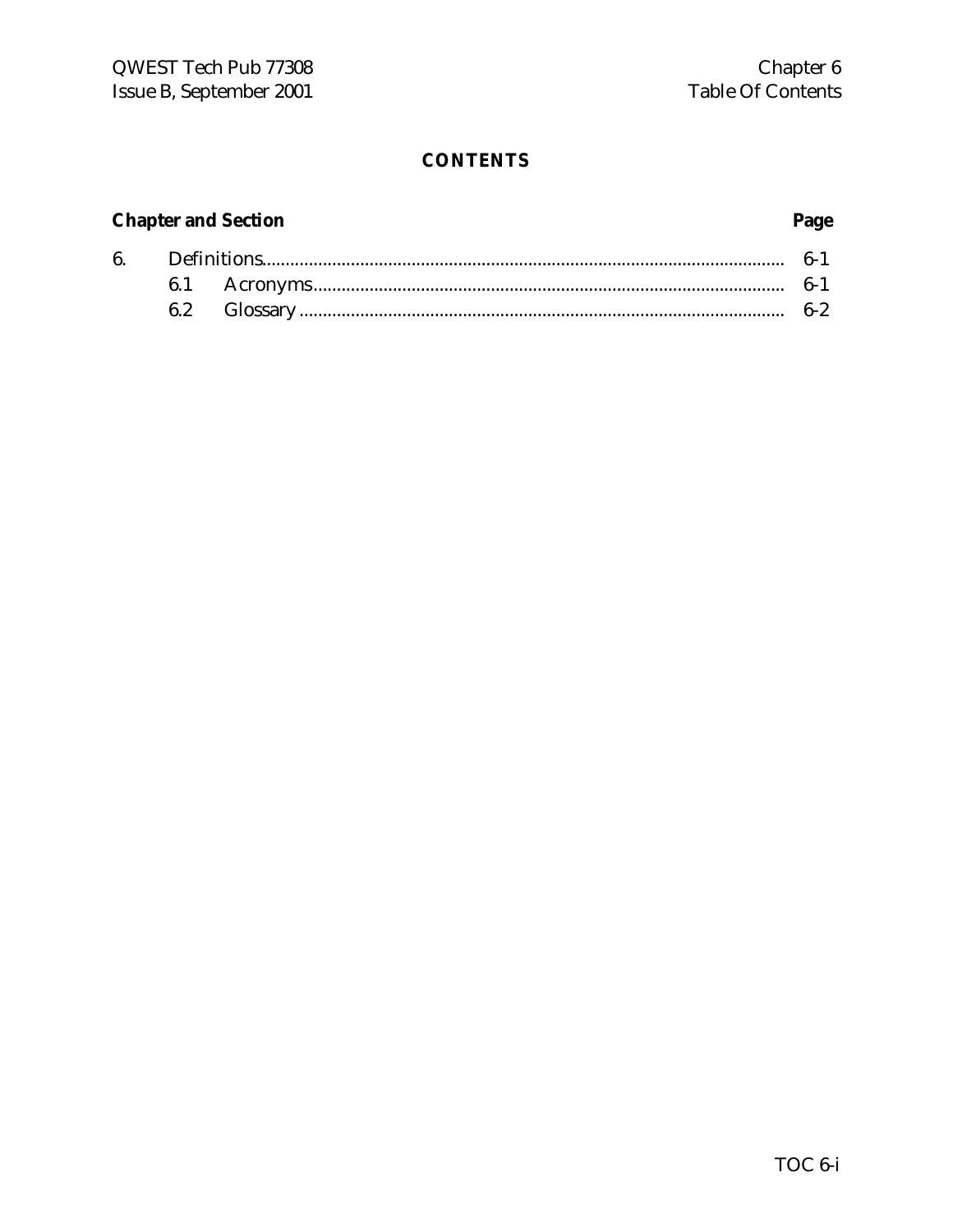# **6. Definitions**

# **6.1 Acronyms**

| 0 TLP           | <b>Zero Transmission Level Point</b>                      |
|-----------------|-----------------------------------------------------------|
| AML             | <b>Actual Measured Loss</b>                               |
| <b>ANSI</b>     | <b>American National Standards Institute</b>              |
| AP              | Audio Program                                             |
| <b>Bellcore</b> | <b>Bell Communications Research, Inc.</b>                 |
| $CLCI^{TM-S/S}$ | Common Language® Circuit Identification - Special Service |
| CO              | <b>Central Office</b>                                     |
| dB              | Decibel                                                   |
| dBm             | Decibel referenced to one milliwatt                       |
| dBrn            | Decibel noise referenced to one picowatt (-90 dBm)        |
| dc              | <b>Direct Current</b>                                     |
| DS1             | Digital Signal Level 1 (1.544 Mbit/s)                     |
| DS <sub>3</sub> | Digital Signal Level 3 (44.736 Mbit/s)                    |
| EU              | End-User                                                  |
| <b>FCC</b>      | <b>Federal Communications Commission</b>                  |
| Hz              | 1 Hertz (formerly 1 cycle per second)                     |
| IC              | <b>Interexchange Carrier</b>                              |
| <b>IEEE</b>     | <b>Institute for Electrical and Electronic Engineers</b>  |
| kbit/s          | kilobits per second $(1,000 \text{ bit/s})$               |
| kHz             | Kilohertz (1,000 Cycles Per Second)                       |
| <b>LATA</b>     | <b>Local Access and Transport Area</b>                    |
| Mbit/s          | Megabit per Second                                        |
| <b>NC</b>       | <b>Network Channel</b>                                    |
| <b>NCI</b>      | <b>Network Channel Interface</b>                          |
| NI              | <b>Network Interface</b>                                  |
| <b>PCM</b>      | <b>Pulse Code Modulation</b>                              |
| <b>TLP</b>      | <b>Transmission Level Point</b>                           |
| vu              | <b>Volume Unit</b>                                        |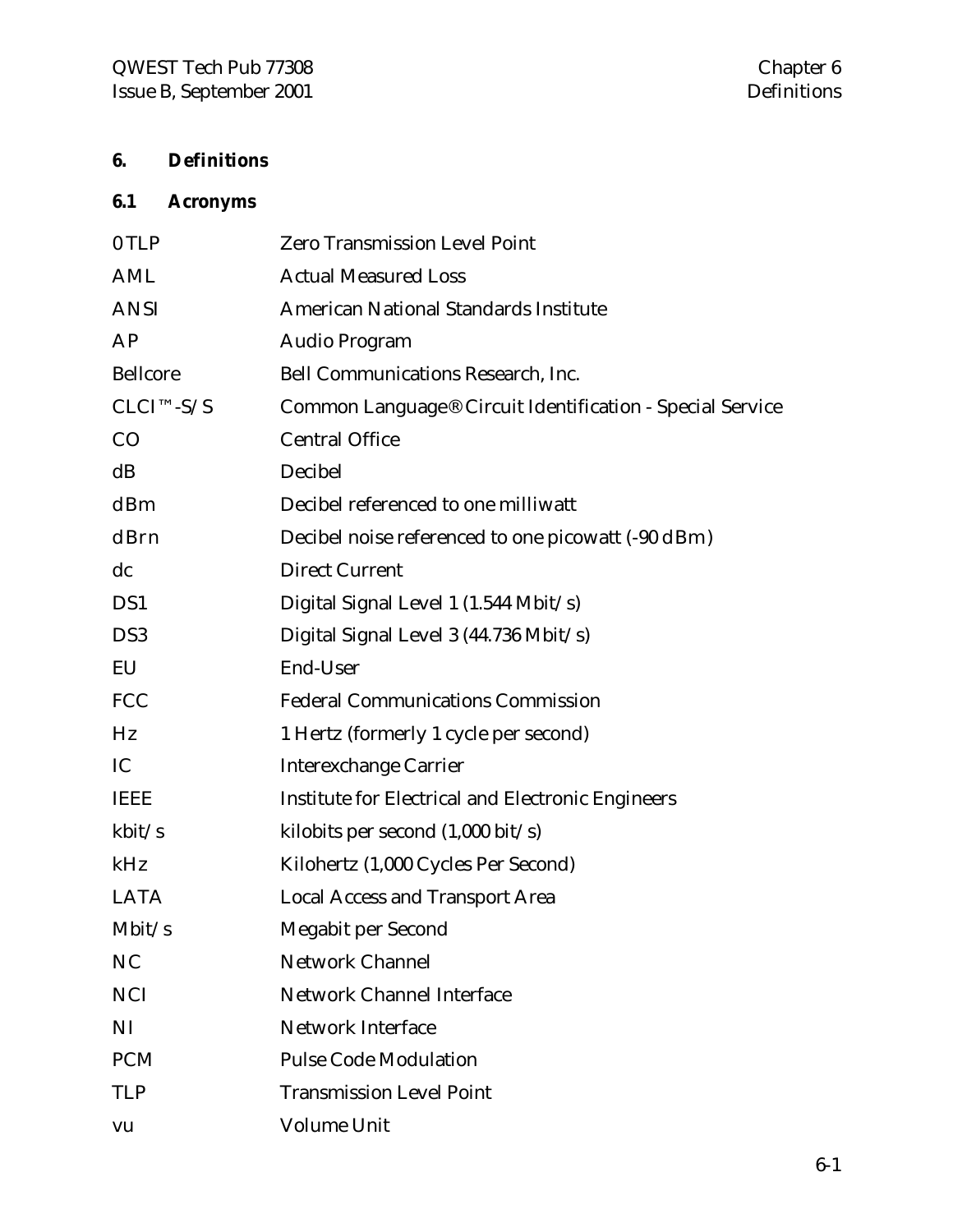#### **6.2 Glossary**

#### **Access Customers**

Any of the companies that provide telecommunications service between LATAs and/or order from the Access Tariffs. Includes Interexchange Carriers.

#### **Access Providers**

Any of the telephone companies licensed by the appropriate utility commission to provide local telecommunication service within a LATA. This includes Bell Operating Companies, Information Distribution Companies, Non-Bell Operating Companies and other Local Exchange Carriers.

#### **Actual Measured Loss (AML)**

The actual measured insertion loss of a circuit at a given frequency.

#### **American National Standards Institute (ANSI)**

An organization supported by the telecommunications industry to establish performance and interface standards.

#### **Attenuation Distortion**

The change in attenuation with frequency relative to the attenuation at a reference frequency; the reference frequency is 1004 Hz unless otherwise specified.

#### **Audio Transmission**

Denotes the transmission of speech or music within the audible spectrum.

#### **Bandwidth**

The range of frequencies that contain most of the energy or power of a signal; also, the range of frequencies over which a circuit of system is designed to operate.

#### **Bridging (MULTIPOINT-SERVICE)**

Denotes the process of connecting three or more customer locations.

#### **C-Message**

A frequency-weighting characteristic used for measuring noise in voice frequency communications circuits and designed to weight noise frequencies in proportion to their perceived effect in telephone service.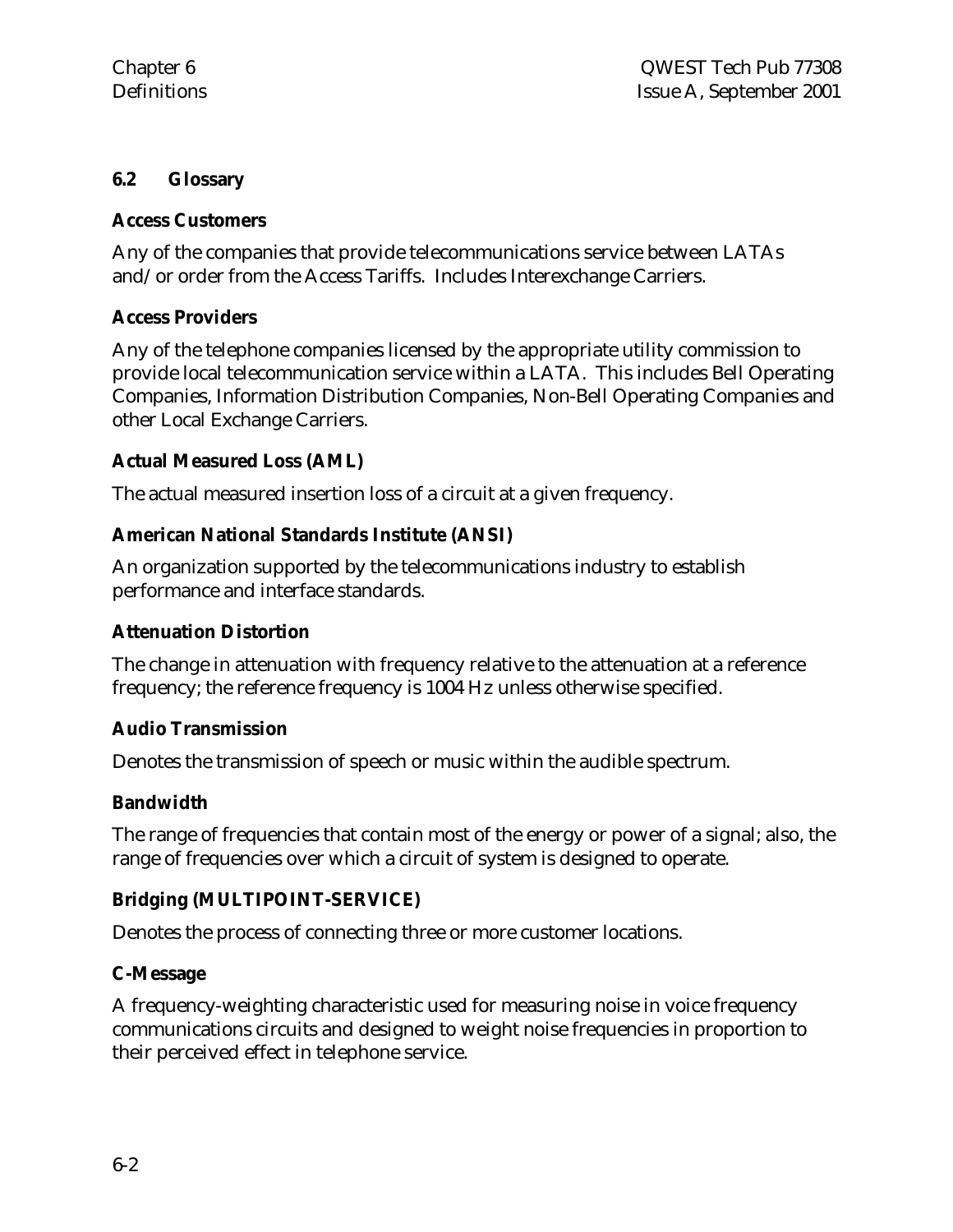#### **Carrier**

An organization whose function is to provide telecommunications services. Examples are: Local Exchange Carriers, Interexchange Carriers, Cellular Carriers, etc.

#### **Central Office (CO)**

A local switching system (or a portion thereof) and its associated equipment located at a wire center.

#### **Channel**

An electrical or photonic, in the case of fiber optic based transmission systems, communications path between two or more points of termination.

#### **Customer Interface**

The interface with a customer at a point of termination.

#### **Customer Premises**

Denotes a building or portion(s) of a building occupied by a single customer or End-User either as a place of business or residence. Adjacent buildings and the buildings on the same continuous property occupied by the customer and not separated by a public thoroughfare, are also considered the same customer's premises.

#### **Customer Provided Equipment (CPE)**

Equipment owned and maintained by the customer and located on their side of the End-User Point of Termination (EU-POT) network interface.

#### **Customers**

Denotes any individual, partnership or corporation who subscribes to the services provided by QWEST. Customers are divided into two distinct and separate categories: (1) carriers, who provide services for hire for others, and (2) End-Users, who request services only for their own use.

#### **dBm**

A decibel in which the reference power is one milliwatt. Decibel reference to one milliwatt.

#### **dBrn**

A unit used to express noise power relative to one picowatt (-90 dBm).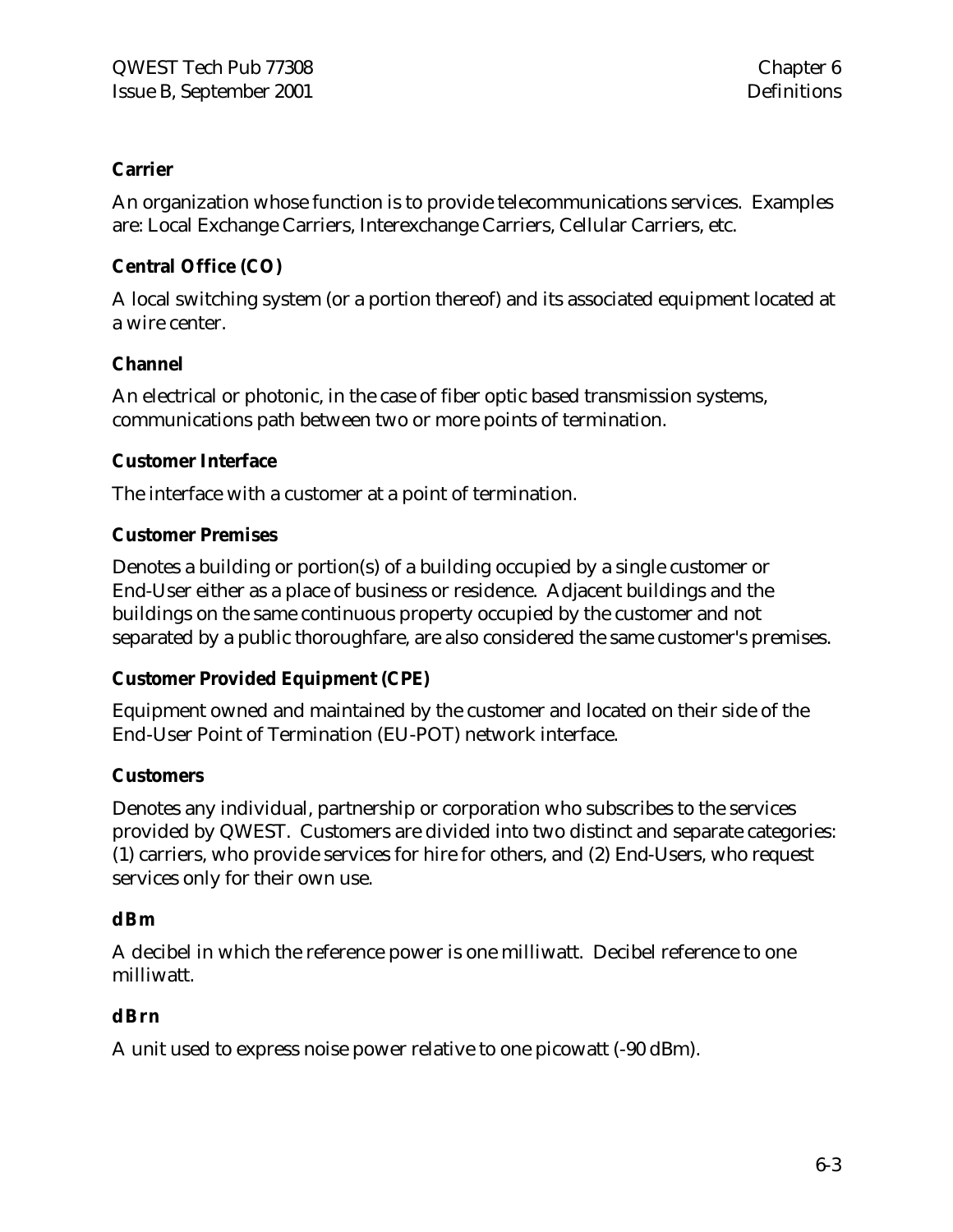### **dBrn 15 kHz**

Noise power is dBrn weighted according to a 15 kHz flat weighting network defined in ANSI/IEEE Standard 743-1984.

#### **Decibel (dB)**

A unit measurement of transmission loss, gain, or relative level. It is the logarithmic unit of signal power ratio most commonly used in telephony. It is used to express the relationship between two signal powers, usually between two acoustical, electrical, or optical signals; it is equal to ten times the common logarithm of the ratio of the two signal powers.

# **End-User (EU)]**

The term "End-User" denotes any customer of telecommunications service that is not a carrier, except that a carrier shall be deemed to be an "End-User" to the extent that such carrier uses a telecommunications service for administrative purposes without making such service available to others, directly or indirectly. The term is frequently used to denote the difference between a Carrier interface and an interface subject to unique regulatory requirements at non-Carrier customer premises (FCC Part 68, etc.)

#### **End-User POT (EU-POT)**

The Network Interface at the End-User's premises at which QWEST Communication, Inc.'s responsibility for the provision of service ends.

#### **Equalization**

The process of correcting frequency and/or phase distortion of a circuit by the introduction of networks to compensate for the difference in attenuation and or time delay at the various frequencies in the transmission band.

#### **Headroom**

The difference, in dB, between the operating level and the overload level.

#### **Hub**

A QWEST designated serving wire center at which bridging and multiplexing functions are performed.

#### **Impedance**

The total opposition offered by an electric circuit to the flow of an alternating current of a single frequency. It is a combination of resistance and reactance and is measured in ohms.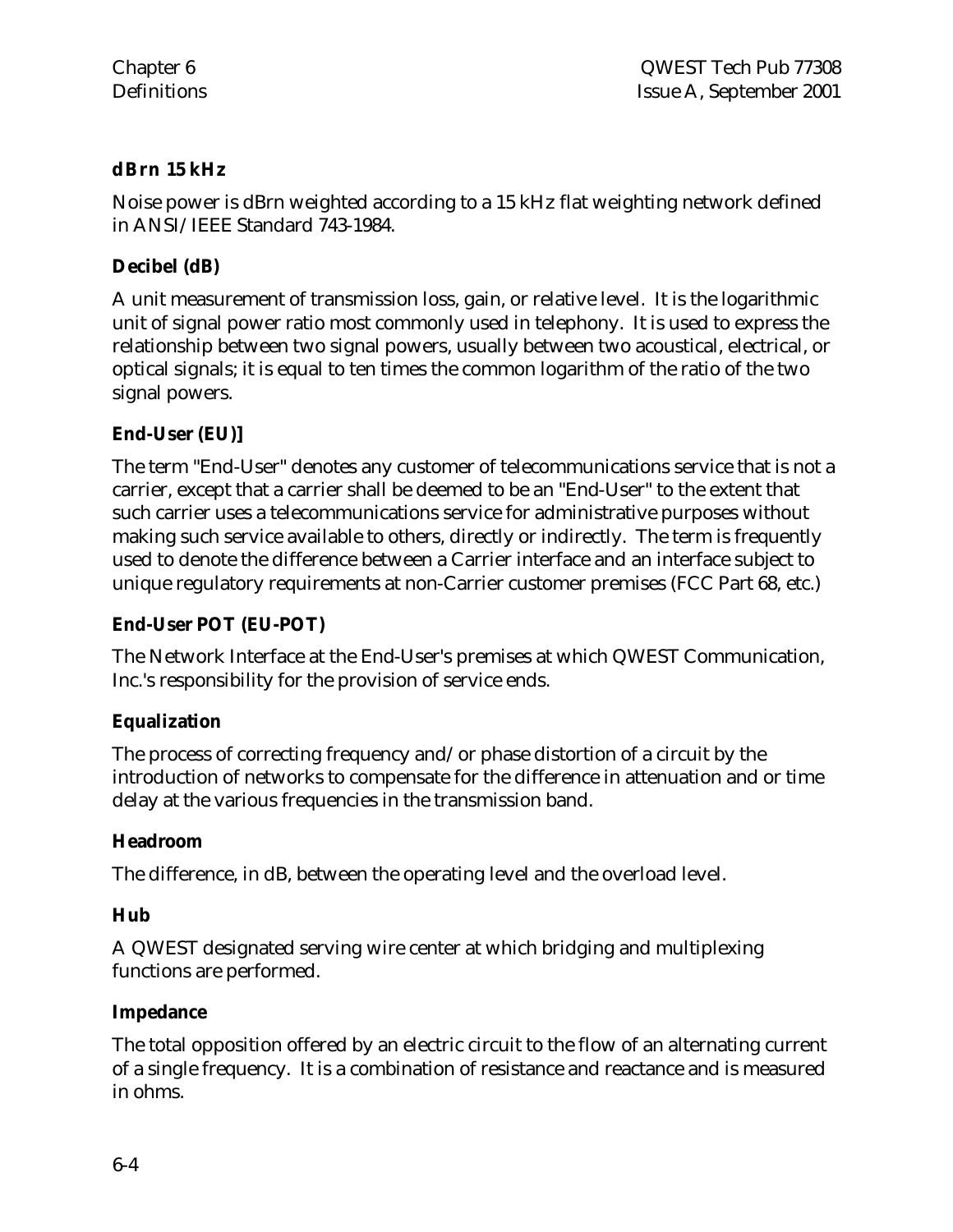#### **Interexchange Carrier** or Interexchange Common Carrier

Any individual, partnership, association, joint-stock company, trust, governmental entity or corporation engaged for hire in interstate or foreign communication by wire or radio, between two LATAs.

#### **Kilobit/Second (kbit/s)**

One thousand (1000) bits/second

#### **Local Access and Transport Area (LATA)**

A geographic area for the provision and administration of communications service. It encompasses designated exchanges that are grouped to serve common social, economic and other purposes.

#### **Megabit per Second (Mbit/s)**

One million (1,000,000) bits per second

#### **Multiplexer (Mux)**

Equipment used to multiplex, or do multiplexing: Multiplexing is a technique of modulating (analog) or interleaving (digital) multiple, relatively narrow bandwidth channels into a single channel having a wider bandwidth (analog) or higher bit-rate (digital). The term Multiplexer implies the demultiplexing function is present to reverse the process so it is not usually stated.

#### **Network Channel (NC) Code**

The Network Channel (NC) code is an encoded representation used to identify both switched and non-switched channel services. Included in this code set are customer options associated with individual channel services, or feature groups and other switched services.

#### **Network Channel Interface (NCI) Code**

The Network Channel Interface (NCI) code is an encoded representation used to identify five (5) interface elements located at a Point of Termination (POT) at a central office or at the Network Interface at a customer location. The Interface code elements are: Total Conductors, Protocol, Impedance's, Protocol Options, and Transmission Level Points (TLP). (At a digital interface, the TLP element of the NCI code is not used.)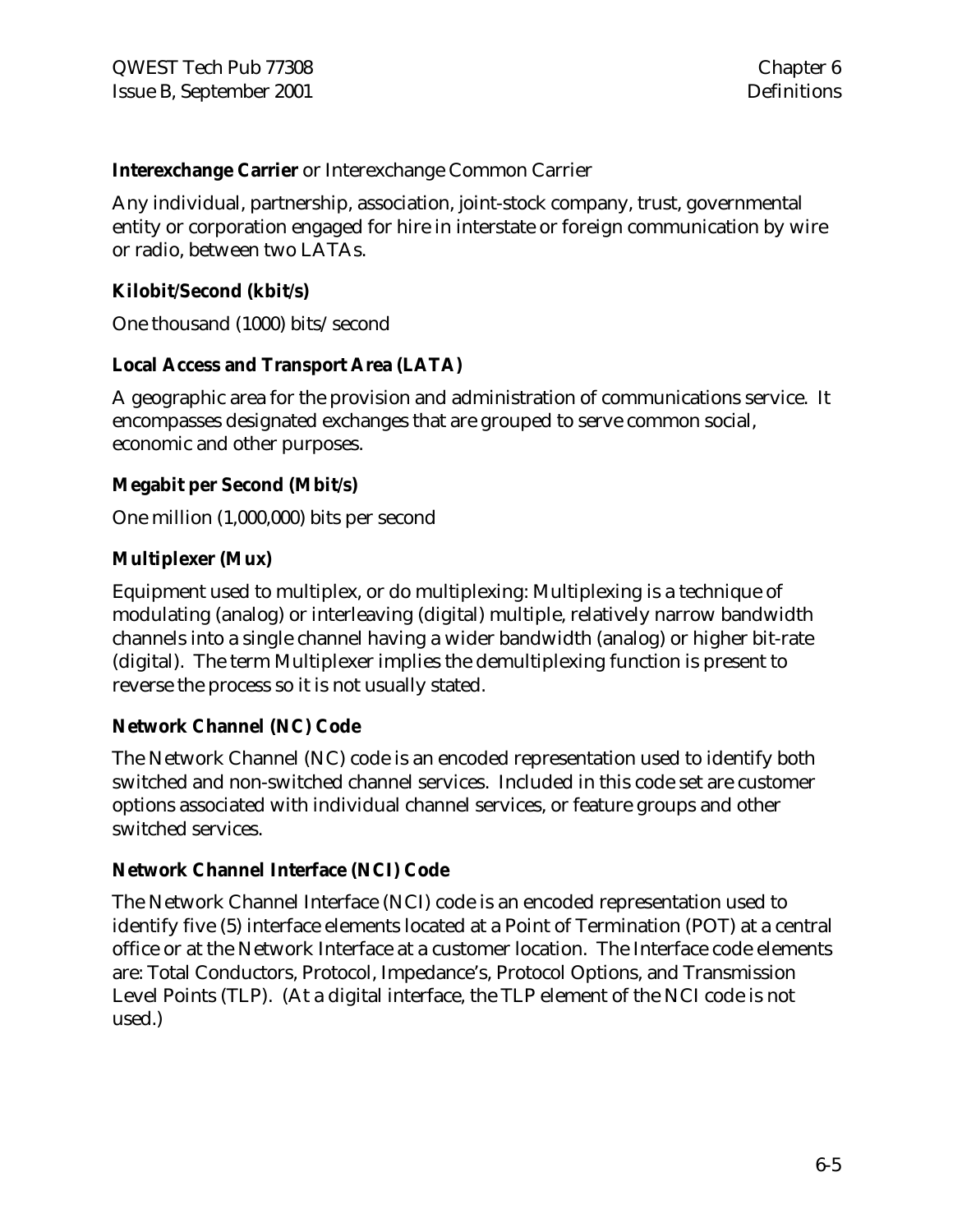#### **Network Interface (NI)**

The point of demarcation on the customer's premises at which QWEST's responsibility for the provision of service ends.

#### **Ohm**

The unit of electric resistance.

#### **Phase Difference, Stereo**

The phase difference at a given frequency between one channel of a stereo pair, used as a reference, and the other.

#### **Point of Termination (POT)**

The physical telecommunications interface that establishes the technical interface, the test point(s), and the point(s) of operational responsibility. (See Network Interface).

#### **Premises**

Denotes a building or portion(s) of a building occupied by a single customer or End-User either as a place of business or residence.

#### **Pulse Code Modulation (PCM)**

A type of modulation wherein the waveform of each channel is sampled many times per second in sequence. The amplitude of each sample is then encoded into a binary code and transmitted to the distant end where the pulse train is decoded and distributed to each channel in the exact time sequence to reproduce the original waveform of the channel.

#### **Service Code (A COMMON LANGUAGE® code set)**

A coded designation by which a particular Special Service Circuit may be identified. This designation must be unique, in a form that is readable and understandable, and be acceptable for both manual and mechanized procedures. [Special Service, as used by COMMON LANGUAGE®, may be called "Private Line", "Private Line Transport", "Switched Specials", "Dedicated Access", "Special Access", etc. in various tariffs and technical publications. Special Service is actually: COMMON LANGUAGE® Circuit Identification - Special Service, (abbreviated CLCI™ - S/S).]

#### **Signal-To-Noise Ratio (S/N Ratio)**

The ratio of the signal power to the noise power at a given point in a given system (usually expressed in decibels).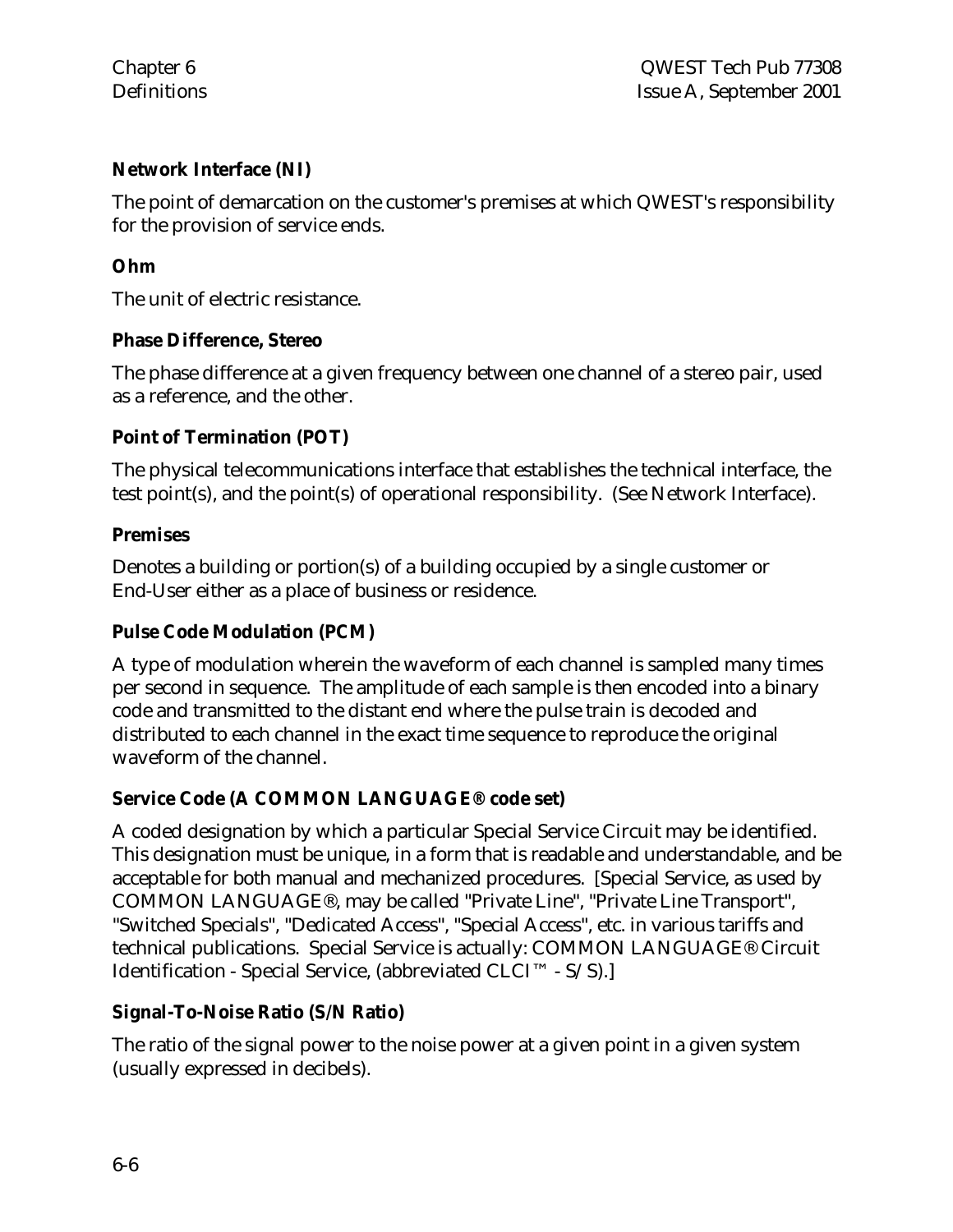#### **Synchronous Transmission**

A transmission process such that between any two significant instants in the overall bit-stream there is always an integral number of unit intervals.

#### **Tip, ring, ground**

The conductive paths between a central office and a station. The tip and ring leads constitute the circuit that carries a balanced speech or data signal. The ground path in combination with the conductor is used occasionally for signaling.

#### **Transmission Level Point (TLP)**

A point in a transmission system at which the ratio, usually expressed in decibels, of the power of a test signal at that point to the power of the test signal at a reference point, is specified. For example, a zero transmission level point (0 TLP) is an arbitrarily established point in a communication circuit to which all relative levels at other points in the circuit are referred.

#### **Volume Unit (vu)**

The unit of measurement for electrical speech power and other complex waveforms as measured by a volume indicator meeting IEEE Standard 152 and read in accordance with that standard. On sine waves,  $0 \text{ vu} = 0$  dBm. (NOTE: The volume indicator is commonly bridged across the transmission circuit with 8 dB loss. This is made up of 4 dB bridging loss in the volume indicator with series resistor and 4 dB loss in an external attenuator. In this configuration, a 0 reading on the meter corresponds to a transmission level of + 8 vu.)

#### **Wire Center**

A building in which one or more central offices, used for the provision of local exchange services, are located.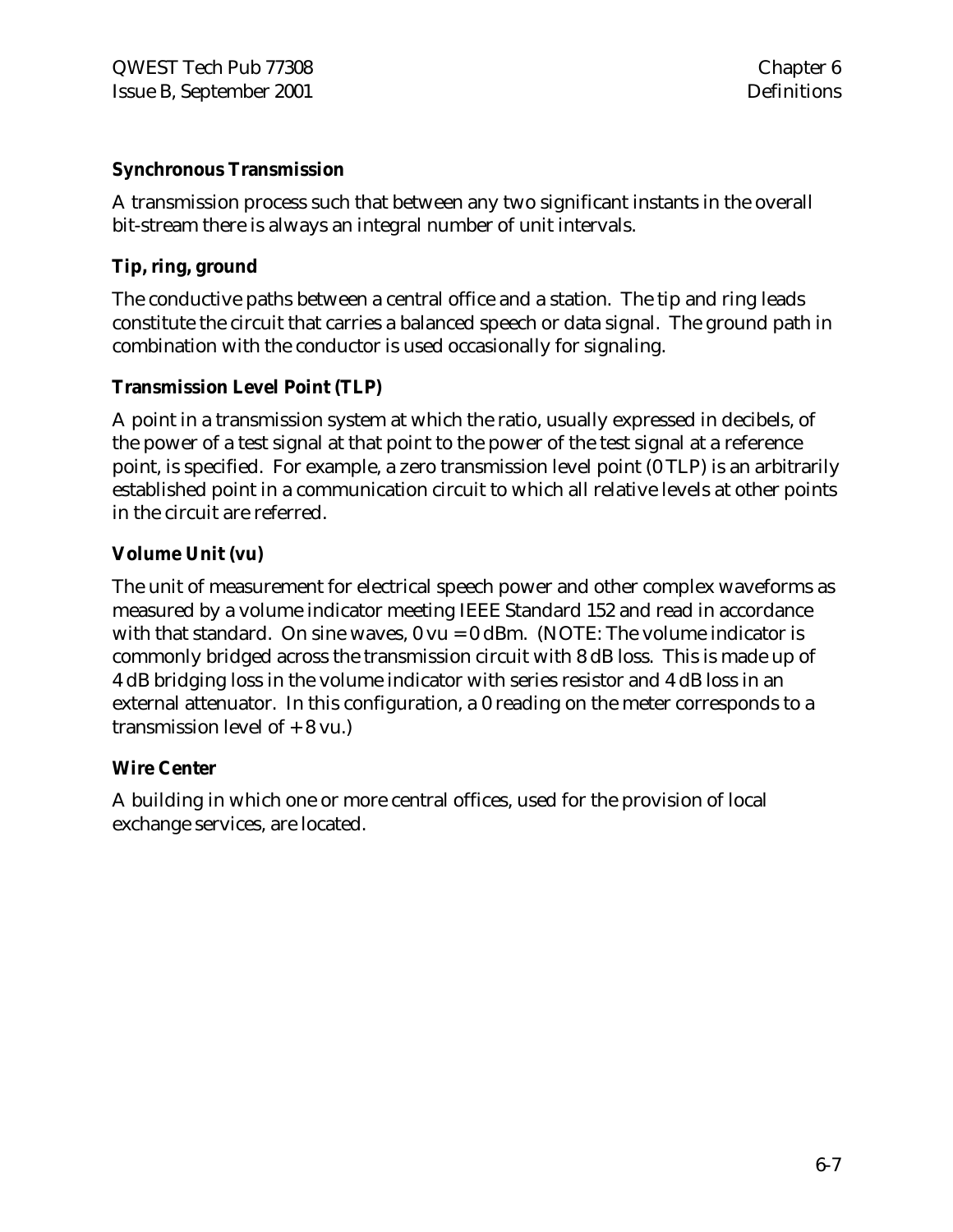#### **CONTENTS**

#### **Chapter and Section Page**

| 7 <sup>1</sup> |  |  |
|----------------|--|--|
|                |  |  |
|                |  |  |
|                |  |  |
|                |  |  |
|                |  |  |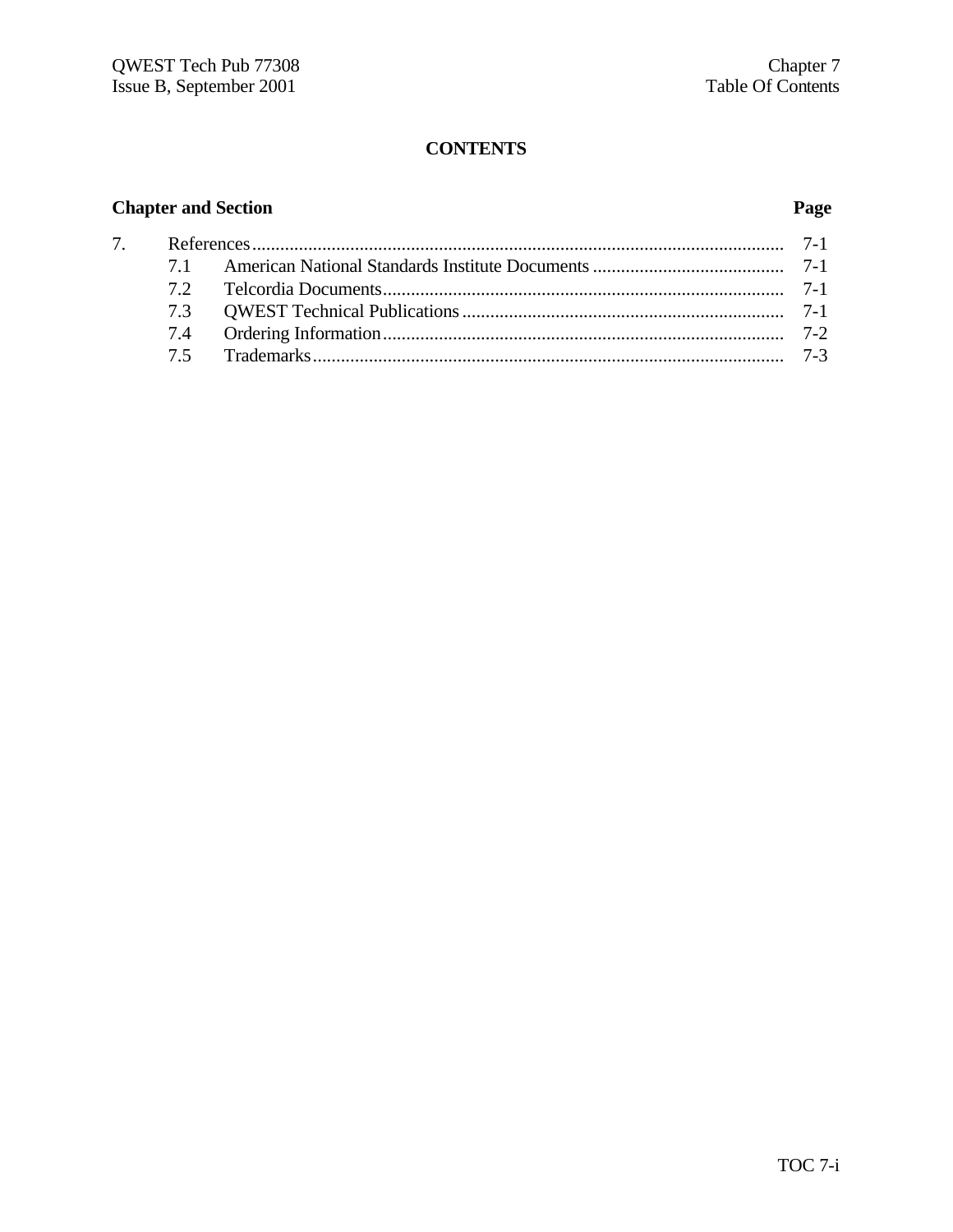#### **7. References**

#### **7.1 American National Standards Institute Documents**

| ANSI T1.223-1991                               | Information Interchange — Structure and Representation of Network<br>Channel (NC) and Network Channel Interface (NCI) Codes for the<br>North American Telecommunications System. |
|------------------------------------------------|----------------------------------------------------------------------------------------------------------------------------------------------------------------------------------|
| ANSI T1.505-1989                               | Advanced Digital Program Audio Services - Analog Interface and<br>Performance Specifications.                                                                                    |
| <b>ANSI/IEEE 152-1992</b>                      | Audio Program Level Measurements.                                                                                                                                                |
| <b>ANSI/IEEE 743-1984</b><br>(Reaffirmed 1993) | Analog Voice Frequency Circuits, Standard Methods and<br>Equipment for Measuring the Transmission Characteristics of,                                                            |

#### **7.2 Telcordia Documents**

| TR-NPL-000337 | Program Audio Special Access and Local Channel Services. Issue 1, |
|---------------|-------------------------------------------------------------------|
|               | July 1987.                                                        |

| TR-TSY-000431 | 15 kHz Digital Audio Terminal for Program or Television    |  |
|---------------|------------------------------------------------------------|--|
|               | <i>Requirements and Objectives.</i> Issue 1, October 1987. |  |

#### **7.3 QWEST Technical Publications**

| <b>PUB 77200</b> | <b>OWEST DS1 Service and OWEST DS1 Rate Synchronization Service.</b><br>Issue F, September 2001. |
|------------------|--------------------------------------------------------------------------------------------------|
| <b>PUB 77311</b> | Analog Channels For Non-Access Service. Issue D, July 2001.                                      |
| <b>PUB 77375</b> | 1.544 Mbit/s Channel Interfaces. Issue E, September 2001.                                        |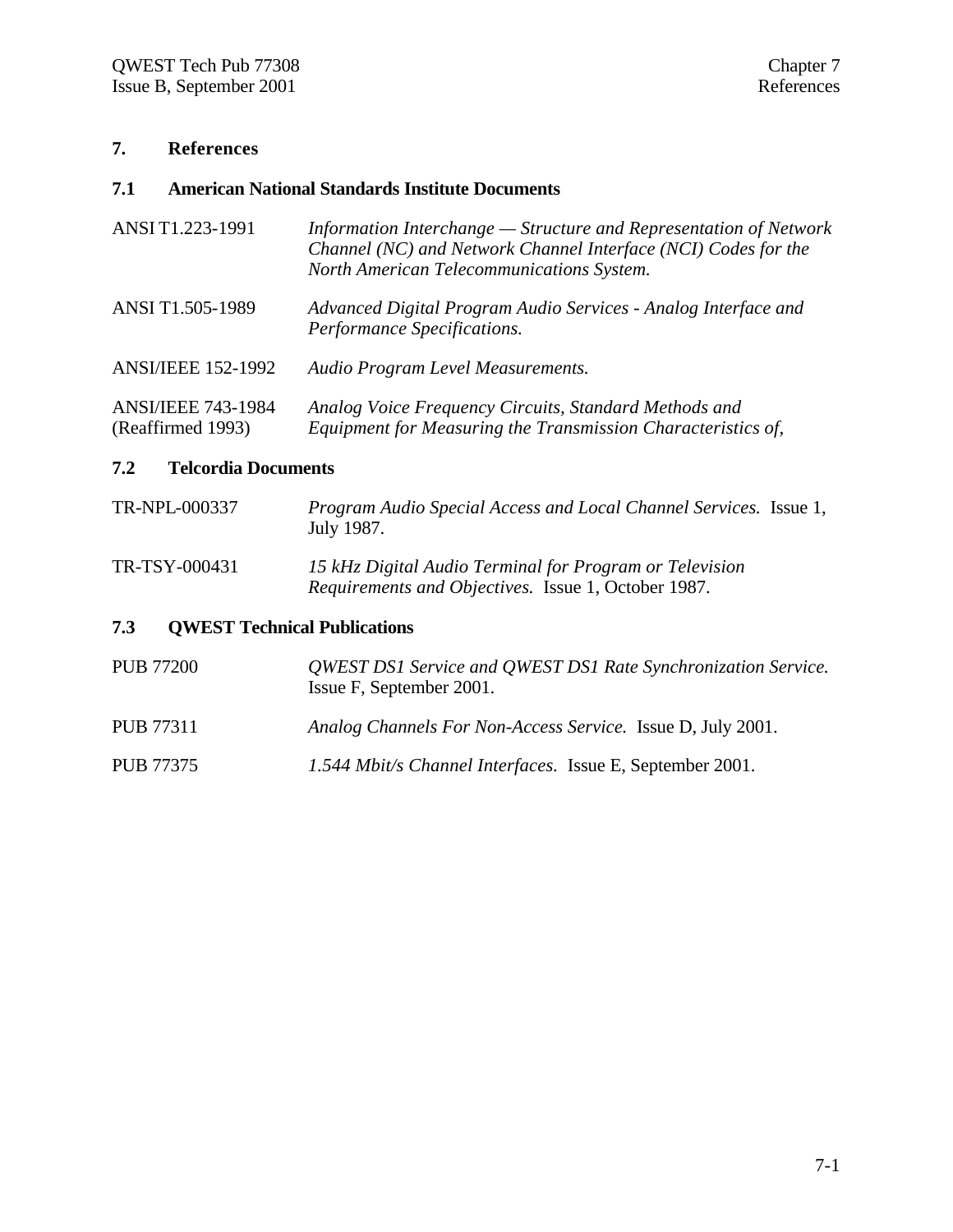#### **7.4 Ordering Information**

All documents are subject to change and their citation in this document reflects the most current information available at the time of printing. Readers are advised to check status and availability of all documents.

Those who are not QWEST employees may order;

American National Standards Institute (ANSI) documents from:

American National Standards Institute Attn: Customer Service 11 West 42nd Street New York, NY 10036 Phone: (212) 642-4900 Fax: (212) 302-1286

ANSI has a catalog available which describes their publications.

Telcordia documents from:

Telcordia Customer Relations 8 Corporate Place, PYA 3A-184 Piscataway, NJ 08854-4156 Fax: (908) 336-2559 Phone: (800) 521-CORE (2673) (U.S. and Canada) Phone: (908) 699-5800 (Others)

QWEST Technical Publications from:

http://www.qwest.com/techpub

Ordering information for Employees of QWEST Communications, Inc. Submit form RG 31-0033 to:

> Central Distribution Center (CDC) 1005  $17^{th}$  St., S-30 Denver, CO 80202 Telephone: (303) 896-9446 Fax: (303) 965-8652